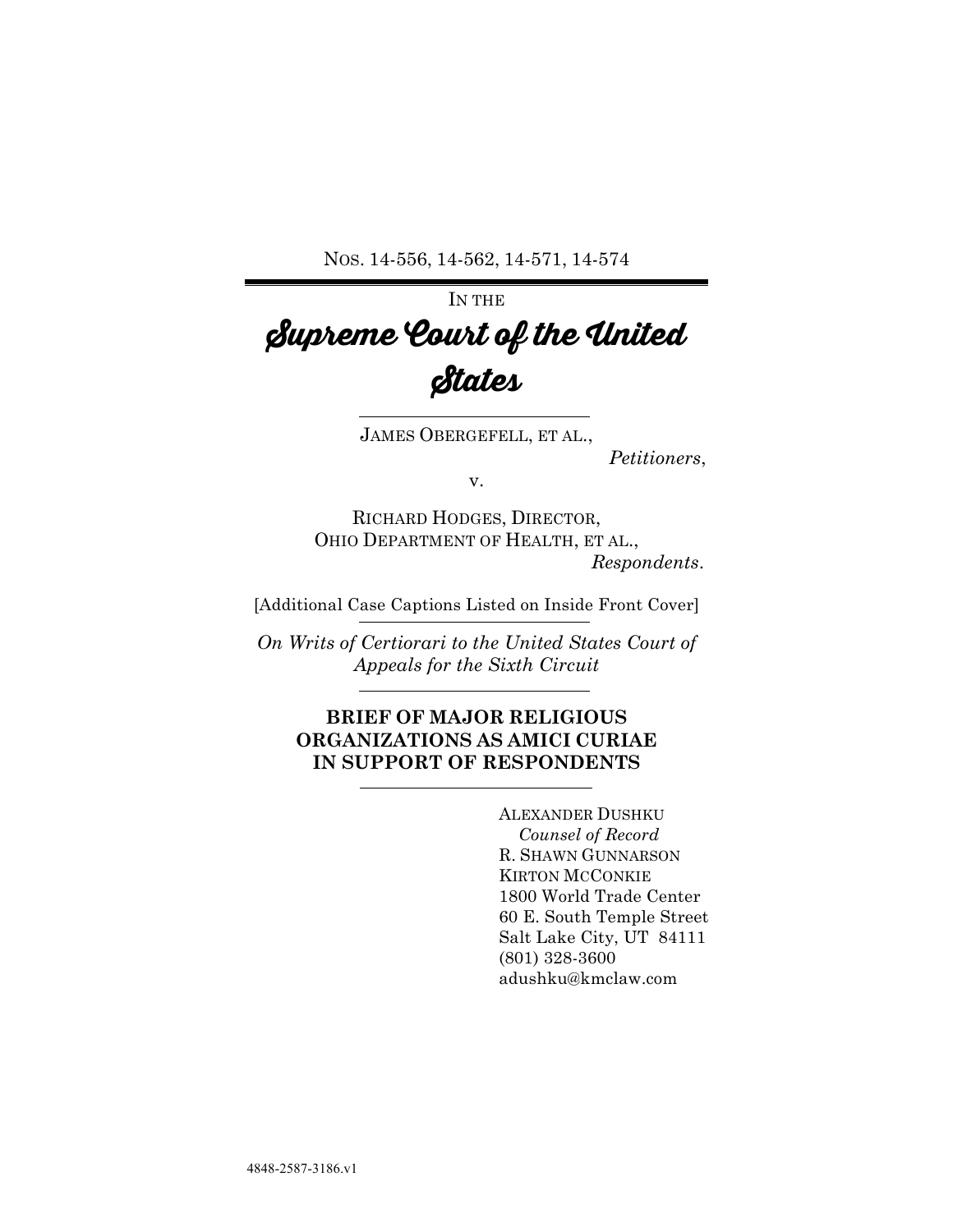<span id="page-1-0"></span>*Counsel for Amici Curiae*

*\_\_\_\_\_\_\_\_\_\_\_\_\_\_\_\_\_\_\_\_\_\_\_\_\_\_\_\_\_\_\_\_\_\_\_\_\_\_* BRITTANI HENRY, ET AL.,

*Petitioners*,

v.

RICHARD HODGES, DIRECTOR, OHIO DEPARTMENT OF HEALTH, ET AL., *Respondents*.

VALERIA TANCO, ET AL.,

*Petitioners*,

v.

WILLIAM EDWARD "BILL" HASLAM, ET AL., *Respondents*.

APRIL DEBOER, ET AL.,

*Petitioners*,

v.

RICHARD SNYDER, ET AL.,

*Respondents*.

TIMOTHY LOVE, ET AL. AND GREGORY BOURKE, ET AL., *Petitioners*,

v.

STEVE BESHEAR,

*Respondents*.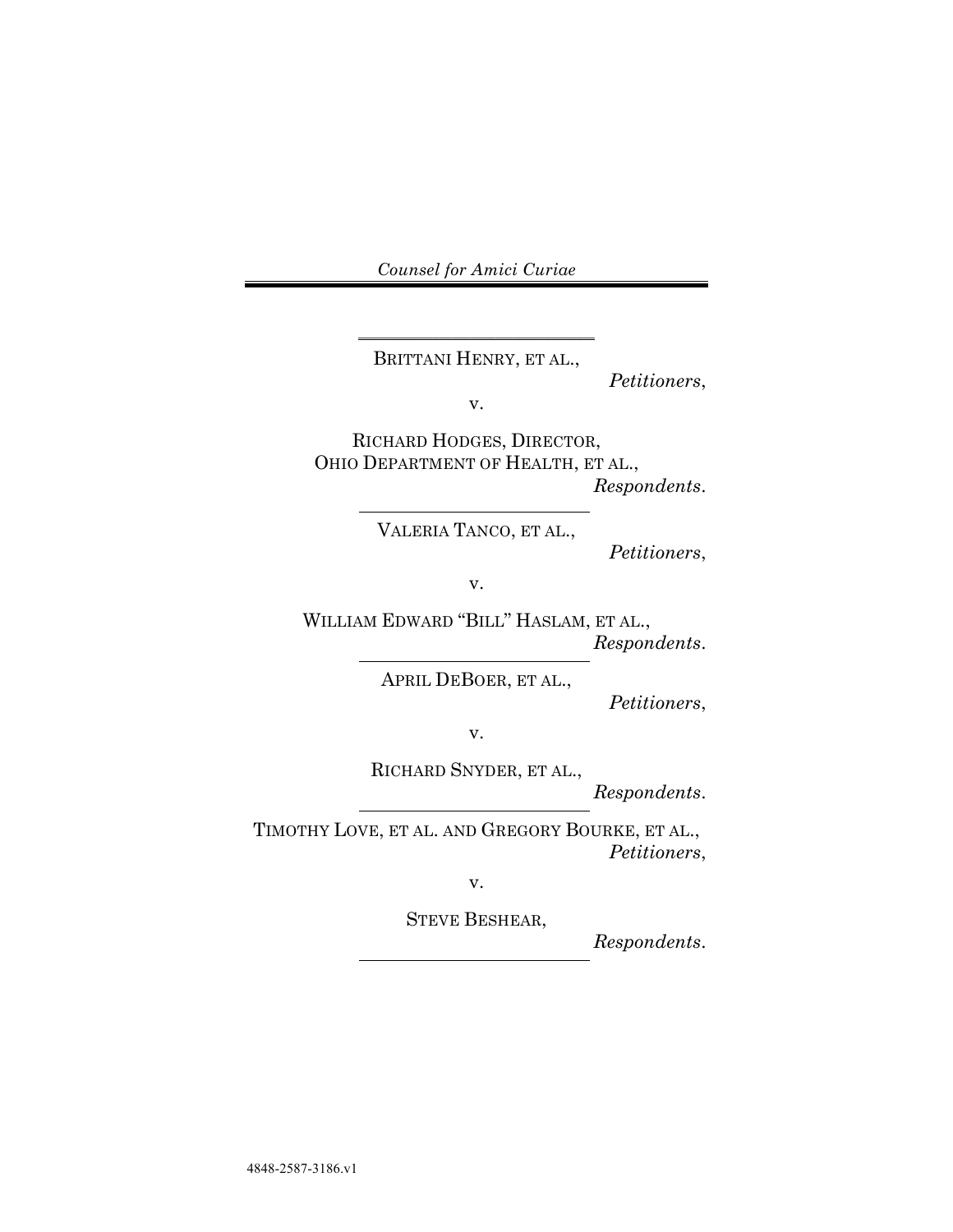## **QUESTIONS PRESENTED**

- <span id="page-2-0"></span>1. Does the Fourteenth Amendment require a state to license a marriage between two people of the same sex?
- 2. Does the Fourteenth Amendment require a state to recognize a marriage between two people of the same sex when their marriage was lawfully licensed and performed out-of-state?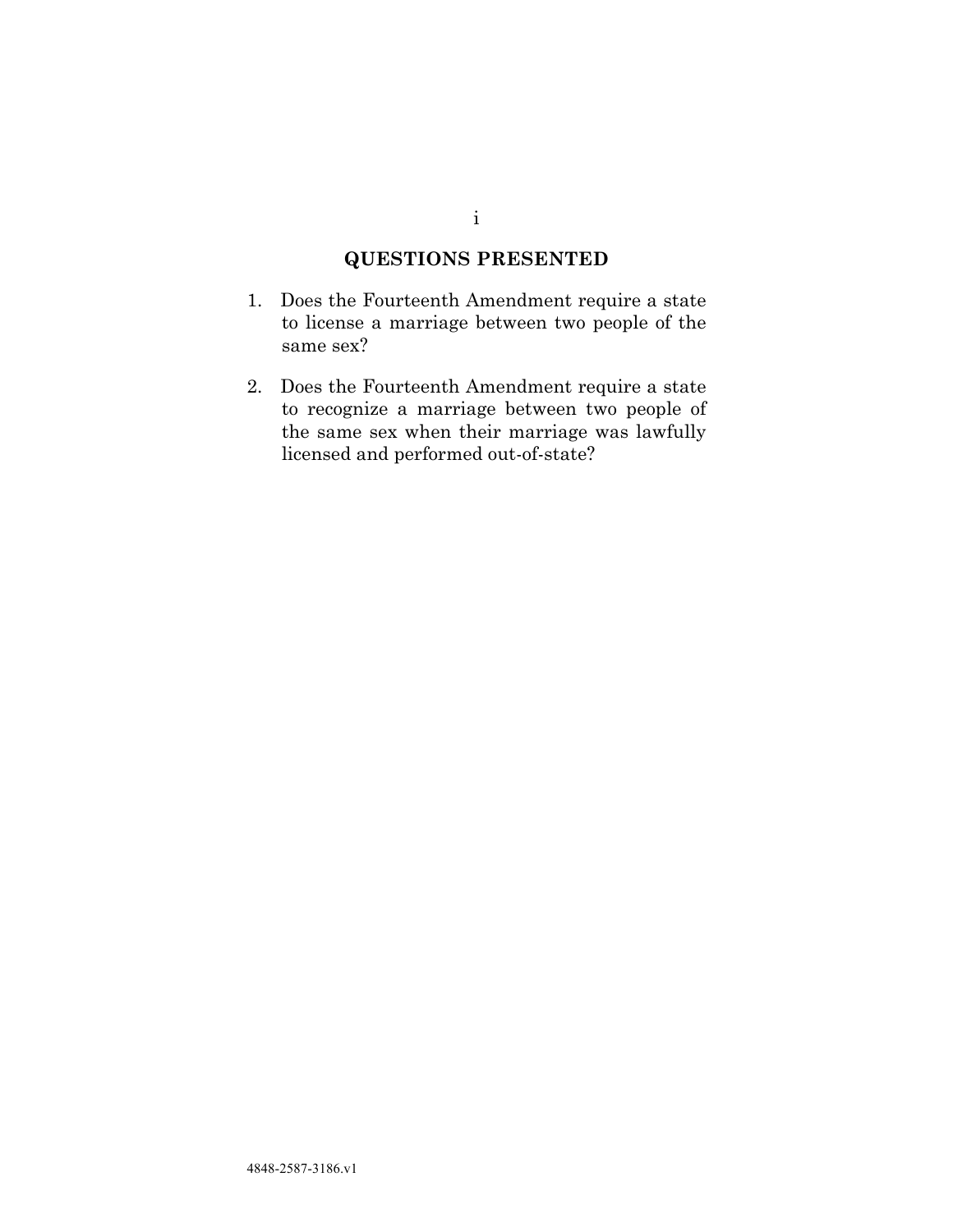# **TABLE OF CONTENTS**

ii

| $CONCLUSION  \dots 40$ |  |
|------------------------|--|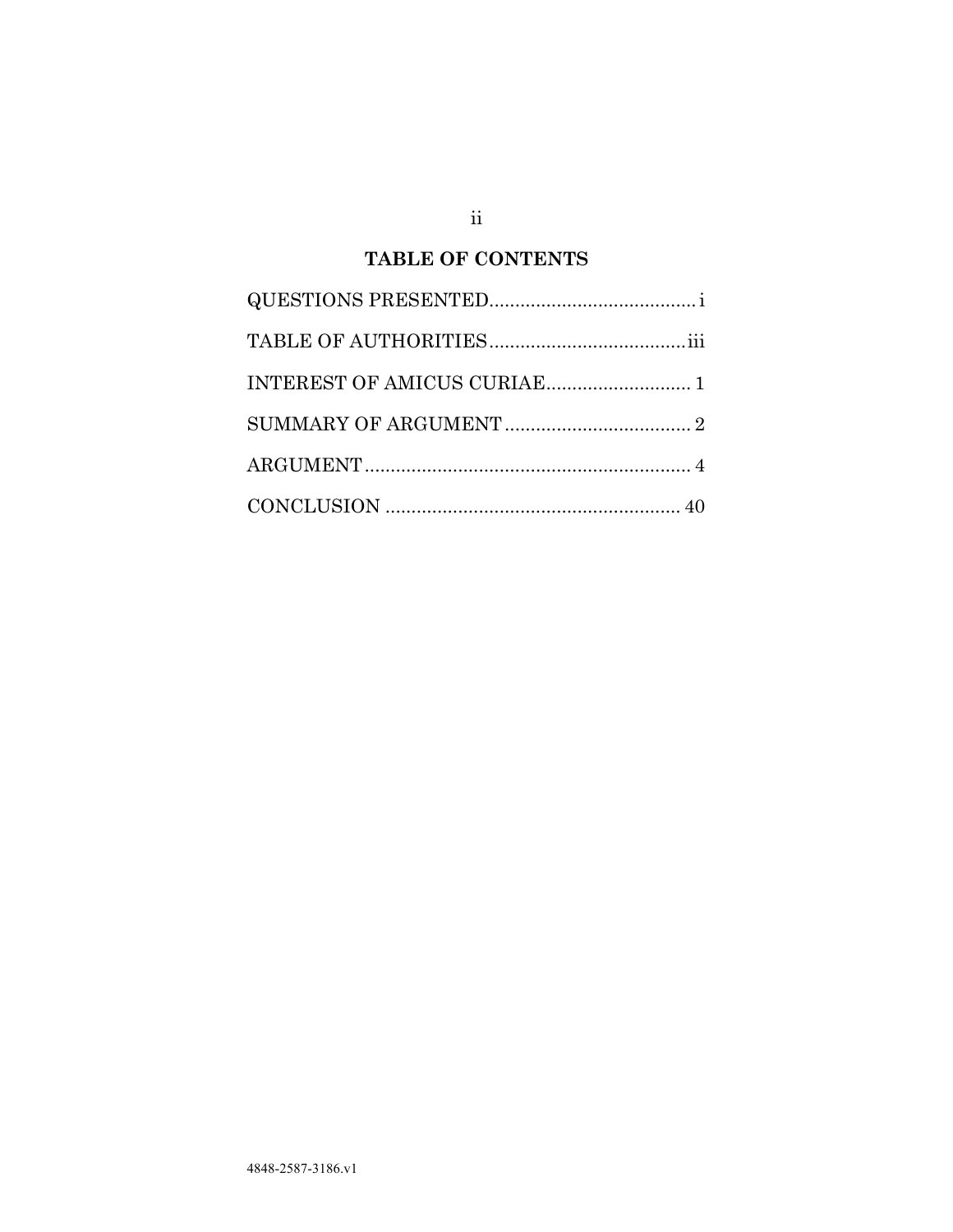iii

# **TABLE OF AUTHORITIES**

<span id="page-4-0"></span>*Cases***:**

First case.......................................................................

*Constitutional Provisions***:**

*Legislative Materials***:**

*Other Authorities***:**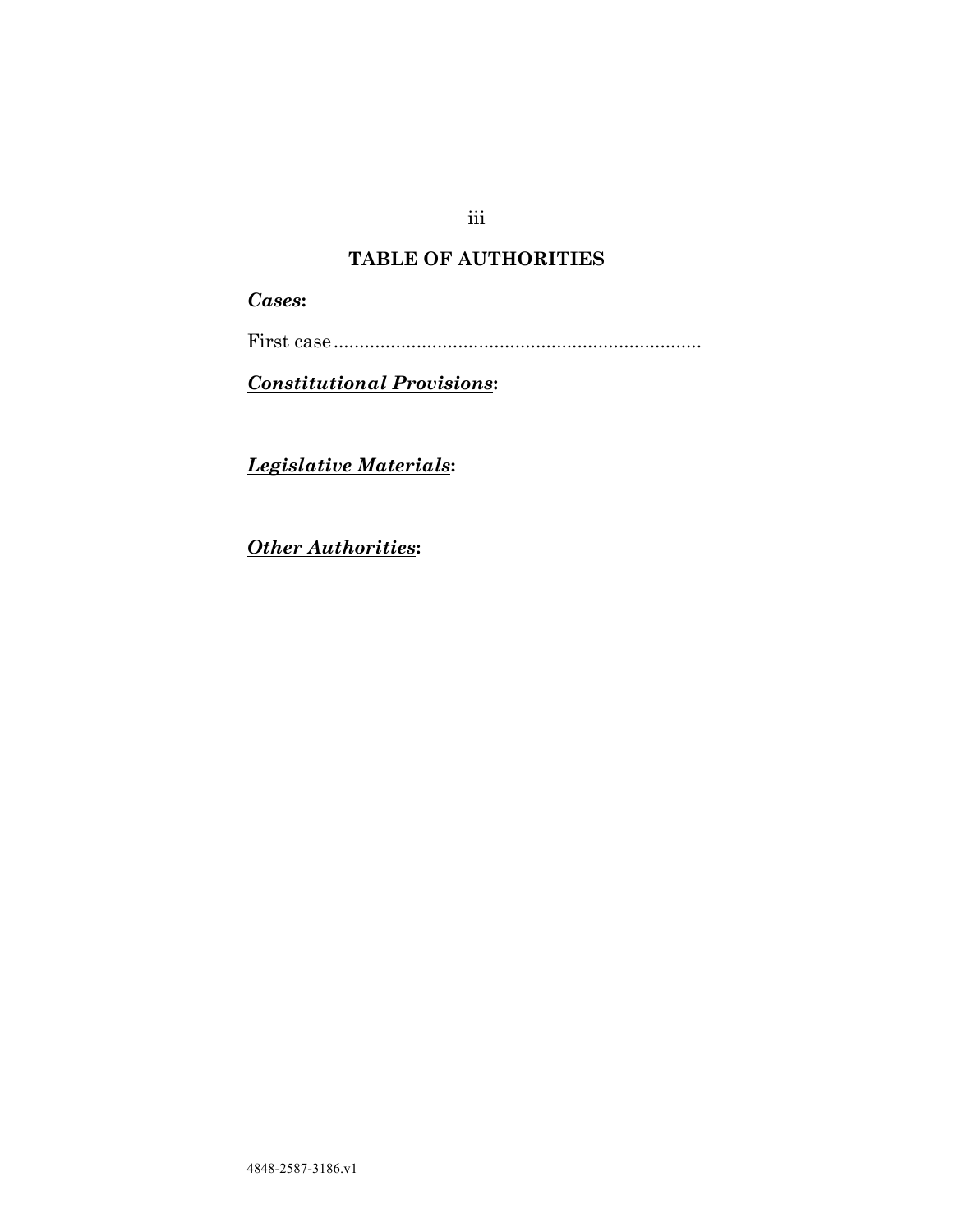#### **INTEREST OF THE** *AMICI CURIAE*

<span id="page-5-0"></span>Religious organizations and associations representing over 50 million Americans appear on this brief as a diverse coalition of faith communities.1 *Amici* are the National Association of Evangelicals; The Church of Jesus Christ of Latterday Saints; The Ethics & Religious Liberty Commission of the Southern Baptist Convention; The Lutheran Church–Missouri Synod; the Christian Legal Society; the Assemblies of God; The Christian and Missionary Alliance; the Church of God, Cleveland, Tennessee; the Evangelical Congregational Church; the Evangelical Presbyterian Church; The Fellowship of Evangelical Churches; the Free Methodist Church—USA; .

Despite theological differences, we are united in declaring that the traditional institution of marriage is indispensable to the welfare of the American family and society. We are also united in our belief that a holding requiring the States to license or recognize same-sex marriage would generate perpetual church-state conflicts that will imperil vital religious liberties. This brief is submitted out of our collective judgment that the Constitution does not require States to take that fateful step.

 <sup>1</sup> Parties to these cases have consented to the filing of this brief and letters indicating their consent are on file with the Clerk. No counsel representing a party in this Court authored this brief in whole or in part, and no person other than amici and their counsel made any monetary contribution intended to fund the preparation or submission of this brief.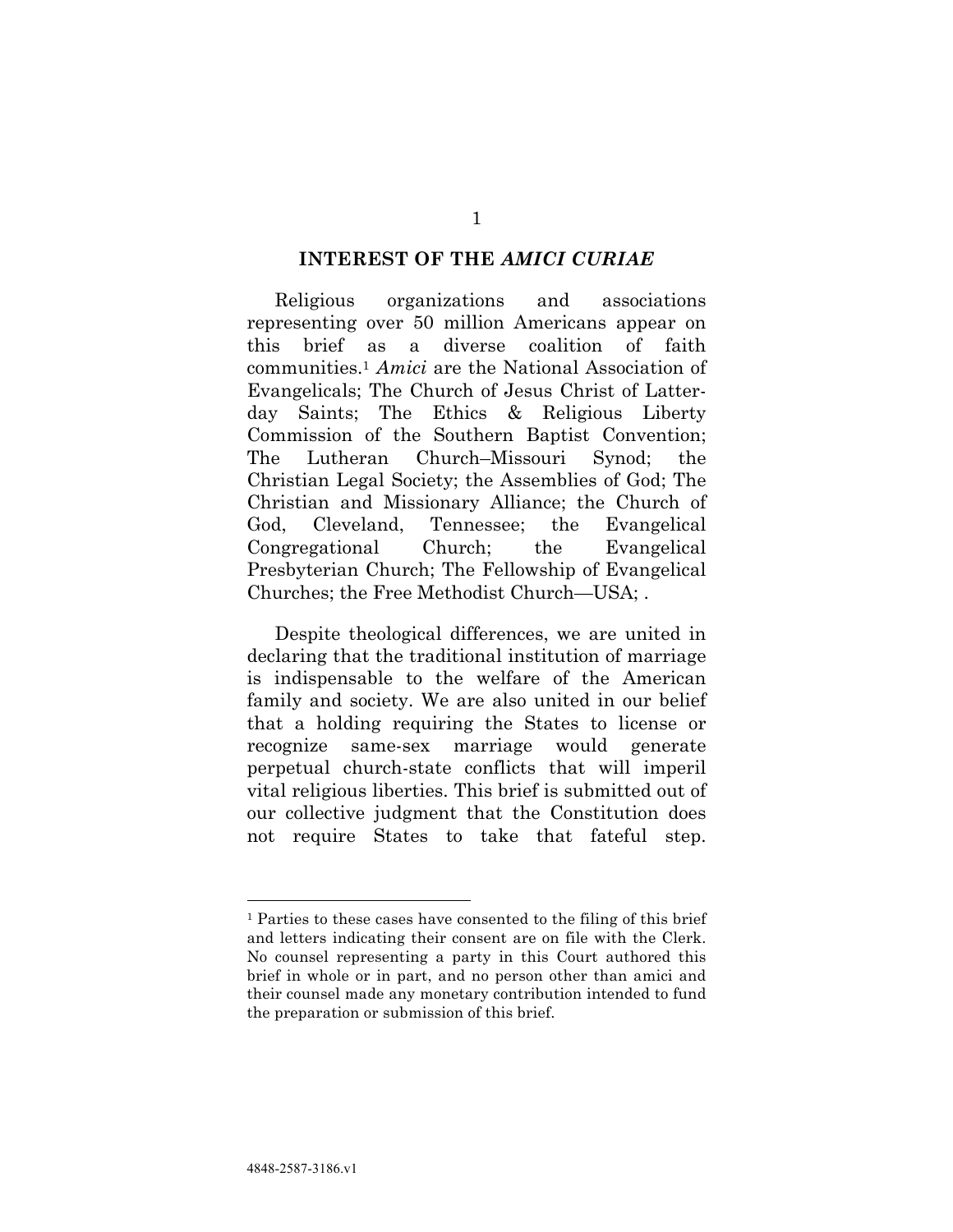<span id="page-6-0"></span>Individual statements of interest are contained in an appendix.

#### **SUMMARY OF ARGUMENT**

Recognizing a new right to same-sex marriage would harm religious liberty. That harm is avoidable because the Constitution and this Court's precedents do not dictate a single definition of marriage for the Nation. Preserving religious liberty is a compelling reason not to give the Fourteenth Amendment an expansive reading that would require every State to license and recognize marriage between persons of the same sex. At a minimum, the Court should carefully consider how a ruling mandating same-sex marriage would adversely affect religious liberty.

Our religious beliefs, reason, and practical experience with families lead us to support the manwoman definition of marriage. Contrary to malicious caricatures, we do so not out of animus or ignorance but out of concern, conviction, and love. These beliefs are deeply rooted in our respective theologies and in centuries of one-to-one counseling and personal experience with intact and broken families, functionally fatherless children, and single mothers. These beliefs and experiences are also imbedded in our way of life and in the very identities of our people and faith communities. They form the basis of our families. They shape our judgments about what constitutes a just society and how that society is best ordered for the freedom and good of all. And, being based on our understanding of truths that do not change, we cannot abandon them as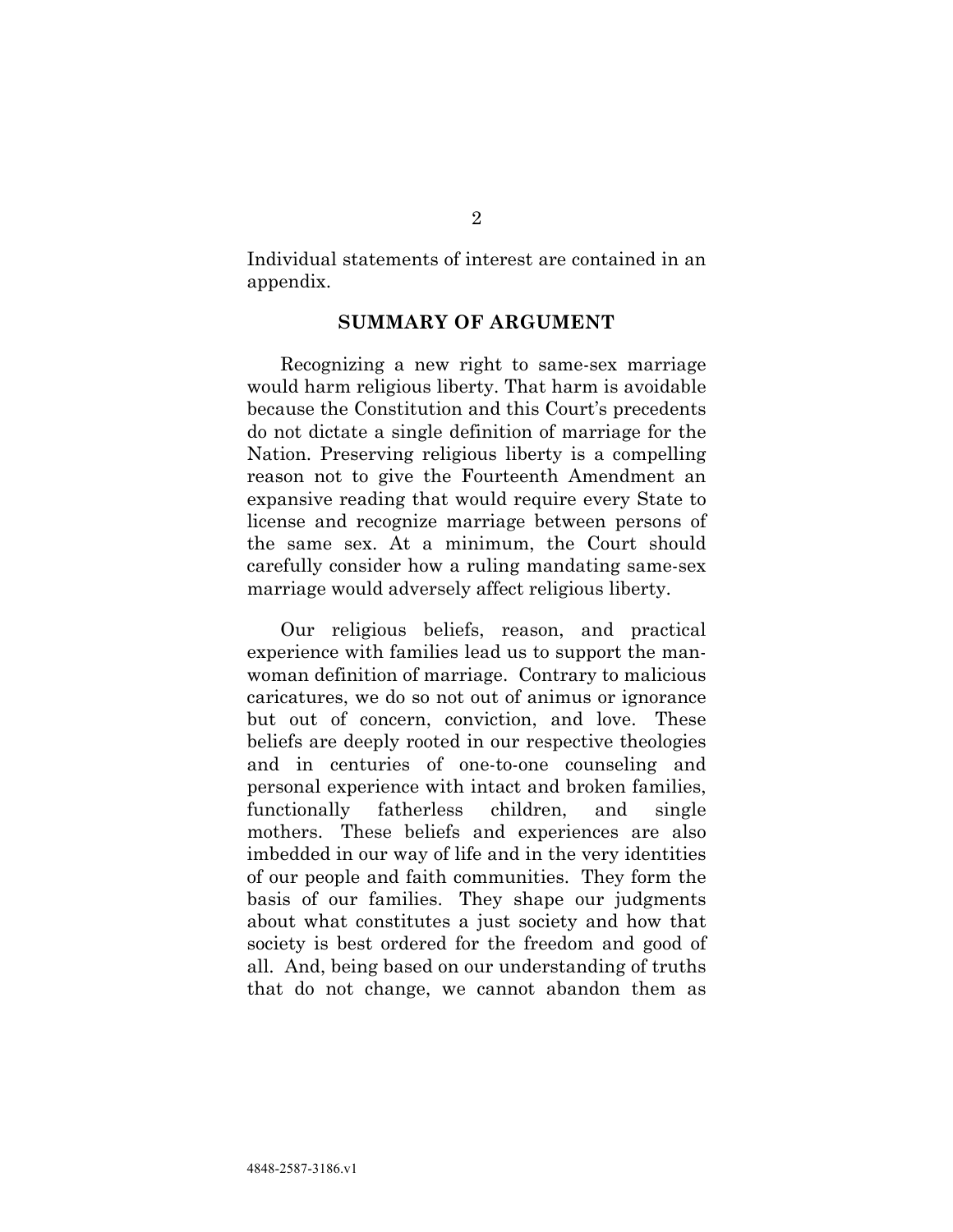vestiges of what some suppose to be a benighted past.

A decision that traditional marriage laws are grounded in animus would demean us and our beliefs. It would stigmatize us as fools or bigots, akin to racists. In time it would impede full participation in democratic life, as our views on marriage, family, and sexuality are placed beyond the constitutional pale. It would nullify our votes on key public policy issues—including on laws before the Court in this case. Because we cannot renounce our scriptural beliefs, a finding of animus would consign us to second-class status as citizens whose convictions about vital aspects of society are deemed illegitimate. Assaults on our religious institutions and our rights of free exercise, speech and association would intensify.

Likewise dangerous to religious liberty would be a ruling that sexual orientation is a suspect class entitled to heightened judicial scrutiny. Judicial suspicion would quickly be aimed not only at laws but also at the beliefs and practices of religious organizations and believers themselves. If this Court declares sexual orientation a suspect class, it will soon be argued that the government has a compelling interest in protecting against private religious conduct that burdens homosexual conduct. Because scriptural beliefs regarding marriage, family and sexuality are central to our institutions and our way of life, suspect class status will generate perpetual conflicts between church and state.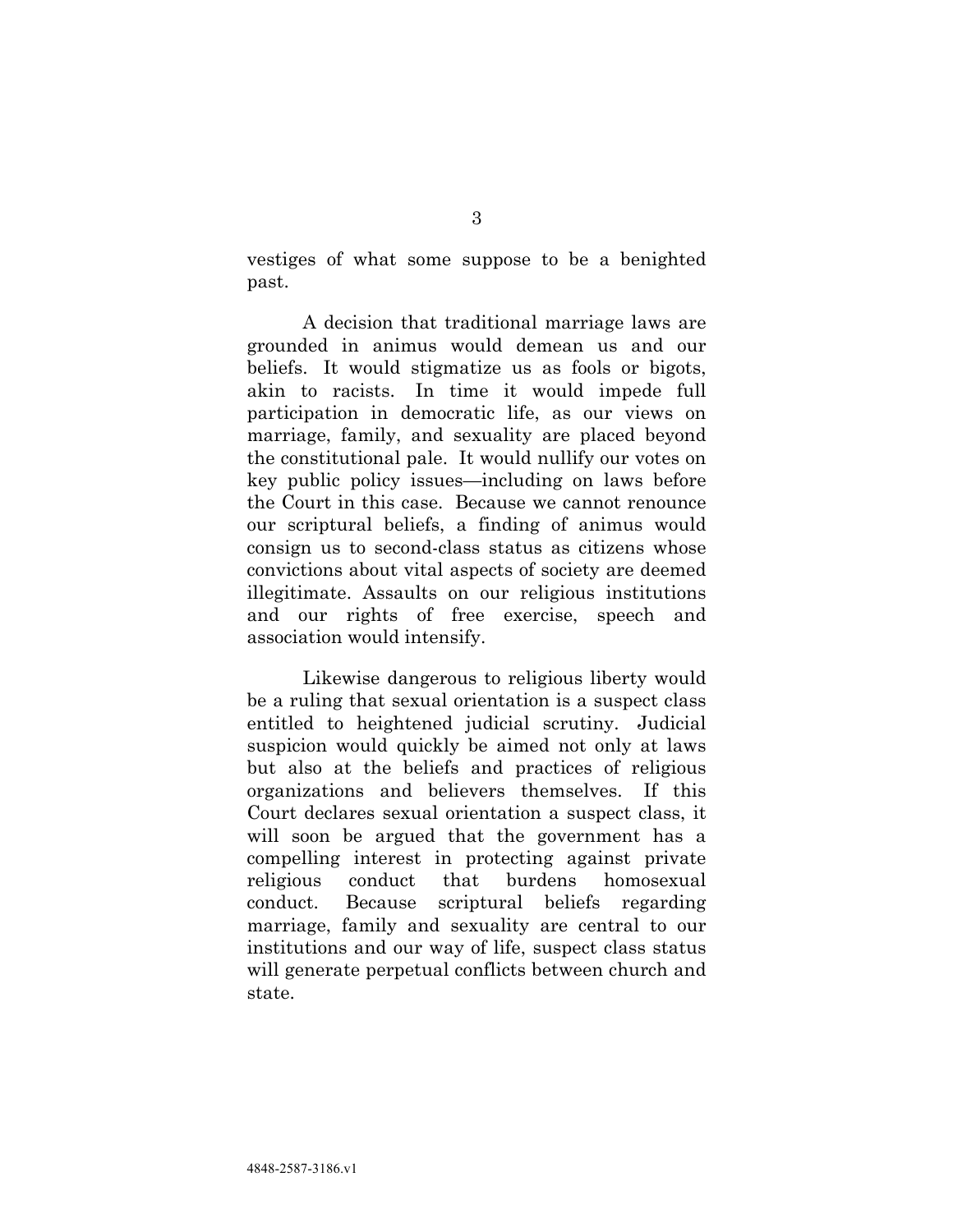<span id="page-8-0"></span>Indeed, recognizing a constitutional right to same-sex marriage under *any* theory would create severe tensions with religious freedoms and related interests across a wide array of religious, educational, social, and cultural fronts. Directly or not, such a ruling would invariably convey "hostility toward religion … inconsistent with our history and our precedents." *Cnty. of Allegheny v. ACLU*, 492 U.S. 573, 655 (1987) (Kennedy, J., concurring in the judgment in part and dissenting in part). The Constitution marks a wiser course by leaving the people free to decide the great marriage debate through their state democratic institutions. Allowing all citizens and equal voice in shaping their common destiny is the only way the diverse views of a free people can be respected on a matter of profound political, social and religious importance. That is the only way this issue can be resolved without inflicting grave harm on millions of religious believers and their cherished beliefs and institutions.

#### **ARGUMENT**

## **I. TRADITIONAL MARRIAGE IS CENTRAL TO THE FAITH, PERSONAL IDENTITY, AND WAY OF LIFE OF MILLIONS OF RELIGIOUS AMERICANS.**

1. We, along with many Americans, "recognize marriage as having spiritual significance," *Turner v. Safley*, 482 U.S. 78, 96 (1987), indeed as being "sacred." *Griswold v. Connecticut*, 381 U.S. 479, 486 (1965). Our commitment to traditional, husband-wife marriage reflects a "belie[f] in a divine creator and a divine law," *Burwell v. Hobby Lobby Stores, Inc.*, 573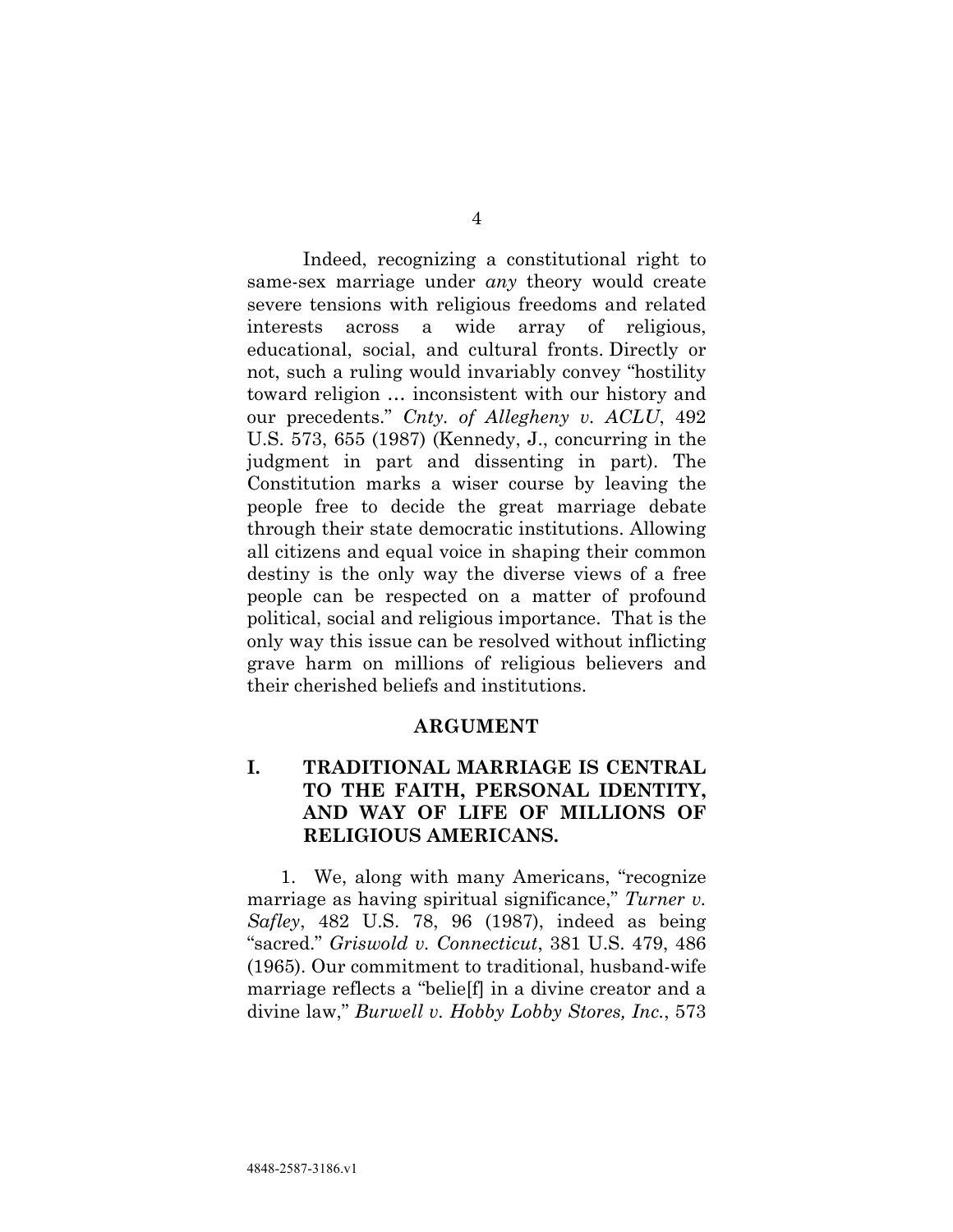U.S. \_\_\_, 134 S. Ct. 2751, 2785 (2014) (Kennedy, J., concurring), and "must be understood by precepts far beyond the authority of government to alter or define." *Town of Greece v. Galloway*, 572 U.S. \_\_\_, 134 S. Ct. 1811, 1827 (2014) (plurality op.) (Kennedy, J.).

Our respective religious doctrines hold that marriage between a man and a woman is sanctioned by God as the proper setting for spousal relations and for conceiving and rearing children. We believe that children, families, society, and our Nation thrive best when traditional marriage is sustained and strengthened as a primary social institution. The lives of millions of Americans are ordered around the family and derive meaning and stability from that institution. We make no apologies for these beliefs.

2. The value we place on husband-wife marriage is also influenced by rational judgments about the needs of men, women, children, and society, and by our collective experience counseling and serving millions of people over countless years. We know from experience the tragedies associated with unwed parenting and family breakdown. We have seen boys, bereft of their fathers or any proper male role model, acting out in violence, joining gangs, and engaging in destructive behavior. We have ministered to those boys in prison where too many are consigned to live out their ruined lives. We have cared for and wept with victims left in their destructive wake. We have seen girls, deprived of the love and affection of a father, fall into promiscuity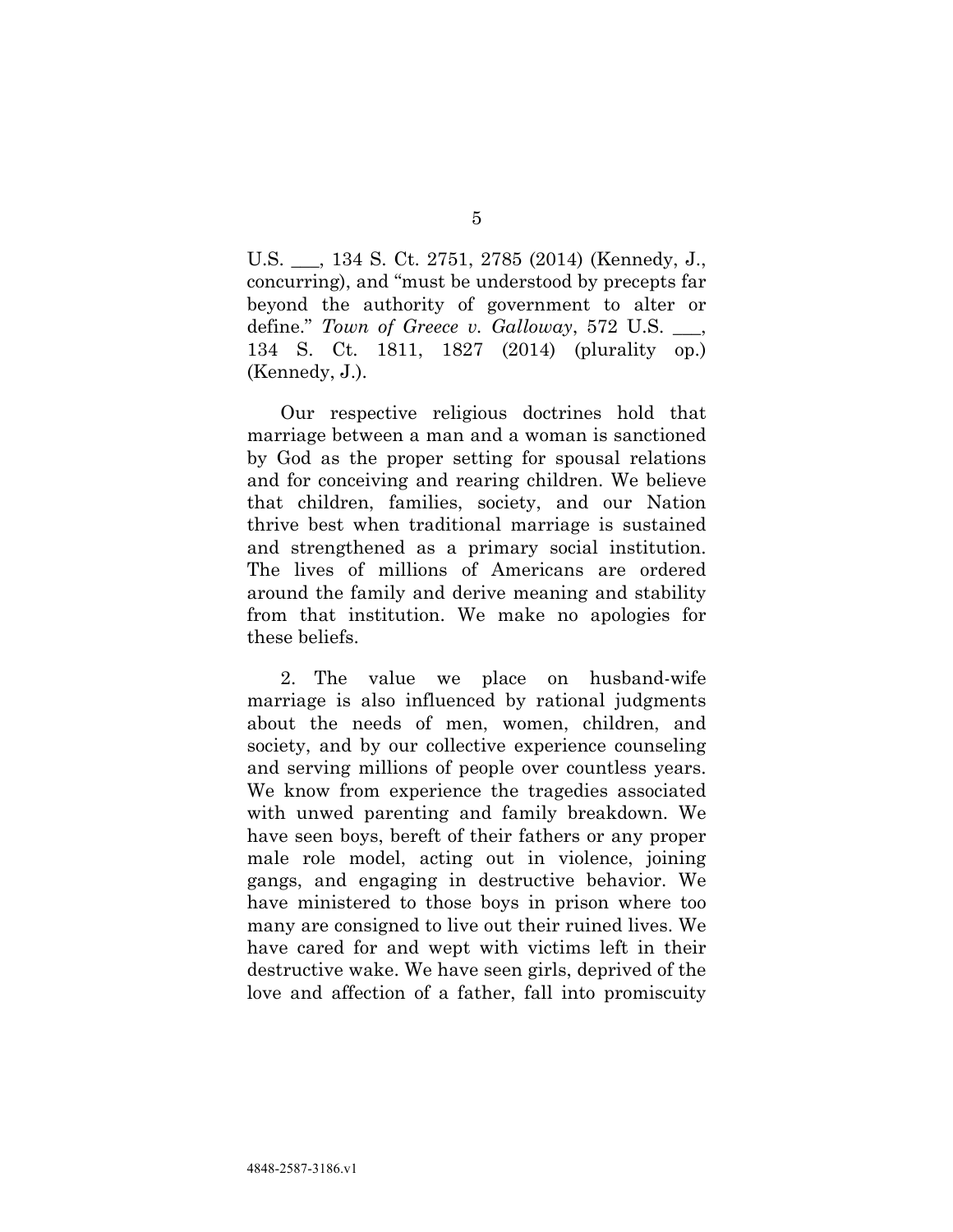that often results in pregnancy and out-of-wedlock birth—thereby cruelly repeating the cruel cycle.

It takes a woman *and* a man to create a child. Children need their mothers *and* fathers. And society needs mothers *and* fathers to take up the duty, and the high privilege, to rear their children. These once-common truths reflect our collective experience and decades of credible social science research. *See generally* Br. *Amici Curiae* Scholars of Marriage, *Obergefell v. Hodges*, Nos. 14-556, 14-562, 14-571, 14-574 (Apr. 3, 2015) (marshalling extensive research showing how traditional marriage benefits society). That is why society needs the institution of traditional marriage and why Michigan and the other Respondent States are right to specially protect and support it.

3. As our faith communities work to sustain and transmit the virtues of husband-wife marriage and family life, our teachings seldom focus on sexual orientation or homosexuality. Our support for the historic meaning of marriage arises from a positive vision of "the family, as consisting in and springing from the union for life of one man and one woman in the holy estate of matrimony," *Murphy v. Ramsey*, 114 U.S. 15, 45 (1885), and not from animosity toward gays and lesbians.

Hostility does not lie at the root of religious support for husband-wife marriage. Jesus expressed no disapproval or hostility when he taught, "Have you not read that he who made them from the beginning made them male and female, and said, 'For this reason a man shall leave his father and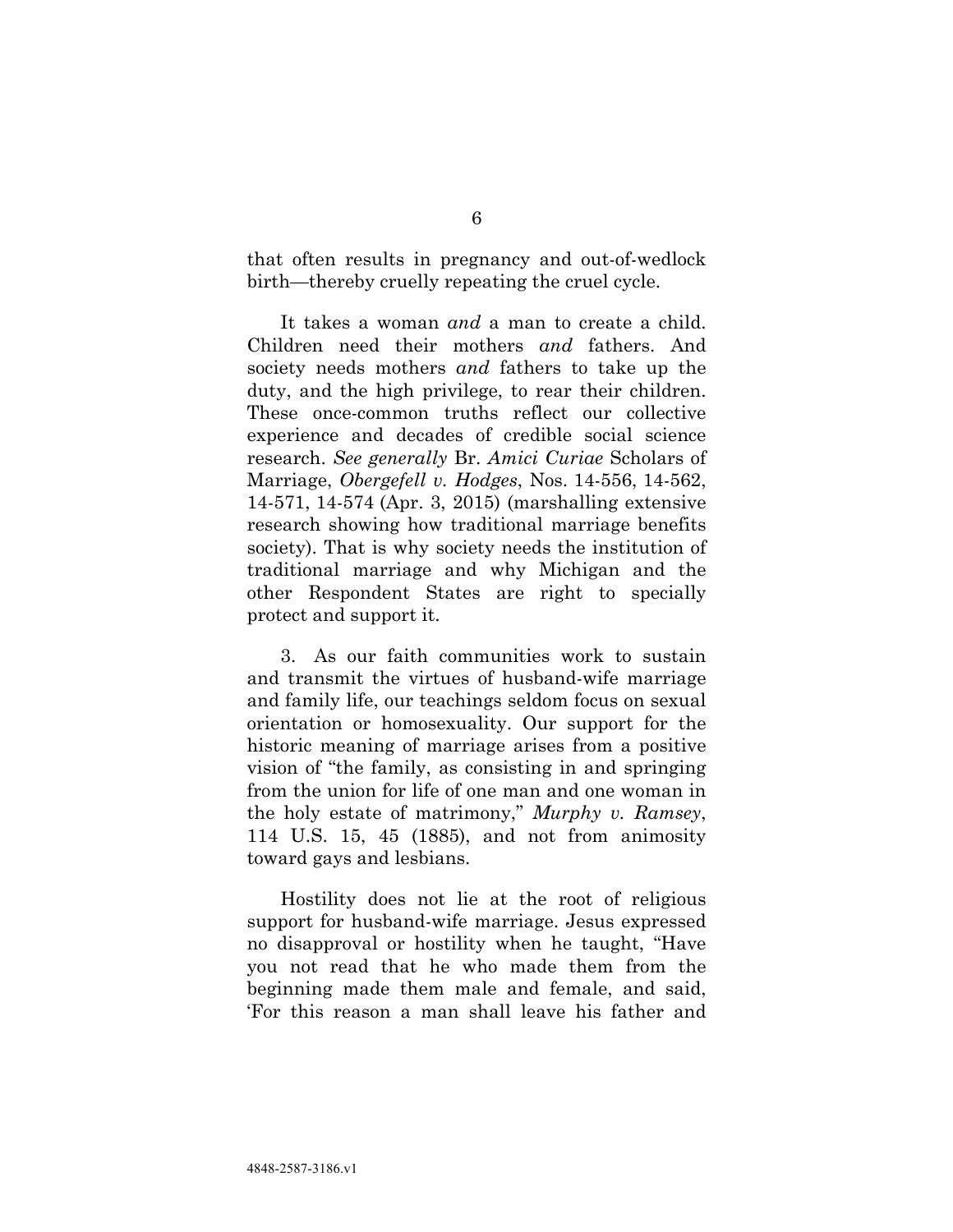mother and be joined to his wife, and the two shall become one flesh?'" *Matthew* 19:4-5 (KJV). Nor are the ancient Jewish scriptures that Jesus referenced based on animosity toward anyone. *See Genesis* 1:27, 2:23 (KJV).

Faith communities like *amici* have long histories of upholding traditional marriage for reasons that have nothing to do with homosexuality. Indeed, their support predates by centuries the very notion of homosexuals as a discrete class, much less same-sex marriage. Many of this Nation's prominent faith traditions, including those represented by these *amici*, have rich narratives that extol the traditional marriage without mention of homosexuality.

For five centuries the denominational voices of Protestantism have taught marriage from a biblical view focused on uniting a man and woman in divinely sanctioned union for companionship, for the procreation and rearing of children, and for the benefit of society. The natures of male and of female are best elevated when the gift of sexuality is kept within a lifetime, monogamous bond. One representative Bible commentary teaches: "Marriage . . . was established by God at creation, when God created the first human beings as 'male and female' (Gen. 1:27) and then said to them, 'Be fruitful and multiply and fill the earth' (Gen. 1:28). . . . Marriage begins with a commitment before God and other people to be husband and wife for life," with "[s]ome kind of public commitment" during the ceremony so that society can hold them to their vows and "know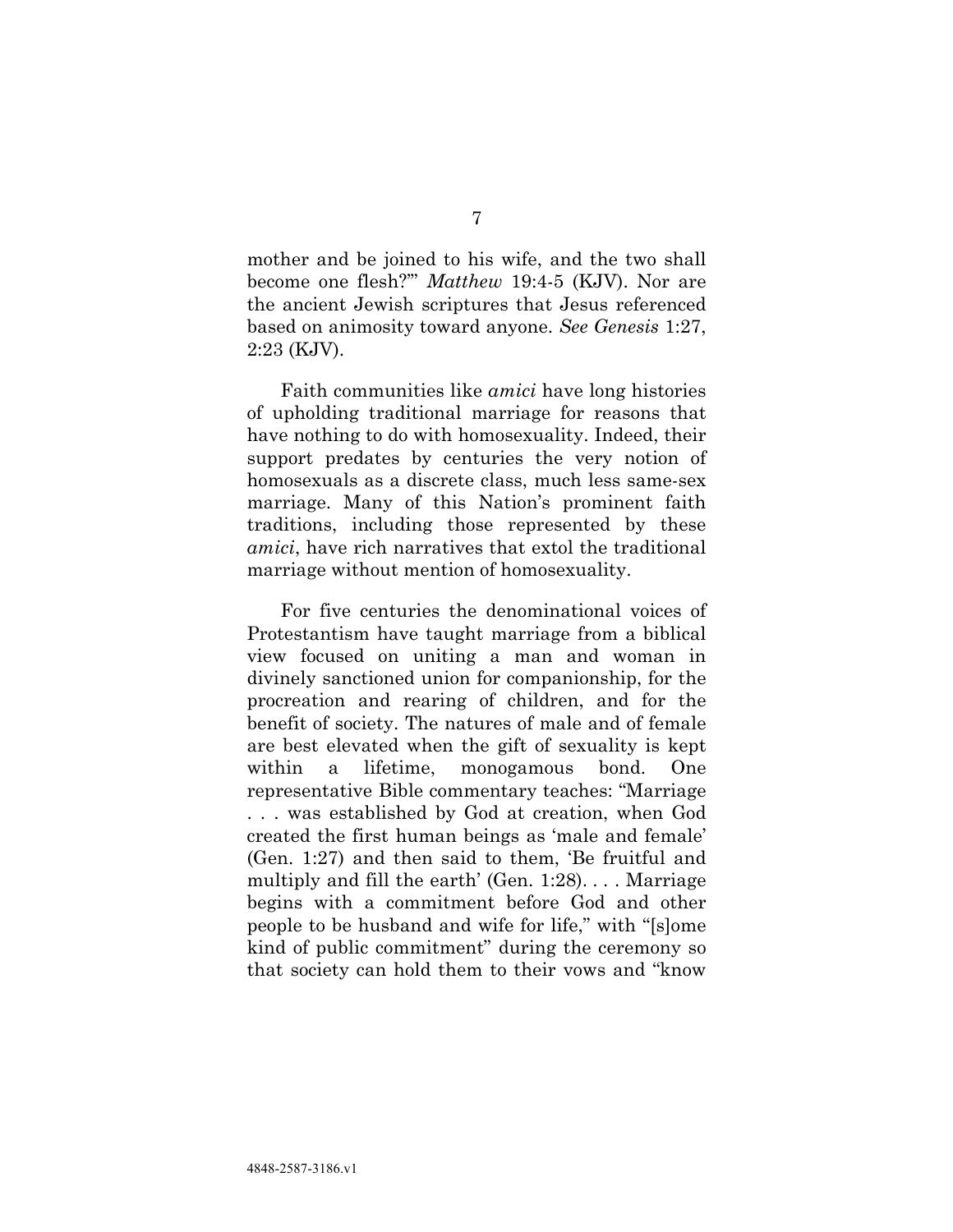to treat a couple as married and not as single."2 Homosexuality is not central to Evangelical Protestant teachings on marriage.

Catholicism likewise has a long and rich tradition that echoes many of these themes regarding marriage and family. *See* Brief of United States Conference of Catholic Bishops As *Amicus Curiae* In Support of Respondents. Homosexuality is likewise a peripheral issue in Catholic marriage teachings.

Marriage is also fundamental to the doctrine of The Church of Jesus Christ of Latter-day Saints (Mormon). A formal doctrinal proclamation on marriage declares that "[m]arriage between a man and a woman is ordained of God," that "[c]hildren are entitled to birth within the bonds of matrimony, and to be reared by a father and a mother who honor marital vows with complete fidelity," and that "[h]usband and wife have a solemn responsibility to love and care for each other and for their children."3 Strong families based on husband-wife marriage "serve as the fundamental institution for transmitting to future generations the moral strengths, traditions, and values that sustain

 <sup>2</sup> ENGLISH STANDARD VERSION, STUDY BIBLE 2543-44 (2008).

<sup>3</sup> THE FIRST PRESIDENCY AND COUNCIL OF THE TWELVE APOSTLES OF THE CHURCH OF JESUS CHRIST OF LATTER-DAY SAINTS, THE FAMILY: A PROCLAMATION TO THE WORLD (Sept. 23, 1995), *available at* http://www.lds.org/topics/family-proclamation.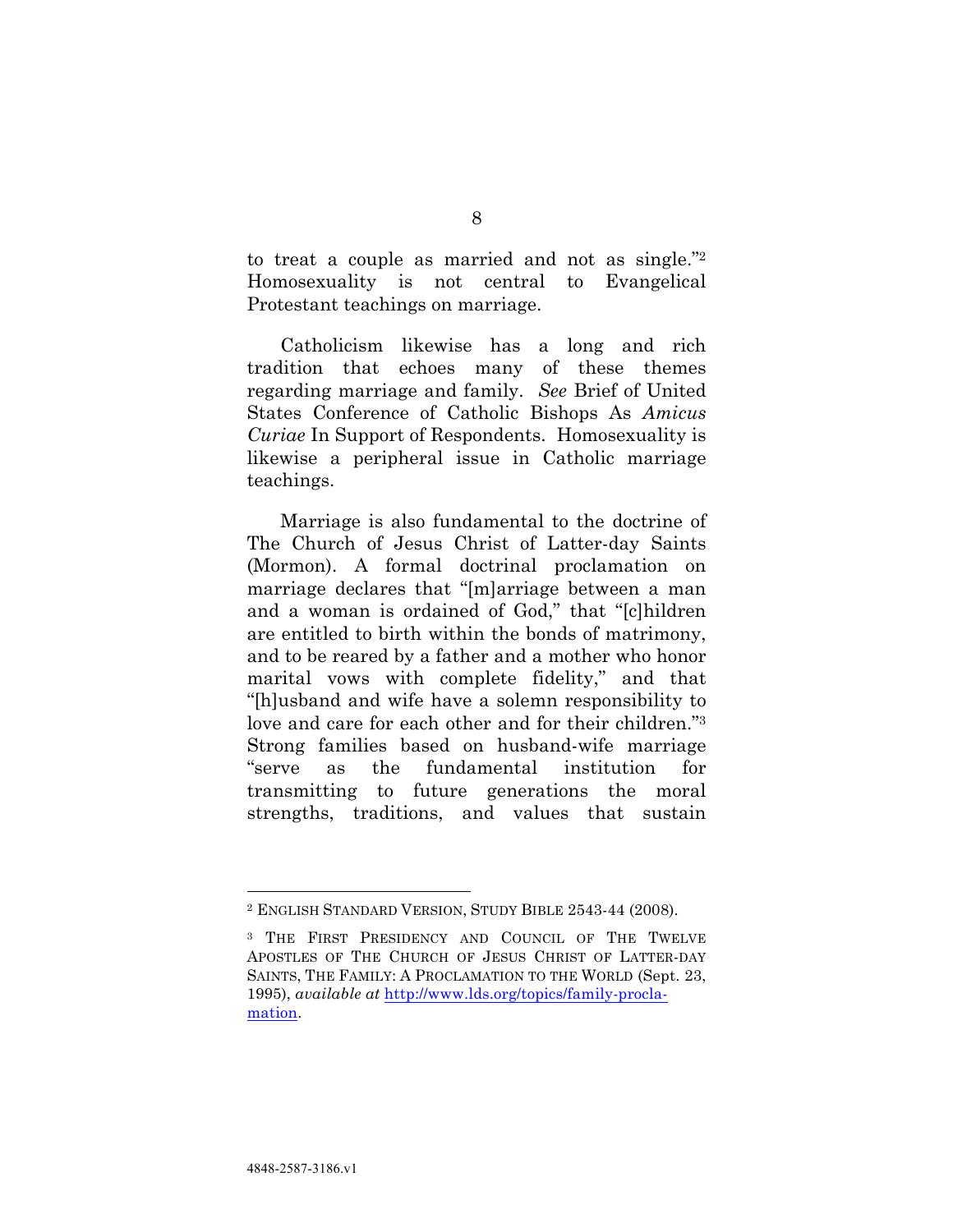civilization."4 Here again, homosexuality is remote from core teachings about marriage and family.

Religious teachings may address various types of sexual conduct outside the traditional marriage norm. But such issues are a secondary part of the positive religious discourse on marriage. The contention that religious support for husband-wife marriage is founded on animus against gays and lesbians is false.

4. While diverse religious views no doubt exist, the remarkable breadth of religious consensus over the meaning and purposes of marriage among major faith groups was reaffirmed last November at a worldwide interfaith colloquium held at the Vatican. Entitled *Humanum*, it attracted major religious leaders from many faiths—Catholic and Protestant, Jewish and Latter-day Saint, Muslim and Hindu and Sikh. Representatives of *amici's* faith traditions spoke on the virtues of traditional marriage.<sup>5</sup>

 <sup>4</sup> The Church of Jesus Christ of Latter-day Saints, Newsroom, *The Divine Institution of Marriage* (Aug. 13, 2008), http://newsroom.lds.org/ldsnewsroom/eng/commentary/thedivine-institution-of-marriage.

<sup>5</sup> Remarks of Rev. Dr. Richard D. Warren, Senior Pastor of Saddleback Church, *Biblical Meaning of Marriage* (Nov. 18, 2014); Rev. Dr. Russell D. Moore, President of the Ethics & Religious Liberty Commission of the Southern Baptist Convention, *Man, Woman, and the Mystery of Christ: An Evangelical Protestant Perspective* (Nov. 18, 2014); President Henry B. Eyring, First Counselor in the First Presidency of The Church of Jesus Christ of Latter-day Saints, *To Become as One* (Nov. 18, 2014).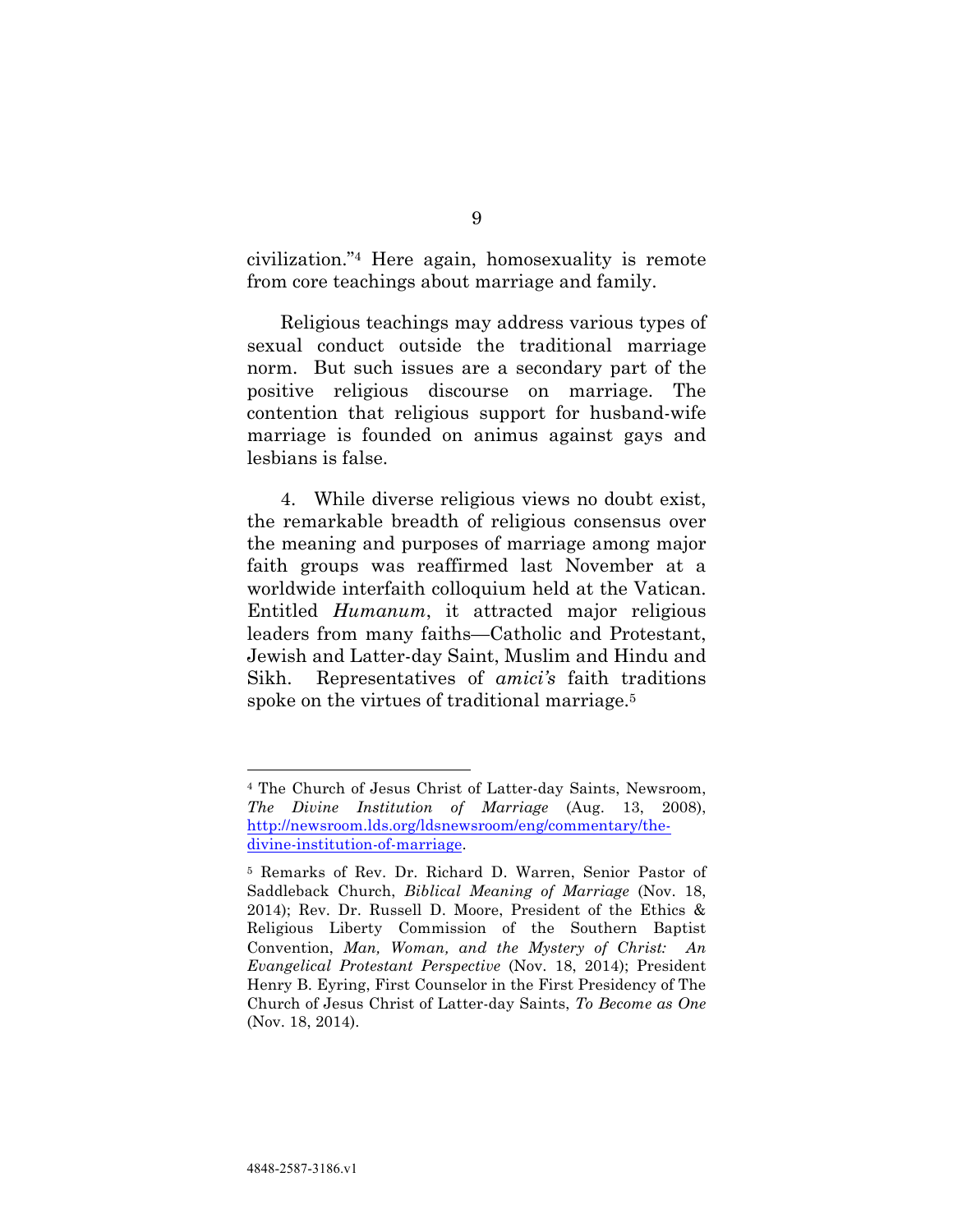In a widely acclaimed address from the Jewish perspective that spoke for many faith groups, Lord Jonathan Sacks, until recently the Chief Rabbi of the United Kingdom, stated:

> What made the traditional family remarkable, a work of high religious art, is what it brought together: sexual drive, physical desire, friendship, companionship, emotional kinship and love, the begetting of children and their protection and care, their early education and induction into an identity and a history. Seldom has any institution woven together so many different drives and desires, roles and responsibilities. It made sense of the world and gave it a human face, the face of love.<sup>6</sup>

While urging "compassion for those who choose to live differently,"7 Rabbi Sacks denied that such compassion should "inhibit [people of faith] from being advocates for the single most humanizing institution in history."8 A family consisting of a man, a woman, and their children is "not only one lifestyle choice among many," he insisted. "It is the best means we have yet discovered for nurturing future

 <sup>6</sup> Austen Iverigh, *Lord Sacks speech that brought Vatican conference to its feet*, Catholic Voices (Nov. 18, 2014).

<sup>7</sup> *Id.*

<sup>8</sup> *Id.*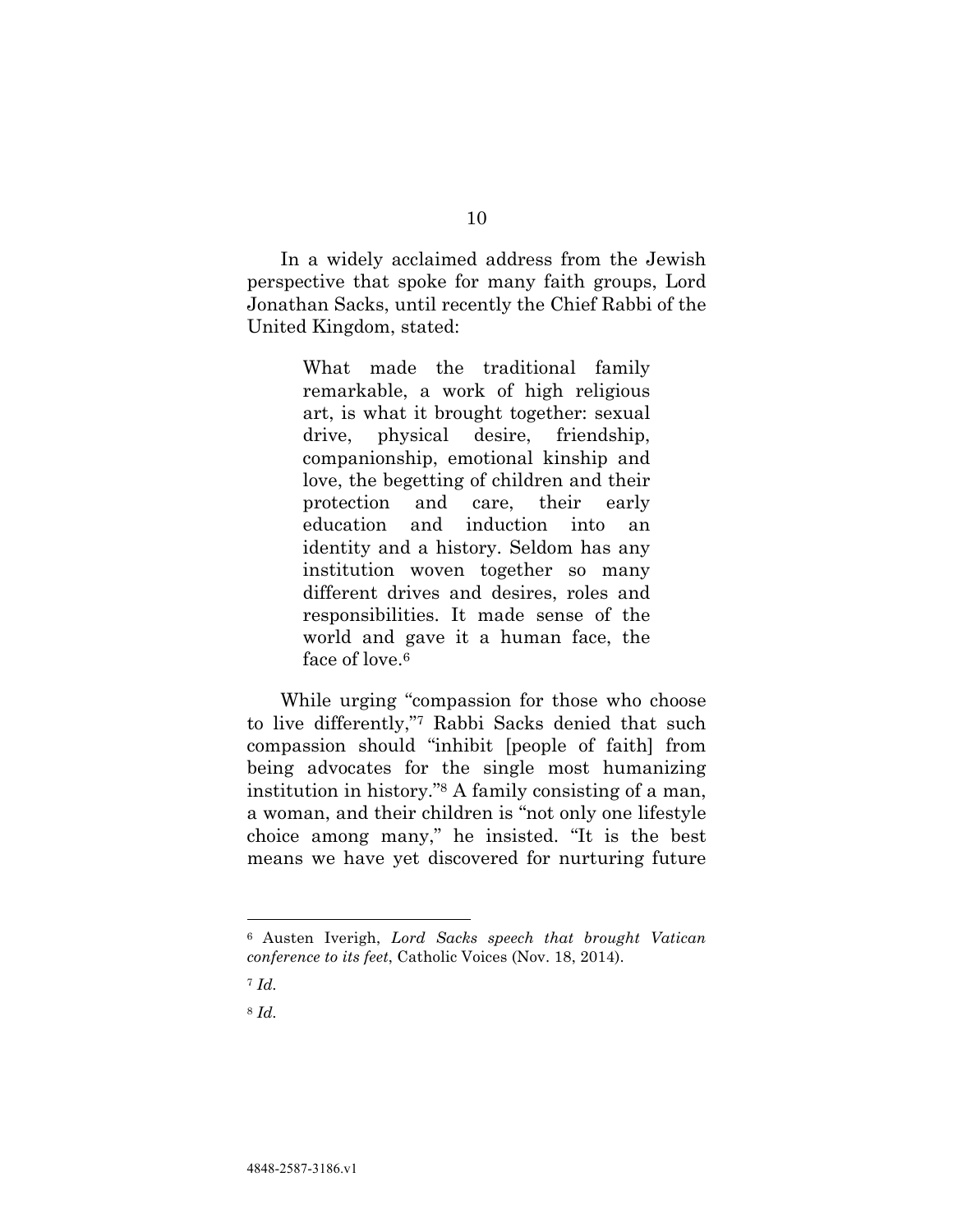generations and enabling children to grow in a matrix of stability and love."9

This ennobling conception of marriage reflects "a long and thick overlapping consensus" in the West, including a broad interfaith consensus. That consensus holds that traditional marriage "is good, does good, and has goods both for the couple and for the children." John Witte, Jr., *The Goods and Goals of Marriage*, 76 NOTRE DAME L. REV. 1019, 1069 (2001). Until recently, this understanding was a pillar of Western civilization. Religious communities like ours value and defend that ideal still—and we will continue doing so.

Our religious beliefs about marriage are defining elements of our families and identities. Marriage for us creates a sacred relationship with our spouse and a sacred duty to God. How we understand marriage defines who we are, not just what we do. *Cf. Burwell v. Hobby Lobby Stores, Inc.*, 573 U.S. \_\_\_, 134 S. Ct. 2751, 2785 (2014) (Kennedy, J., concurring) ("free exercise is essential in preserving their own dignity and in striving for a self-definition shaped by their religious precepts"). It governs our highest aspirations, our way of life, our family and community interactions. For us, marriage is among our "deepest believings," the central institution around which we "orient[ ] our lives." Steven D. Smith, *Believing Persons, Personal Believings: The Neglected Center of the First Amendment*, 2002 U. ILL. L. REV. 1233, 1320.

9 *Id.*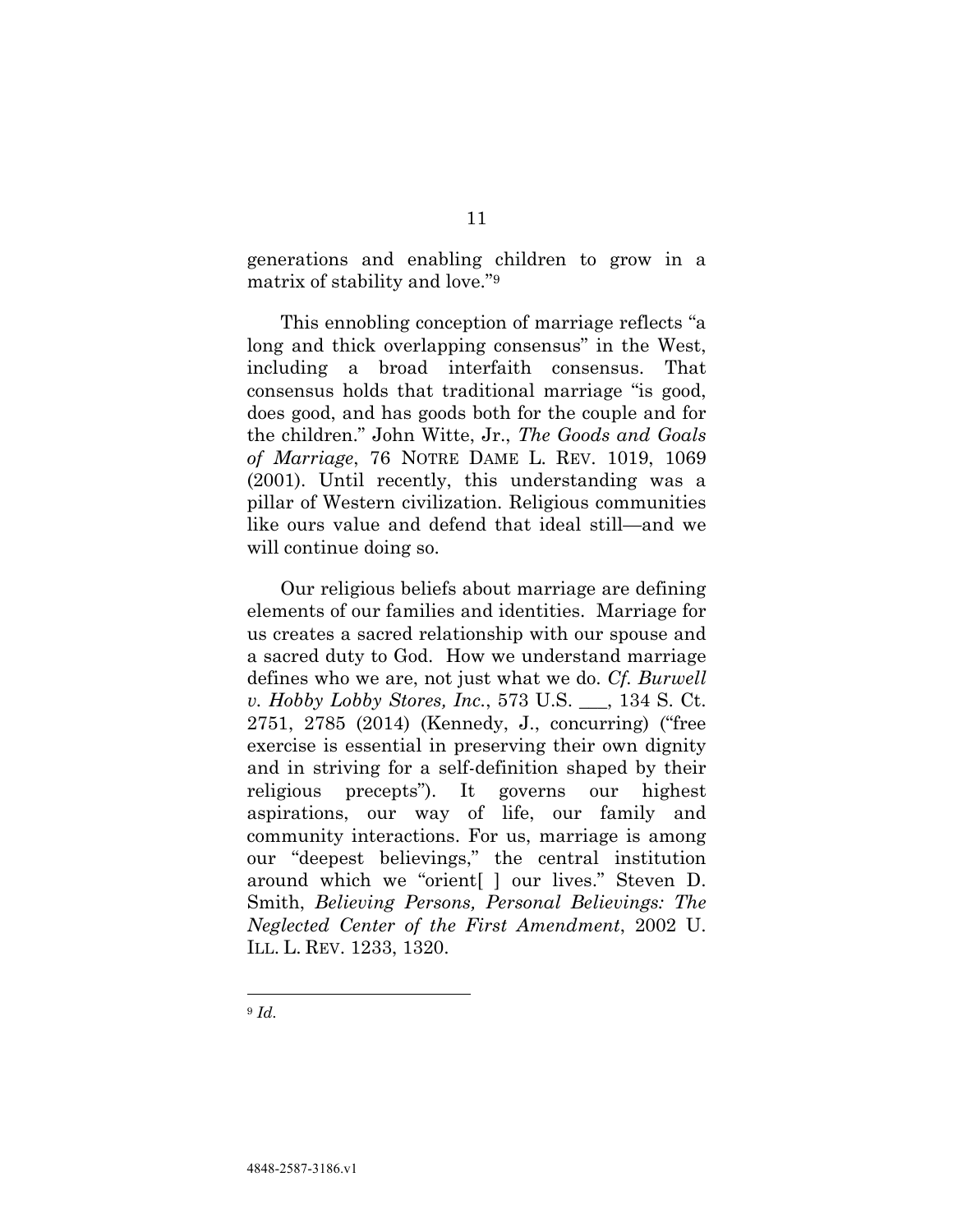12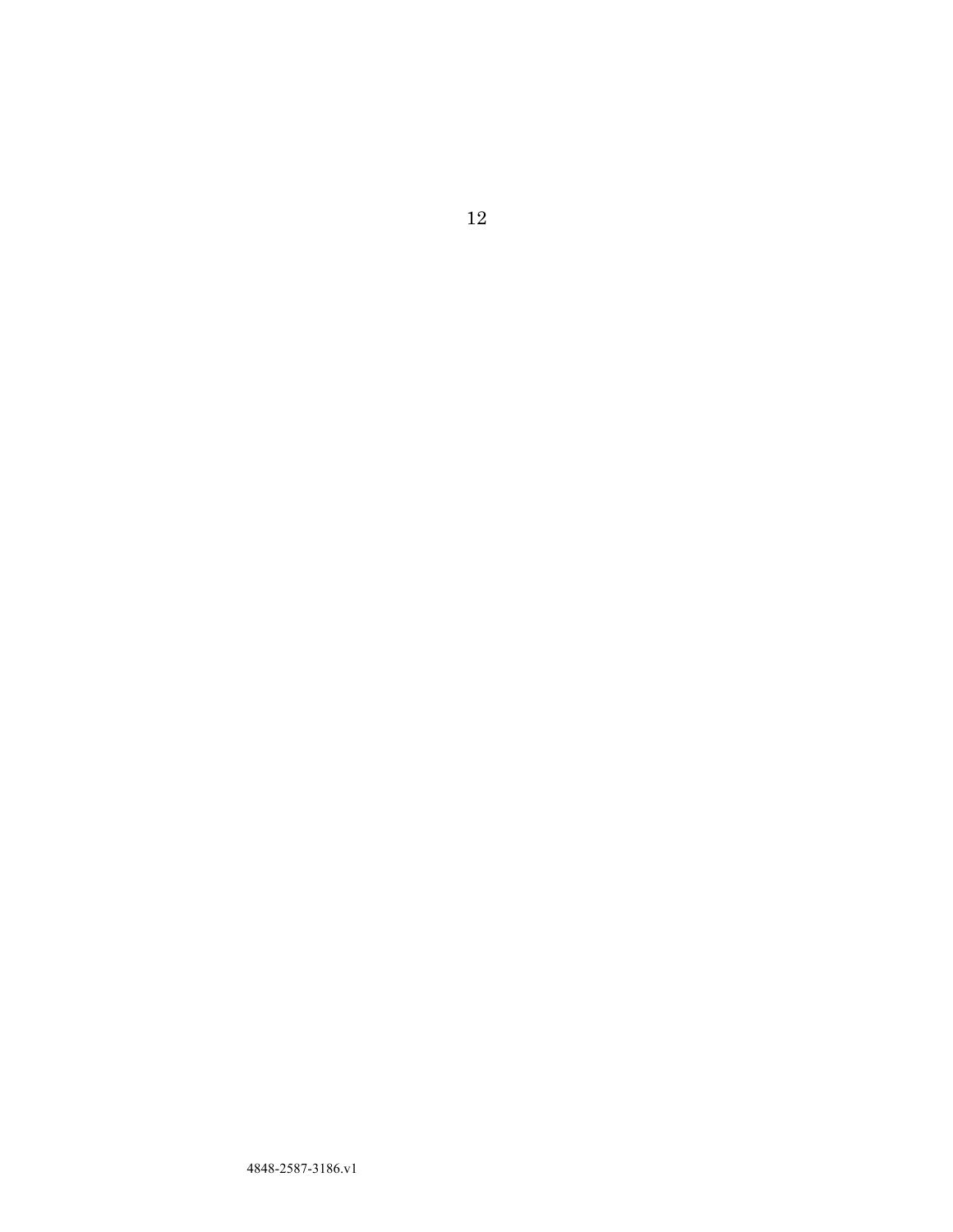#### **II. VOIDING STATE MARRIAGE LAWS FOR ANIMUS WOULD HARM RELIGIOUS LIBERTY AND DISTORT CONSTITUTION-AL LAW.**

## **A. Attributing State Marriage Laws to Animus Would Stigmatize and Demean Religious Organizations and Believers.**

Petitioners contend that state marriage laws offend the Equal Protection Clause because they reflect animus. *See* Br. Pets., *Obergefell v. Hodges*, No. 14-556, at 23-24; Br. Pets., *Bourke v. Beshear*, No. 14-574, at 30-31. To be sure, they soft-pedal the accusation. "Animosity—that is, outright hostility or bigotry—is not a prerequisite to enhanced judicial scrutiny." *See* Br. *Bourke* Pets., at 30. Petitioners' *amici* are not as temperate. They contend that the laws at issue here "had the specific—and improper purpose of codifying a particular religious understanding of marriage into civil law and expressing moral disapproval of same-sex couples." Br. *Amici Curiae* Anti-Defamation League et al., at 1. Or, they assert, laws codifying traditional marriage reflect "ancient religious bigotry against gay persons." Amicus Br. Am. Humanist Assoc. and Ctr. for Inquiry, at 33. But misusing animus doctrine in this way to void State marriage laws will gravely harm religious organizations and Americans of faith.

We emphatically reject the accusation that we and millions of our fellow believers seek to protect traditional marriage out of "ancient religious bigotry against gay persons." *Id.* That slander aims to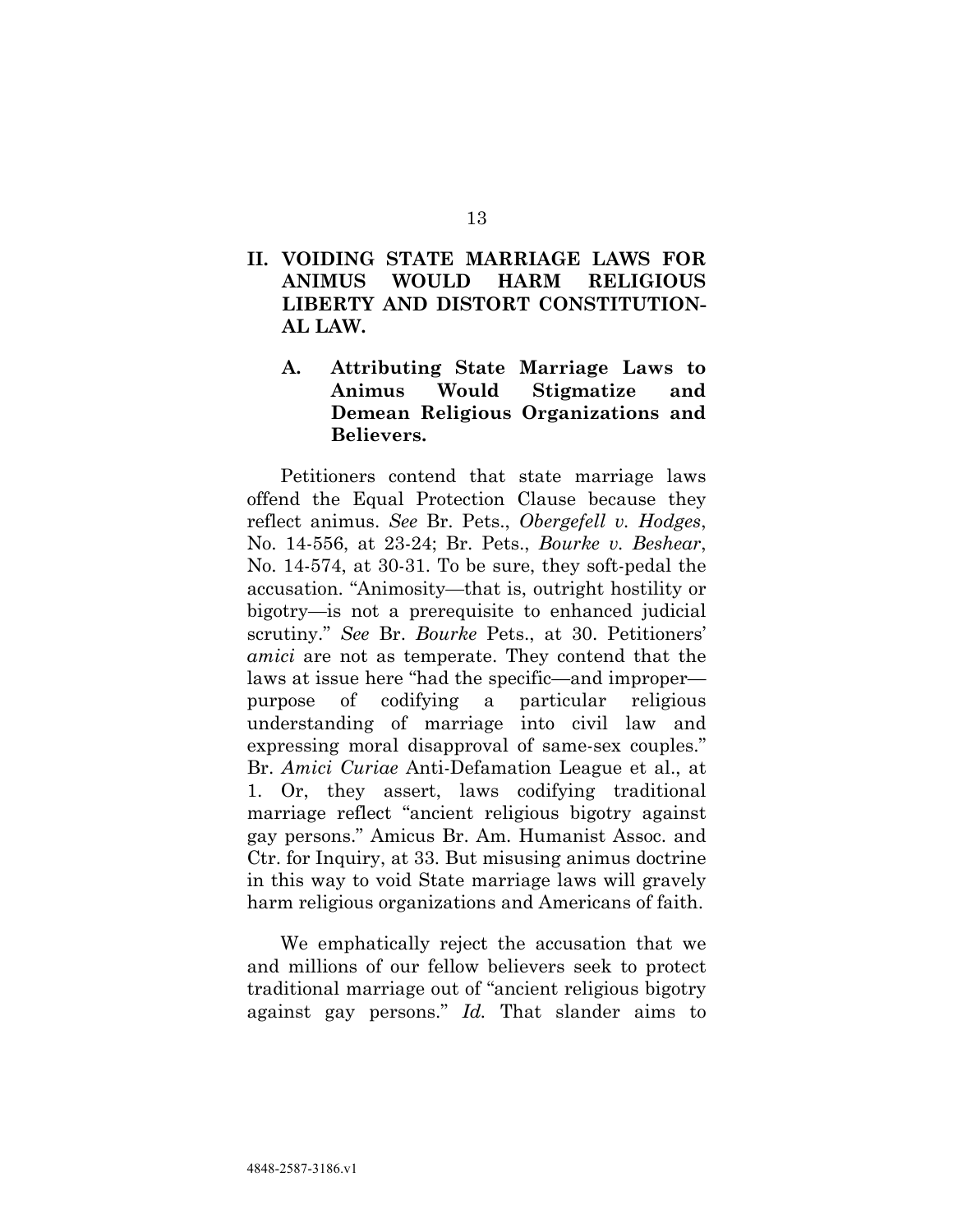intimidate and suppress public conversation on a complex issue by equating disagreement with hatred. Laws reserving marriage for the union of a man and a woman were the universal rule in this country until a decade ago. They are not tokens of ignorance and bigotry now.

Our faiths teach love and respect, not hatred, and we are neither ignorant nor bigoted. Laws protecting marriage between a man and a woman are rooted in the good that marriage *is* and the good it *does*—not in antipathy, spite, or ignorance. Our commitment to traditional marriage reflects both experience with the sober realities of family life and a "belie[f] in a divine creator and a divine law." *Burwell*, 134 S. Ct. 2785 (Kennedy, J., concurring). For us, traditional marriage remains a cherished social *and* religious institution vital to the welfare of children, families, and society.

For this Court to declare laws affirming traditional marriage to be the products of prejudice, ignorance, or bigotry would have dire consequences for religious believers and faith communities. It would "demean[ ]" those who hold such beliefs, with "the resulting injury and indignity" of having their personal convictions condemned by the Nation's highest court and the laws they voted for declared constitutional anathema. *Windsor*, 133 S. Ct. at 2694, 2692. A finding of animus is "fearsome," *Bishop v. Smith*, 760 F.3d 1070, 1103 (10th Cir. 2014) (Holmes, J., concurring), not only because it is practically a death knell for constitutional analysis, but also because it stigmatizes the opinions and beliefs behind a law. That is especially true when the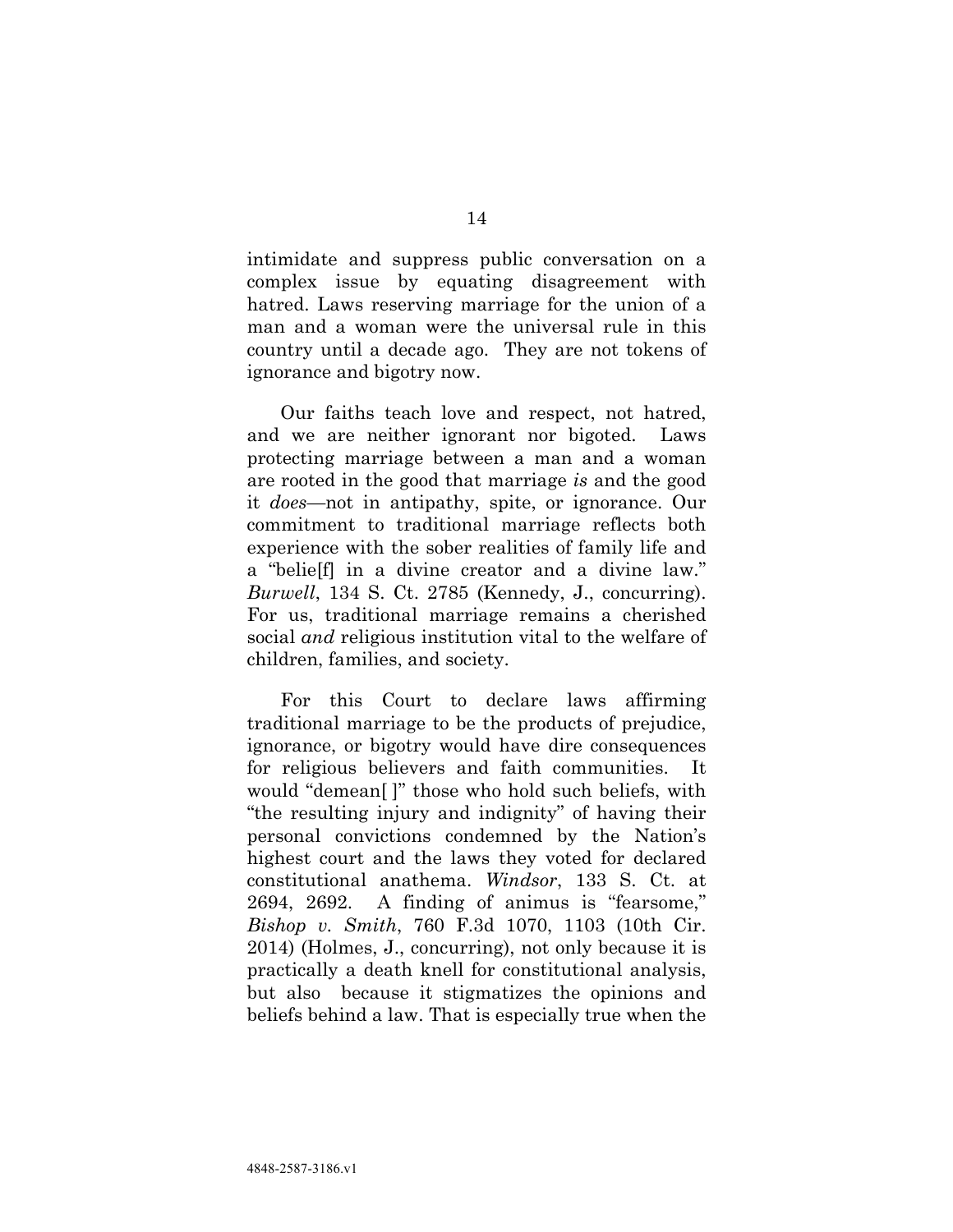finding of animus comes from this Court, with its juridical and moral authority. It is a small step from declaring beliefs constitutionally illegitimate to treating those who hold such beliefs as morally and intellectually deficient. Because "the law can be a teacher," *Bd. Trustees Univ. Ala. v. Garrett*, 531 U.S. 356, 375 (2001) (Kennedy, J., concurring), a finding of animus or a ruling comparing opposition to samesex marriage with racism would over time reduce those who believe in traditional marriage to the status of social and political outcasts. *See* SHERIF GIRGIS, ET AL., WHAT IS MARRIAGE? 9 (2012).

## **B. A Finding of Animus Would Deny the Constitutional Rights of Religious Organizations and Conscientious Objectors.**

Relying on animus to nullify State marriage laws would have devastating consequences for religious liberty. Unlike Petitioners' amici, we do not understand religious liberty in this setting to consist only of the freedom "to decide which marriage ceremonies to perform and which marriages to recognize as sanctified by [our] faith." Br. Americans United for the Separation of Church and State as *Amicus Curiae*, *Oberge*fell v. Hodges, Nos. 14-556, 14-562, 14-571, 14-574 (Mar. 2015). Confining freedom so narrowly would remove the "breathing space," *NAACP v. Button*, 371 U.S. 415, 433 (1963), guaranteed by the First Amendment. The Constitution "assure[s] the fullest scope of religious liberty," *Sch. Dist. of Abington Twp. v. Schempp*, 374 U.S. 203, 212 (1963) (Goldberg, J., concurring). Properly understood, religious liberty would be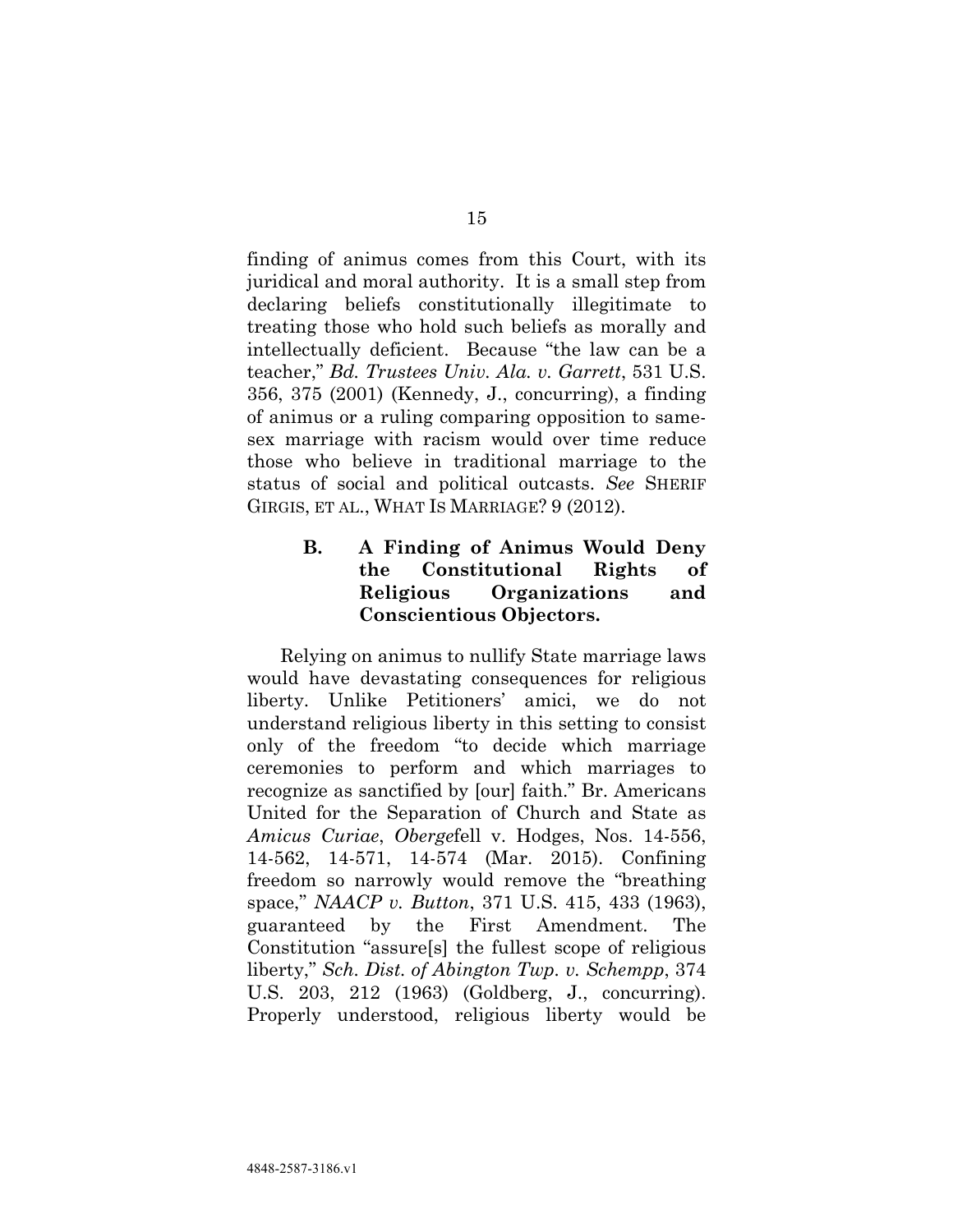diminished or denied by overturning State marriage laws for animus.

1. A finding of animus would irreparably damage the free exercise of religion held by voters and organizations like ours that supported laws affirming traditional marriage. That right is "essential in preserving [our] own dignity and in striving for a self-definition shaped by [our] religious precepts." "*Burwell*, 134 S. Ct. at 2785 (Kennedy, J., concurring) (citation omitted). But it would be hollow if millions of religious persons were made secondclass citizens because their basic beliefs and motivations—and thus any laws they support—are deemed tainted by animus. Mischaracterizing state marriage laws as rooted in animus would act as a "religious gerrymander." *Church of Lukumi Babalu Aye, Inc. v. City of Hialeah*, 508 U.S. 520, 532, 113 S. Ct. 2217, 2228 (1993) (citations omitted). Believers and churches do not lose their right to the free exercise of religion by bringing their concerns and convictions into the public square. *See Burwell*, 134 S. Ct. at 2785 (Kennedy, J., concurring) (free exercise "means, too, the right to express those beliefs and to establish one's religious (or nonreligious) self-definition in the political, civic, and economic life of our larger community.").

2. Relying on animus to overturn traditional marriage laws would raise other "serious First Amendment implications." *Schuette v. Coalition to Defend Affirmative Action*, 572 U.S. \_\_\_, 134 S. Ct. 1623, 1637 (2014) (plurality op.). It would insinuate that "the past 15 years of [national] public debate on this issue have been improper." *Id.* at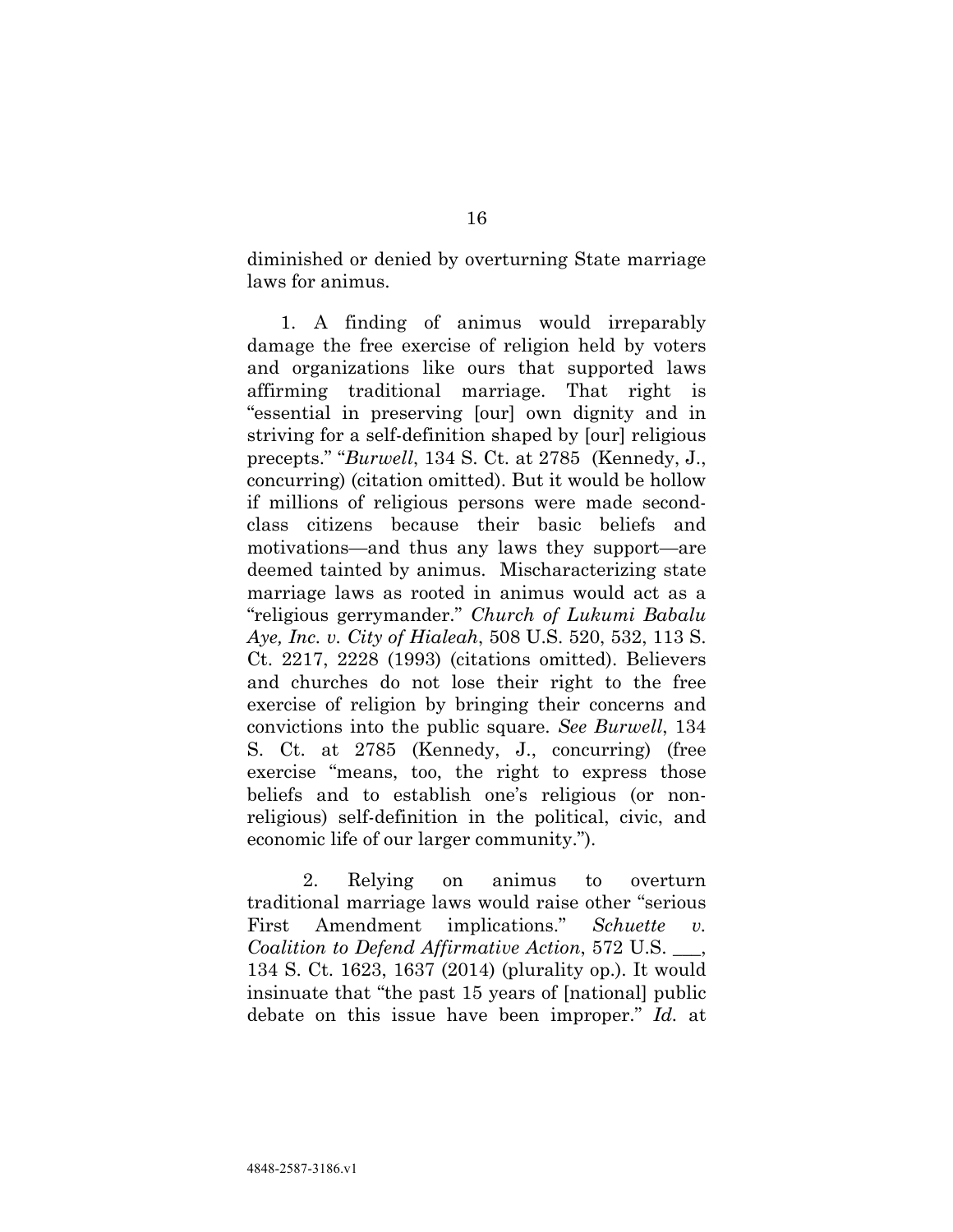1636. A ruling that laws reaffirming traditional marriage are void for animus while laws allowing same-sex marriage are valid extensions of equality would be a form of viewpoint discrimination. *See Rosenberger v. Rector and Visitors Univ. Va.*, 515 U.S. 819, 829 (1995). Private religious speech would be penalized if speech favoring traditional marriage laws were the justification for voiding them. *See Capitol Square Rev. and Advisory Bd. v. Pinette*, 515 U.S. 753, 760 (1995). Branding state marriage laws with a scarlet "A" for animus and overturning them on that basis would irreparably diminish the liberty "measured in part by what . . . citizens are free to discuss among themselves," especially as they deliberate controversial matters of social policy. *Hill v. Colorado*, 530 U.S. 703, 765, 768 (2000) (Kennedy, J., dissenting).

Attributing animus to laws approved by millions of voters in dozens of states would also demean the fundamental right to participate in selfgovernment. Last term the Court rebuffed a similar argument when sustaining a Michigan ballot initiative that addressed affirmative action in higher education admissions. "The process of public discourse and political debate should not be foreclosed even if there is a risk that during a public campaign there will be those, *on both sides*, who seek to use racial division and discord to their own political advantage." *Schuette*, 134 S. Ct. at 1637 (emphasis added). The Constitution's answer to factional politics and heated tensions over social issues is frank, robust debates and decision-making through legitimate democratic institutions, not judicial censorship. *Id.* Striking down state marriage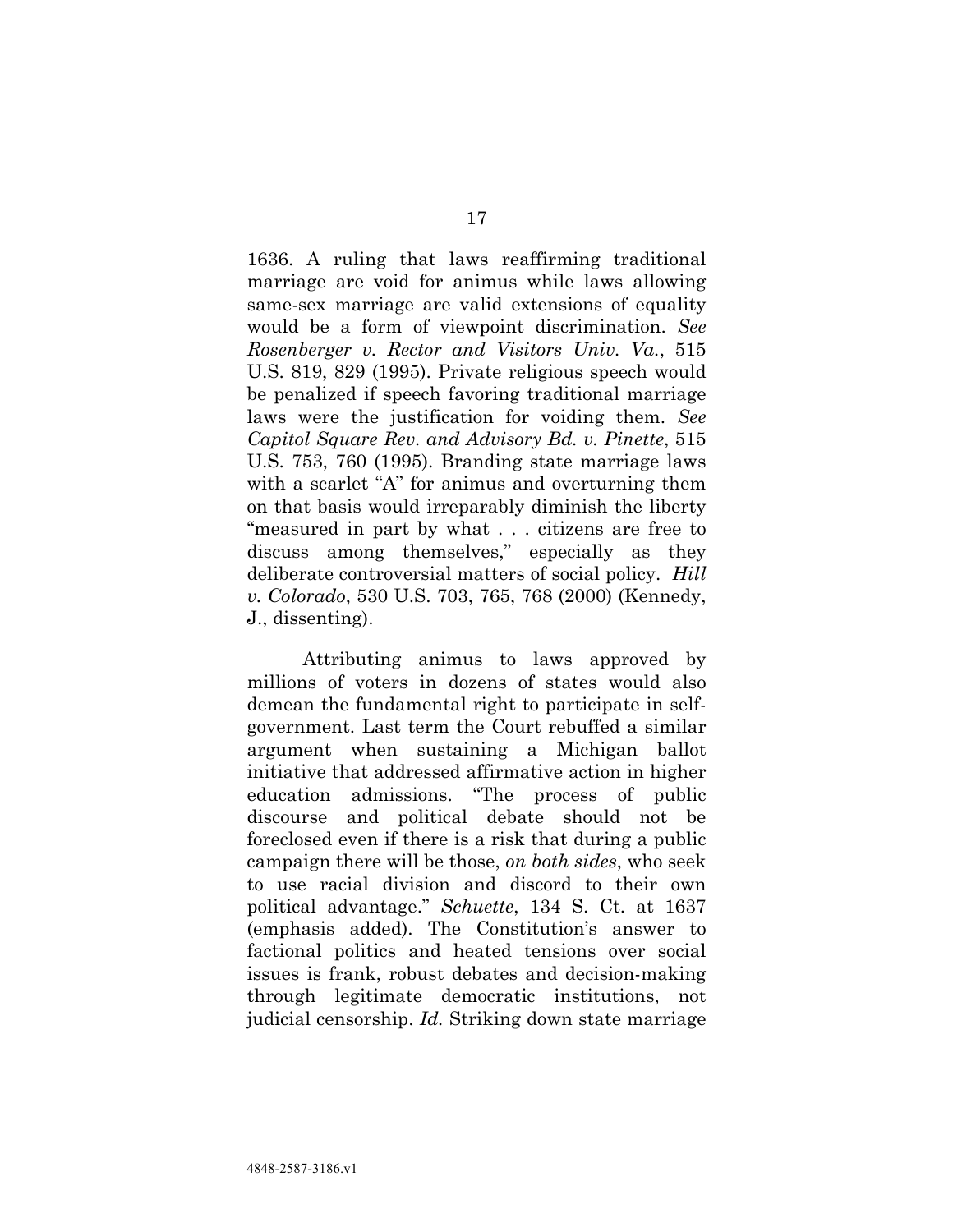laws for animus would be "an unprecedented restriction on the exercise of a fundamental right … to speak and debate and learn and then, as a matter of political will, to act through a lawful electoral process." *Id.*; *accord id.* at 1649 (Breyer, J., concurring in the judgment) ("the Constitution foresees the ballot box, not the courts, as the normal instrument for resolving differences and debates about the merits of [affirmative action] programs"). *Schuette* "applies with equal vigor" here, as the court of appeals held. Pet. App. 43a.

For religious voters, a misdirected application of animus would impose a post-election burden on their right to vote by measuring the validity of laws by the opinions expressed in favor of them. Nullifying State marriage laws because of the religious or moral views of those who proposed or voted for them would disenfranchise citizens from participating in the processes of self-government *as believers*. A Constitution forbidding religious tests for office-holders, *see* U.S. CONST. art. I, § 8, would then impose a religious test on voters.

3. Religious voters and voices would also be denied democratic participation if *Lawrence* is overread to mean that laws expressing contested moral judgments are *per se* invalid. *Cf*. Br. *Amicus Curiae* of Mass., *et al*. Supporting Pets., at 19 (U.S. Mar. 6, 2015). *Lawrence* held that a criminal law punishing private homosexual conduct between consenting adults was unconstitutional because it was based solely on the majority's moral condemnation. *Id.* at 571, 578. But *Lawrence* has no bearing on the validity of *civil* laws enshrining the people's moral,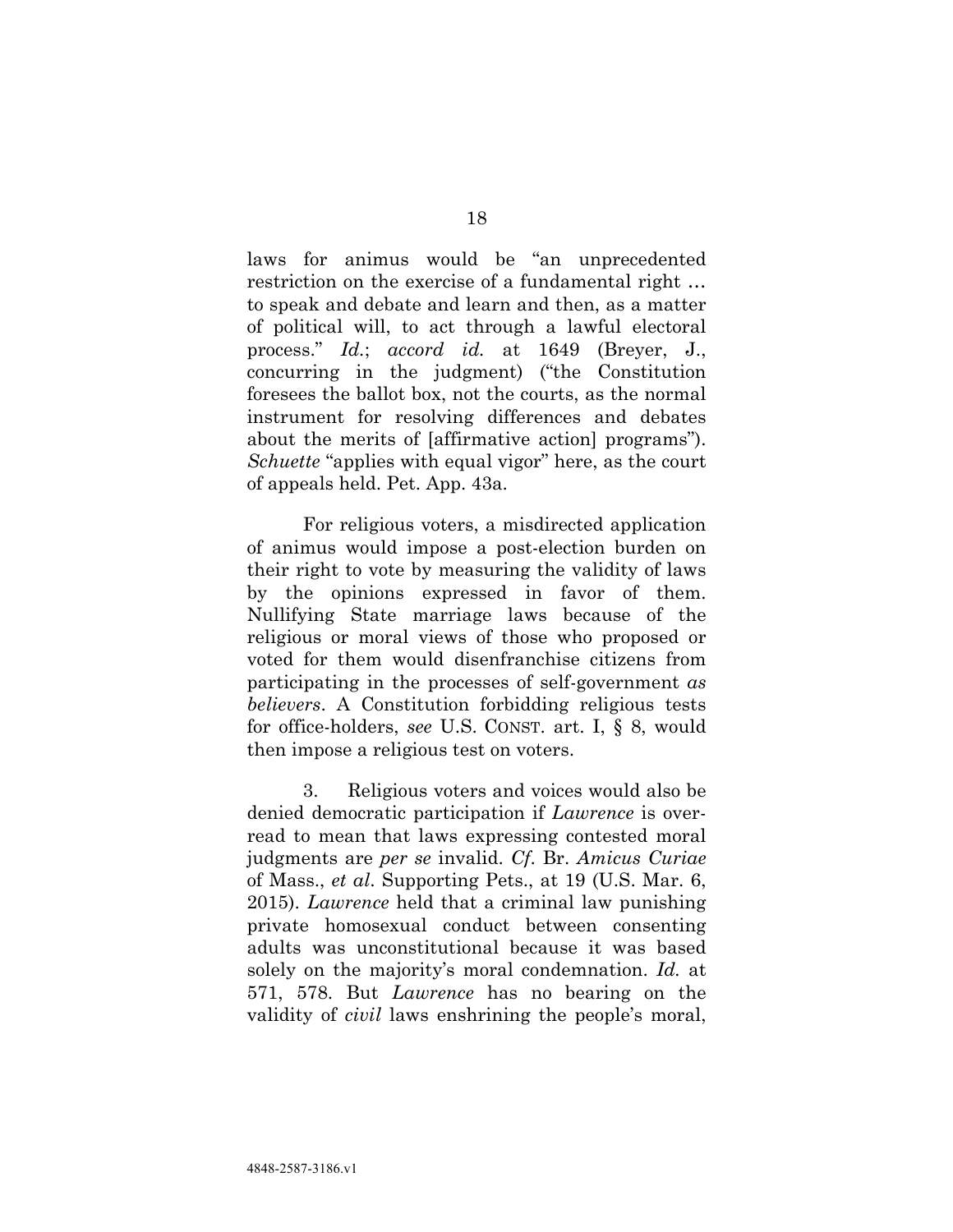religious, and prudential judgments that retaining the definition of marriage is best for society. Indeed, *Lawrence* twice disclaimed that its reasoning involved "formal recognition" for gay relationships. *Id.* at 567, 578.

Misreading *Lawrence* to preclude legislation based on religious (but not secular) understandings of morality would also deny religious believers equal citizenship by unfairly deeming the laws and policies they favor presumptively illegitimate. It suggests that advocacy for same-sex marriage is somehow less moralistic than opposition, when the entire controversy is saturated with moral discourse. *See Dandridge v. Williams*, 397 U.S. 471, 487 (1970) (noting that almost all legislation entails conflicting moral claims). Laws responding to the demand for same-sex marriage deserve impartial consideration by the judiciary, regardless of the moral viewpoints they reflect. *Lawrence* does not hold otherwise.

4. Still others argue that religious support for laws reaffirming traditional marriage renders them inconsistent with the Establishment Clause. *See* Br. *Amicus Curiae* President House of Deputies of Episcopal Church, *et al.*, Supporting Pets., at 34- 35 (U.S. Mar. 5, 2015). That argument is so flawed that a prominent advocate for same-sex marriage labeled it "outside the space for legitimate disagreement." Roy T. Englert, Jr., *Unsustainable Arguments Won't Advance Case for Marriage Equality*, Nat'l L.J., Apr. 21, 2014, at 35. As numerous briefs by respondents and other amici demonstrate, laws reaffirming traditional marriage have secular purposes and effects and do not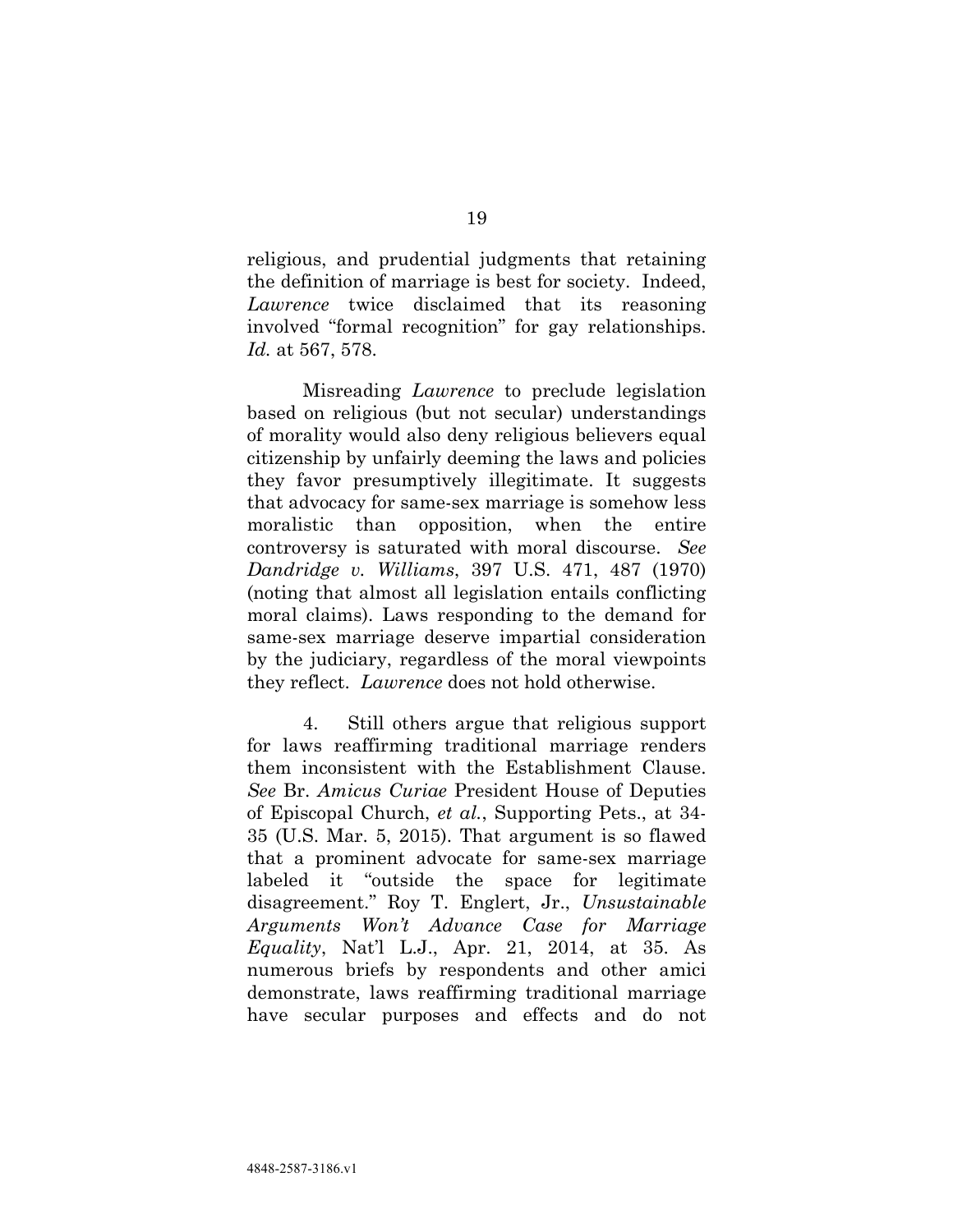excessively entangle church and state, *see Lemon v. Kurtzman*, 403 U.S. 602 (1971); they do not involve psychological compulsion, *Lee v. Weisman*, 505 U.S. 577 (1992); and they are consistent with "historical practices and understandings," *Town of Greece*, 134 S. Ct. at 1819. Such laws do not cross the constitutional line because they "merely happen[ ] to coincide or harmonize with the tenets of some or all religions." *McGowan v. Maryland*, 366 U.S. 420, 442 (1961); *accord Harris v. McRae*, 448 U.S. 297, 319 (1980). No law that meets these tests remotely offends the Establishment Clause. To the contrary, its "clearest command" against interfaith favoritism would be offended by preferring the votes of religious believers that *support* same-sex marriage over religious believers that do not. *Larson v. Valente*, 456 U.S. 228, 244 (1982). Like animus, the Establishment Clause attack on the man-woman definition of marriage is a cover for disenfranchising tens of millions of religious voters with traditional beliefs about marriage. And it "reflects an unjustified hostility toward religion … inconsistent with our history and precedents." *Cnty. of Allegheny*, 492 U.S. at 655 (Kennedy, J., concurring in the judgment in part and dissenting in part).

Any hint that religious voices and voters, drawing upon rich religious traditions, cannot legitimately participate in the great democratic debate over marriage is historically preposterous. Religious institutions and believers have contributed to every major political and social movement in this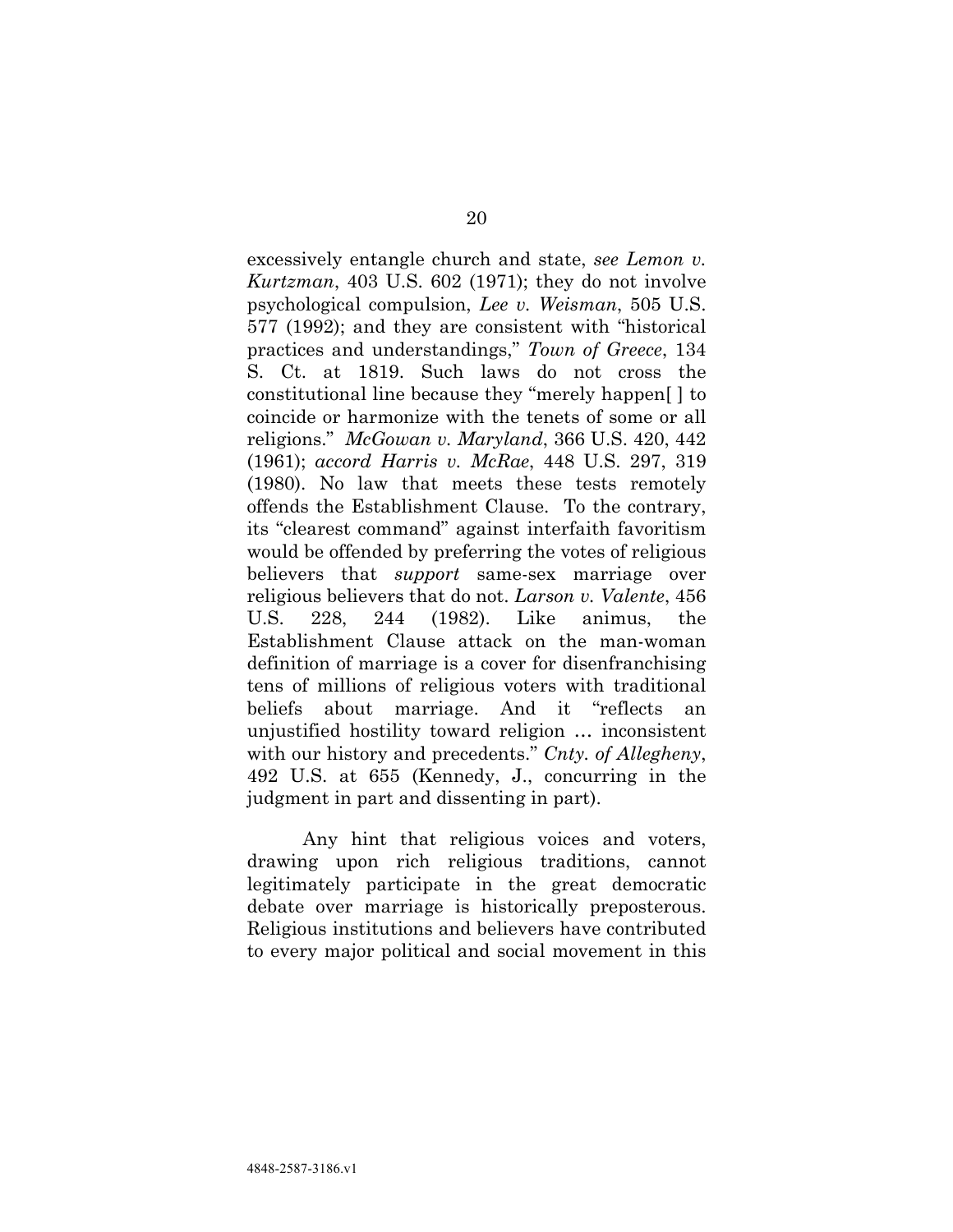Nation's history—from the founding<sup>10</sup> to the abolition of slavery,<sup>11</sup> the fight for women's suffrage,12 and the civil rights movement.13 *See McDaniel v. Paty*, 435 U.S. 618, (1978) (Brennan, J., concurring in the judgment) ("church and religious groups in the United States have long exerted powerful political pressures on state and national legislatures, on subjects as diverse as slavery, war, gambling, drinking, prostitution, marriage, and education."). Striking down State marriage laws because their passage was shaped by private religious influence would be a dramatic rupture with the Court's teaching that the Constitution "may not be used as a sword to justify repression of religion or its adherents from any aspect of public life." *Id.* at 640-41 (Brennan, J., concurring in the judgment) (citations omitted). Religious believers and churches do not become trespassers when they enter the

 <sup>10</sup> "[T]he Founding Fathers believed devotedly that there was a God and that the unalienable rights of man were rooted in Him." *Schempp*, 374 U.S. at 212.

<sup>11</sup> Lincoln's presidential speeches were "suffused with" biblical references that inspired and sustained the fight to end slavery. WILLIAM LEE MILLER, LINCOLN'S VIRTUES 50 (2002).

<sup>12</sup> Susan B. Anthony argued that women's suffrage would bring moral and religious issues "into the political arena" because such issues held special importance for women. Letter from Susan B. Anthony to Dr. George E. Vincent (Aug. 1904), *in* 3 IDA HUSTED HARPER, LIFE AND WORKS OF SUSAN B. ANTHONY, at 1294 (1908).

<sup>13</sup> *See* DAVID L. CHAPPELL, A STONE OF HOPE: PROPHETIC RELIGION AND THE DEATH OF JIM CROW 100 (2004) ("The civil rights movement brought religious concerns to bear upon local and national law.").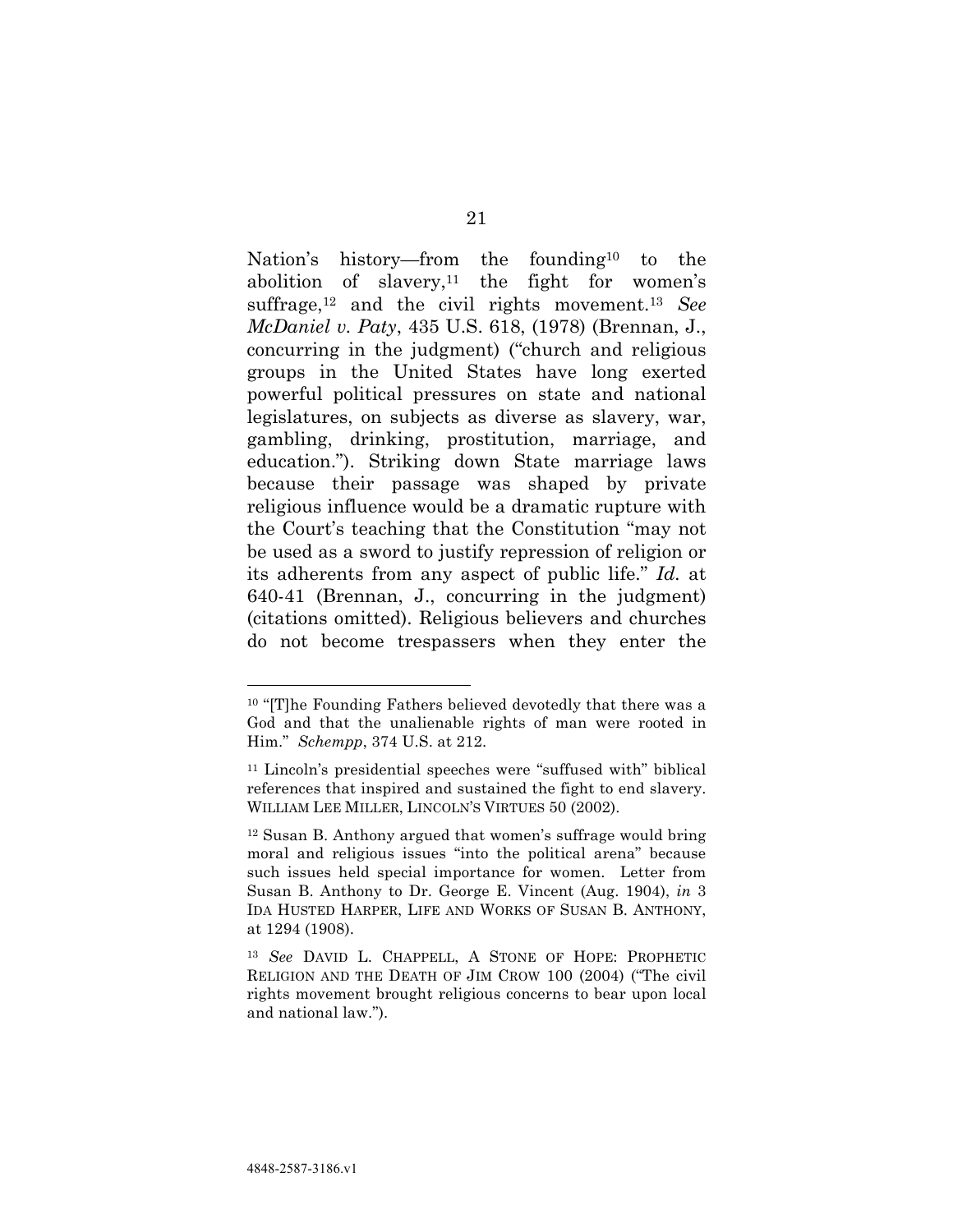public square to debate same-sex marriage. Any argument to the contrary—whether couched as animus, non-establishment, or any other theory misconceives the rightful place of religion in American life.

#### **C. Applying Animus Would Contradict Settled Equal Protection Doctrine.**

Animus dictates "careful consideration" in those rare circumstances when a law contains "discriminations of an *unusual character*" intimating that a classification was "motived by an improper animus or purpose." *Windsor*, 133 S. Ct. at 2693 (emphasis added) (quotations and citations omitted). A finding of animus authorizes "careful consideration" rather than rational basis review. It therefore provides an avenue for applying heightened scrutiny without designating the asserted interest a fundamental right or treating all laws affecting a particular class as presumptively suspect. *See Clark v. Jeter*, 486 U.S. 456, 461 (1988) (describing the three standards of review under equal protection).

Animus is exceptional because it departs from the rule that a law will not be declared unconstitutional "on the basis of an alleged illicit legislative motive." *United States v. O'Brien*, 391 U.S. 367, 383 (1968). Inquiring into animus when adjudicating an equal protection claim aims to "ensure that classifications are not drawn *for the purpose of* disadvantaging the group burdened by the law." *Romer*, 517 U.S. at 633 (emphasis added). But the Court has rejected "the broad proposition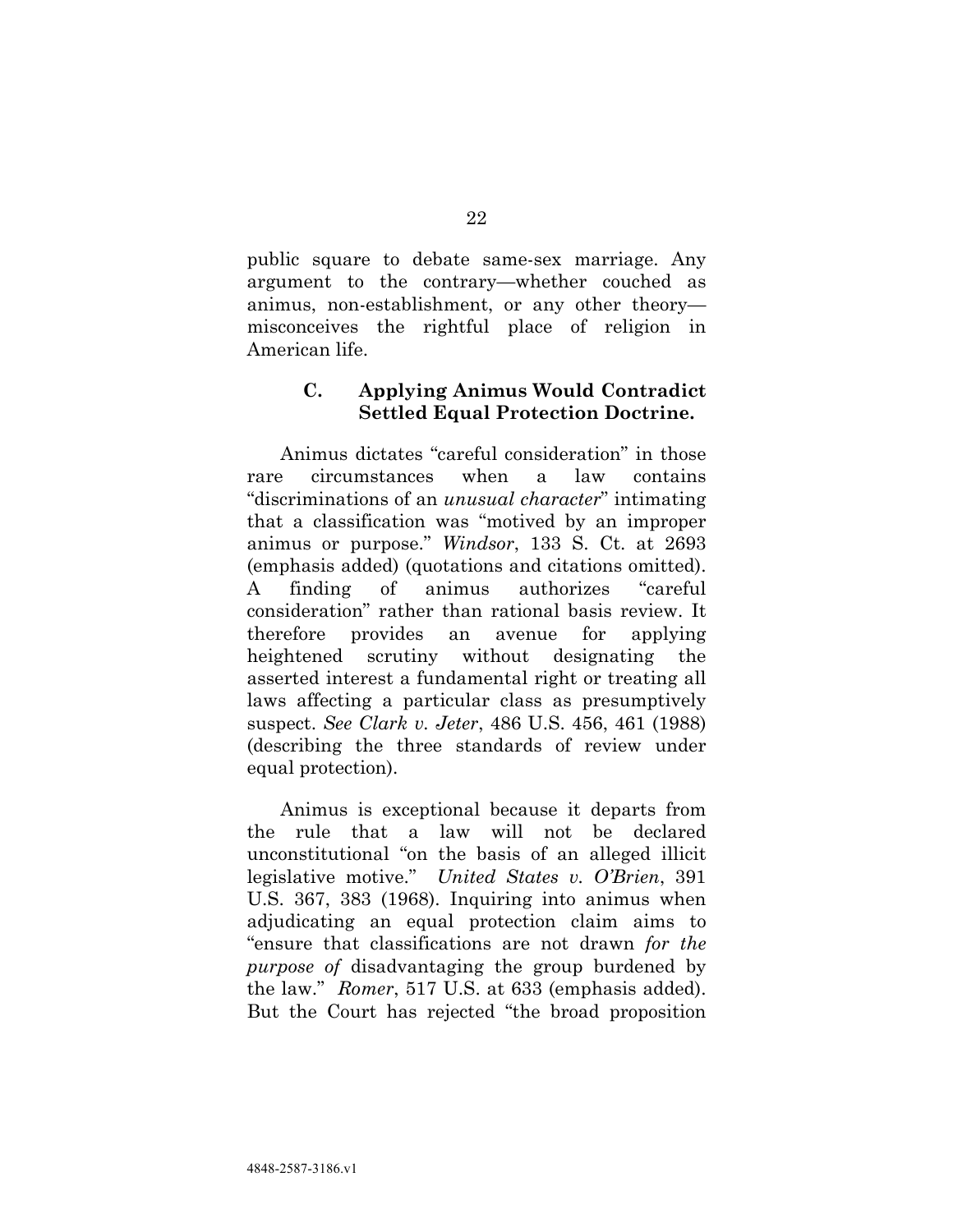that state decision-making reflecting 'negative attitudes' or 'fear necessarily runs afoul of the Fourteenth Amendment." *Garrett*, 531 U.S. at 367. It has stressed that "[a]lthough such biases may often accompany irrational (and therefore unconstitutional) discrimination, *their presence alone does not a constitutional violation make*." *Id.* (emphasis added). Only proof of hostility toward the affected group, unmixed with any legitimate purpose for the challenged classification, justifies striking down a law for animus.

The decision below rebuffed the charge of animus. It reasoned that statewide marriage initiatives were prompted by "the fear that the courts would seize control over an issue that people of good faith care deeply about." Pet. App. 42a. Keeping a firm grip on popular sovereignty hardly justifies heightened judicial scrutiny: "If that is animus, the term has no useful meaning." *Id.* Accordingly, the court declined to "indict" voters for "favoring the amendment[s] for prejudicial reasons and prejudicial reasons alone." *Id.* at 44a (punctuation altered).14

 <sup>14</sup> Repudiating animus places the decision below in line with other courts and members of this Court. *See, e.g.*, *Bishop v. Smith*, 760 F.3d 1070, 1104–09 (10th Cir. 2014) (Holmes, J., concurring); *Citizens for Equal Prot. v. Bruning*, 455 F.3d 859, 868 (8th Cir. 2006); *Conaway v. Deane*, 932 A.2d 571, 635 (Md. 2007); *Hernandez v. Robles*, 855 N.E.2d 1, 8 (N.Y. 2006); *Andersen v. King Cnty.*, 138 P.3d 963, 981 (Wash. 2006) (en banc); *see also Lawrence*, 539 U.S. at 585 (O'Connor, J., concurring in the judgment).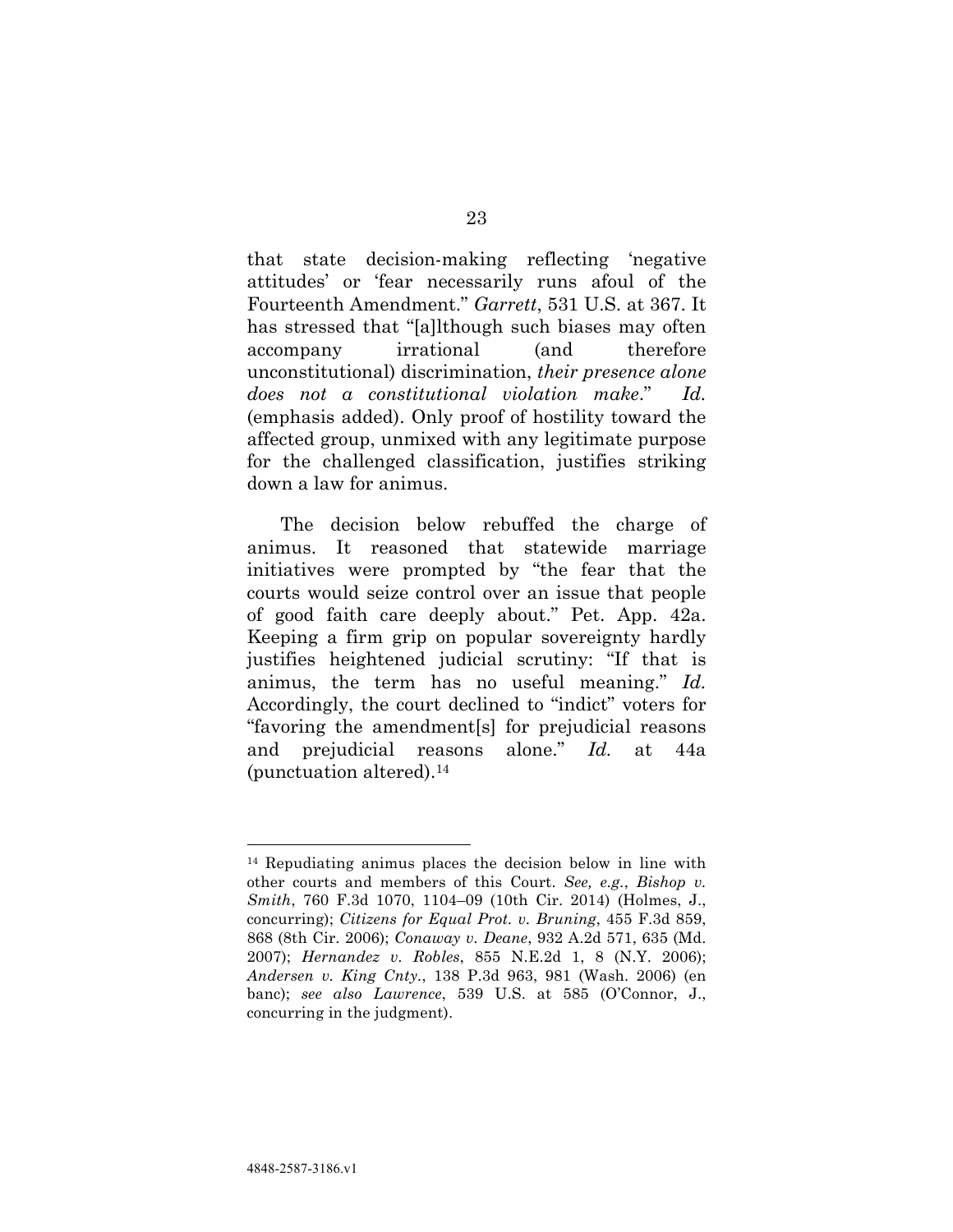The Sixth Circuit was right to reject animus. Neither *Windsor* nor *Romer*—the leading decisions in the area of sexual orientation—warrants resorting to animus here.

*Windsor* struck down § 3 of the Defense of Marriage Act ("DOMA") as an "unusual deviation from the usual tradition of recognizing and accepting state definitions of marriage." *Windsor*, 133 S. Ct. at 2693. Only after finding DOMA unusual—it was essentially unprecedented—did the Court delve into "the design, purpose, and effect of DOMA" to determine whether it was "motived by an improper animus or purpose." *Id.* at 2689, 2693. Its illicit purpose, the Court held, was to "impose restrictions and disabilities" on rights granted by those States that adopted same-sex marriage. *Id.* at 2692.

By contrast, State laws defining marriage in conventional terms are anything but "unusual." *Windsor* acknowledged that "marriage between a man and a woman no doubt had been thought of by most people as essential to the very definition of that term and to its role and function throughout the history of civilization" and that "[t]he limitation of lawful marriage to heterosexual couples … for centuries had been deemed both necessary and fundamental." *Id.* at 2689. Unlike DOMA, State laws regulating marriage are the norm—as the *Windsor* opinion spent pages emphasizing. *See id.* at 2691-92. *Windsor* rejects any reason for inquiring into animus because, as the court below explained, State marriage laws reflect "exactly what every State has been doing for hundreds of years: defining marriage as they see it." Pet. App. 55a.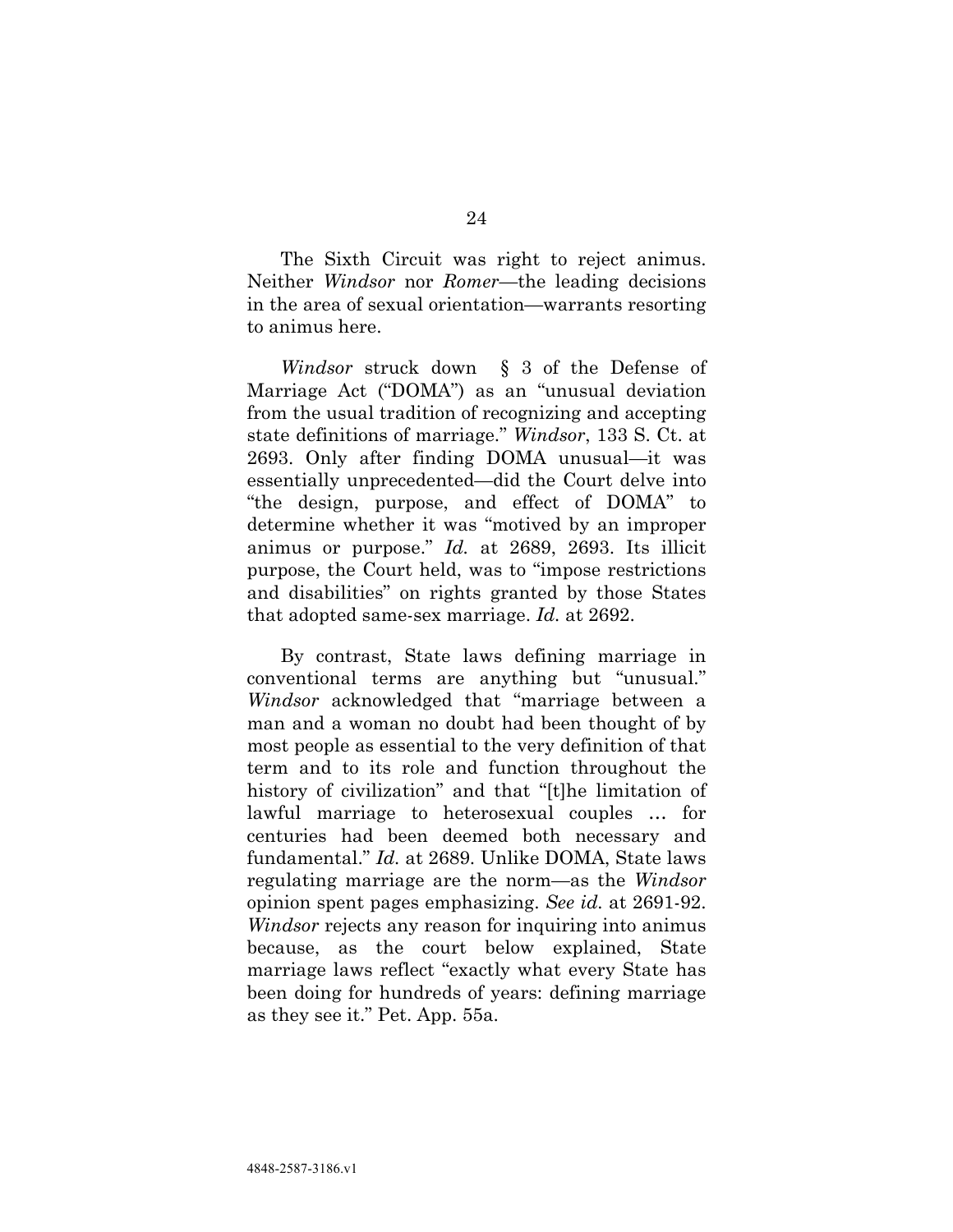*Windsor* did not create an independent right to same-sex marriage. Where DOMA was held to be a "federal intrusion" on State authority, *Windsor*, 133 S. Ct. at 2692, *Windsor* nowhere suggested that State traditional marriage laws intrude on federal rights. It would have been unprecedented for the Court to fashion a new right out of its limited inquiry into animus, given the longstanding injunction against "creat[ing] substantive constitutional rights in the name of guaranteeing equal protection of the laws." *San Antonio Indep. Sch. Dist. v. Rodriguez*, 411 U.S. 1, 33 (1973).

*Romer* fits this case even less. There the State measure was "unusual"—indeed "unprecedented." 517 U.S. at 633. Its "sheer breadth" made the law "so discontinuous with the reasons offered for it that the amendment seems inexplicable by anything but animus toward the class it affects." *Id.* at 632. By contrast, the State marriage laws at issue here "codified a long-existing, widely held social norm already reflected in state law." Pet. App. 42a. As the court of appeals held, rejecting same-sex marriage did not by itself "convey the kind of malice or unthinking prejudice the Constitution prohibits." *Id.*

Petitioners' amici contend that the doctrine of animus authorizes the Court to "set aside laws the very purpose of which is to discriminate against a group of citizens simply because of who they are." Amicus Br. Human Rights Campaign, at 6 (citations omitted). This strained reading of precedent rests on the false premise that the fact of differential treatment is evidence of invidious intent. But "most legislation classifies for one purpose or another, with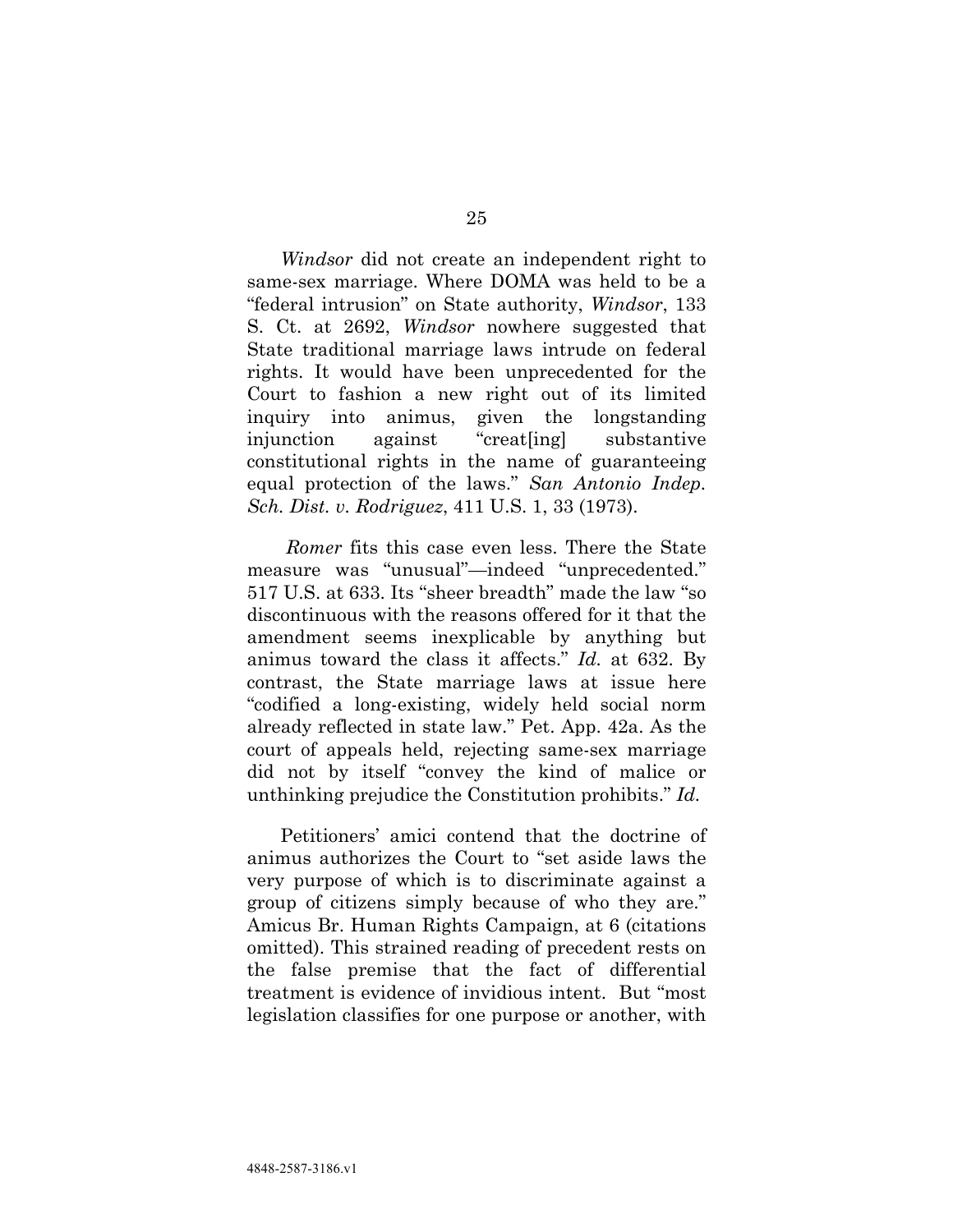resulting disadvantage to various groups or persons." *Romer*, 517 U.S. at 631. And in any event, the millennia-old marriage norm was not enacted to discriminate against gays and lesbians—or anyone— "because of who they are." The intent to maximize child welfare through an institution that ties children to their biological fathers and mothers is not animus.

Animus is a farfetched explanation for laws that reaffirm the only definition of marriage known to this Nation before 2003. "Whether one agrees or disagrees with the goal of [securing traditional marriage], that goal in itself … does not remotely qualify for such harsh description, and for such derogatory association with racism." *Bray v. Alexandria Women's Health Clinic*, 506 U.S. 263, (1993).

**III. MANDATING SAME-SEX MARRIAGE ON OTHER GROUNDS WILL GENERATE CONFLICTS WITH RELIGIOUS LIBERTY.**

## **A. Heightened Scrutiny and Rational Basis Review Would Undermine Religious Liberty.**

Animus would be the most harmful way to justify a right to same-sex marriage because it would stigmatize traditional marriage supporters as ignorant and bigoted. But other doctrinal paths to same-sex marriage also would present serious conflicts with religious liberty.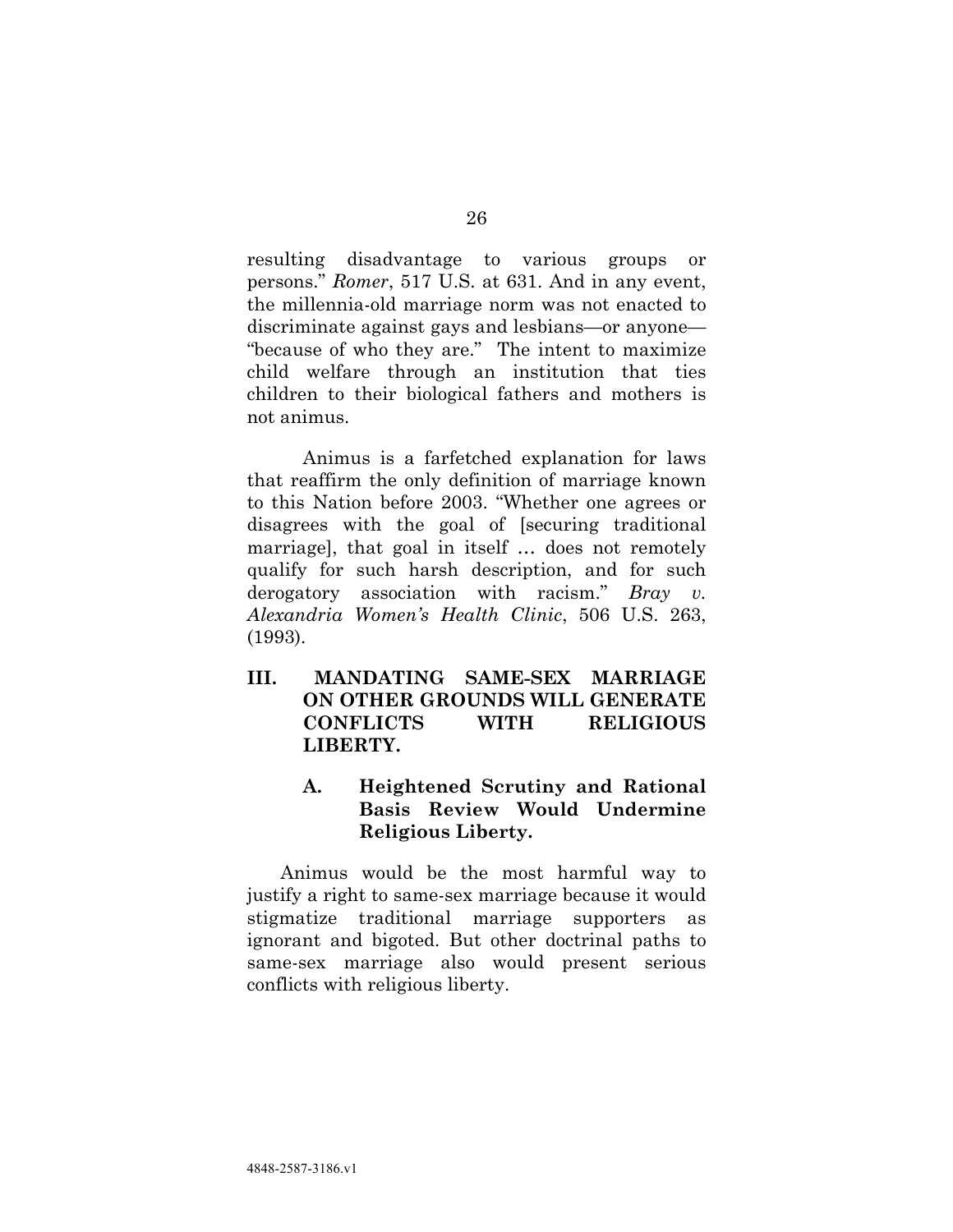Petitioners and the United States insist that state laws reaffirming the historic definition of marriage are subject to heightened scrutiny because they discriminate based on sexual orientation. *See*  Br. *Bourke* Pets., at 32; *accord* Br. United States as *Amicus Curiae*, at 15. Respondents have addressed in greater detail why sexual orientation does not qualify as a suspect class under this Court's established standards. Suffice it to say that Petitioners' plea for heightened scrutiny calls for the first new suspect class in 40 years—a seismic shift in equal protection jurisprudence. *See* Kenji Yoshino, *The New Equal Protection*, 124 HARV. L. REV. 747, 756-57 (2011). It would elevate a new rule preferred by three circuits over the rational basis standard maintained over decades by nine others.15

Whether characterized as strict scrutiny, *Adarand Constructors, Inc. v. Peña*, 515 U.S. 200, 227 (1995), or intermediate scrutiny, *Mississippi Univ. for Women v. Hogan*, 458 U.S. 718, 724 (1982), adopting suspect-class status for sexual orientation

 <sup>15</sup> *Compare Windsor v. United States*, 699 F.3d 169, 180-85 (2d Cir. 2012), *aff'd*, *Windsor*, 133 S. Ct. at 2675; *Baskin v. Bogan*, 766 F.3d 648, 657-59 (7th Cir. 2014); *SmithKline Beecham Corp. v. Abbott Labs.*, 740 F.3d 471, 480-84 (9th Cir. 2014) *with Cook v. Gates*, 528 F.3d 42, 61 (1st Cir. 2008); *Thomasson v. Perry*, 80 F.3d 915, 928 (4th Cir. 1996); *Johnson v. Johnson*, 385 F.3d 503, 532 (5th Cir. 2004); *Davis v. Prison Health Servs.*, 679 F.3d 433, 438 (6th Cir. 2012); *Citizens for Equal Protection v. Bruning*, 455 F.3d 859, 866-67 (8th Cir. 2006); *Price-Cornelison v. Brooks*, 524 F.3d 1103, 1113 n.9 (10th Cir. 2008); *Lofton v. Sec'y Dep't Children & Family Servs.*, 358 F.3d 804, 818 (11th Cir. 2004); *Padula v. Webster*, 822 F.2d 97, 103- 04 (D.C. Cir. 1987); *Woodward v. United States*, 871 F.2d 1068, 1076 (Fed. Cir. 1989).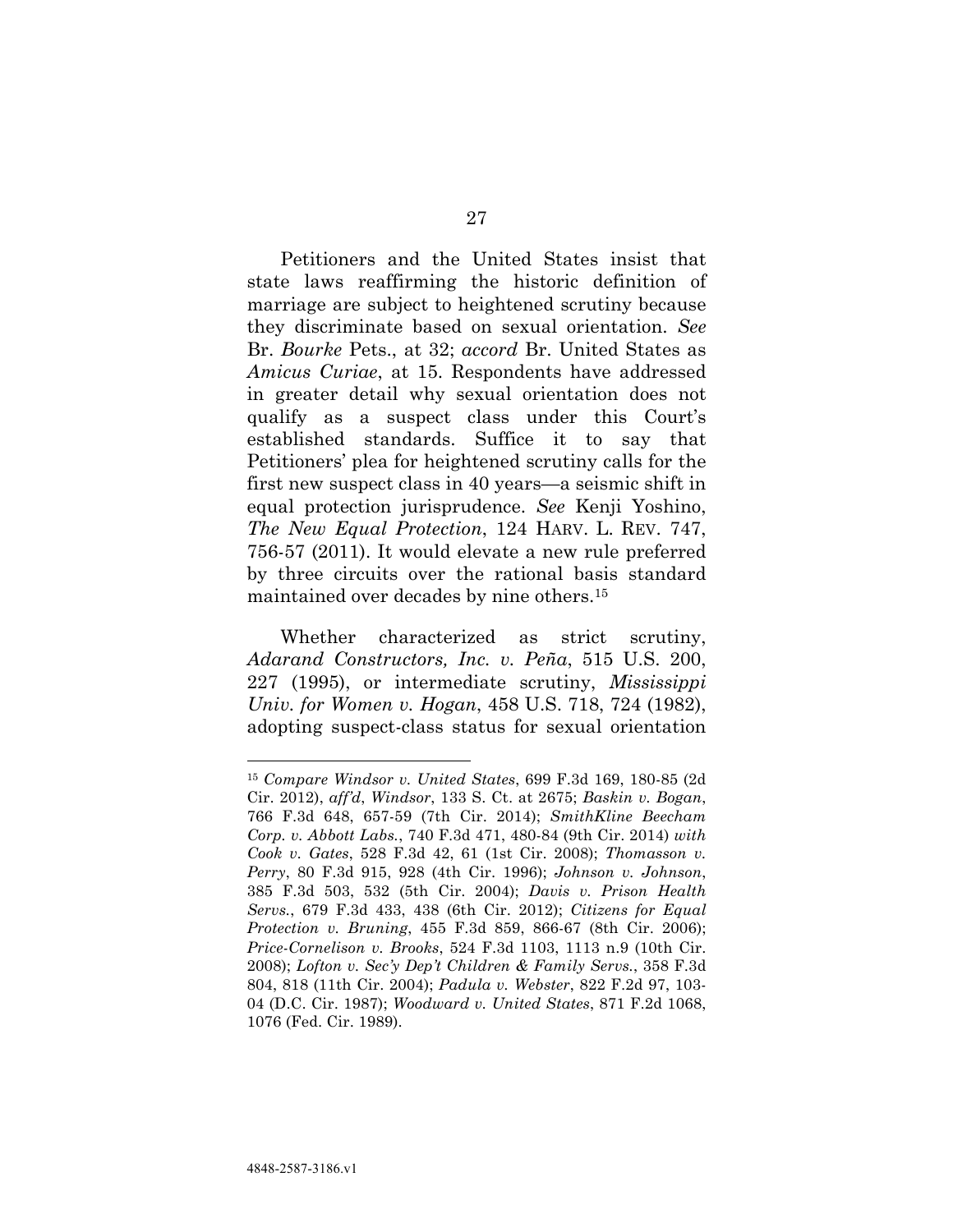would prompt an array of conflicts with the freedoms of religious institutions and individual believers.

Most importantly, as with an animus finding, heightened scrutiny would place the moral authority of the Constitution behind the idea that any distinction based on sexual orientation is presumptively invidious. Our faith traditions, and those of millions more Americans, include beliefs about the meaning of sexuality and powerful injunctions against sexual conduct outside traditional marriage. Elevating sexual orientation to a suspect class would place the Constitution on a collision course with our beliefs. It would unleash powerful forces, including litigation, that would progressively equate religious distinctions based on sexual orientation with discrimination based on race. Religious beliefs in traditional sexual morality would in time be equated with racism—with believers and religious institutions legally free to hold and express their beliefs (at least on their private properties and in public forums) but subject to the same opprobrium that we (rightly) heap on racist beliefs and speech, with social marginalization to follow. And the suppression of beliefs would diminish the freedom of millions of Americans to live their faith openly and with dignity.

Those injuries to religious liberty are evident in this case. Laws reaffirming traditional marriage reflect longstanding beliefs, judgments and ways of life, as we have explained. Placing those laws under the microscope of heightened scrutiny would render them—and the religious beliefs, judgments and ways of life that have long animated them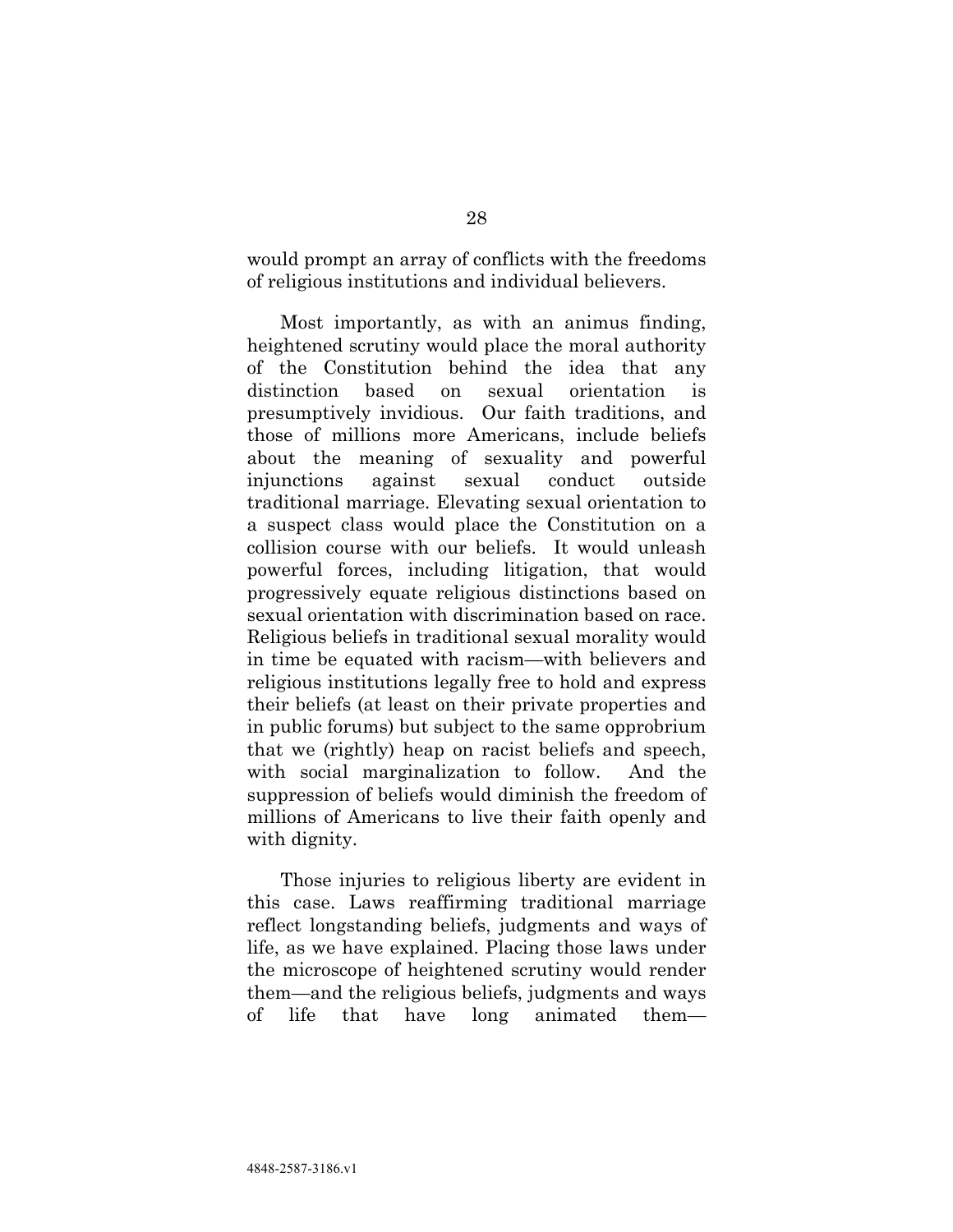constitutionally suspect. And striking them down on that basis would mean "that the presence of two members of the opposite sex is as rationally [or substantially] related to marriage as white skin is to voting or a Y-chromosome is to the ability to administer an estate." *Windsor*, 133 S. Ct. at 2718 (Alito, J., dissenting). Demeaning our religious convictions about marriage in this manner truly would cast us "in the role of bigots or superstitious fools." *Id.*

Denigrating traditional beliefs about marriage would be only the first of such conflicts. Civil rights laws covering sexual orientation, which can adversely affect religious interests in numerous ways, might well be construed to advance a compelling governmental interest if that characteristic identified a suspect class. *See Roberts v. United States Jaycees*, 468 U.S. 609, 623 (1984). If such an interest were deemed compelling, religious institutions would be powerless to lean on the Free Exercise Clause as a basis for demanding reasonable accommodations. In rejecting strict scrutiny as the reigning standard for free exercise claims, *Smith* held that "equality of treatment" ranks as a "constitutional norm[ ]" while free exercise exemptions from "generally applicable laws" are "a constitutional anomaly." 494 U.S. at 886. Bolstered by a further holding that sexual orientation is a suspect class, courts would be more inclined to construe the government's interest in preventing sexual orientation discrimination as sufficiently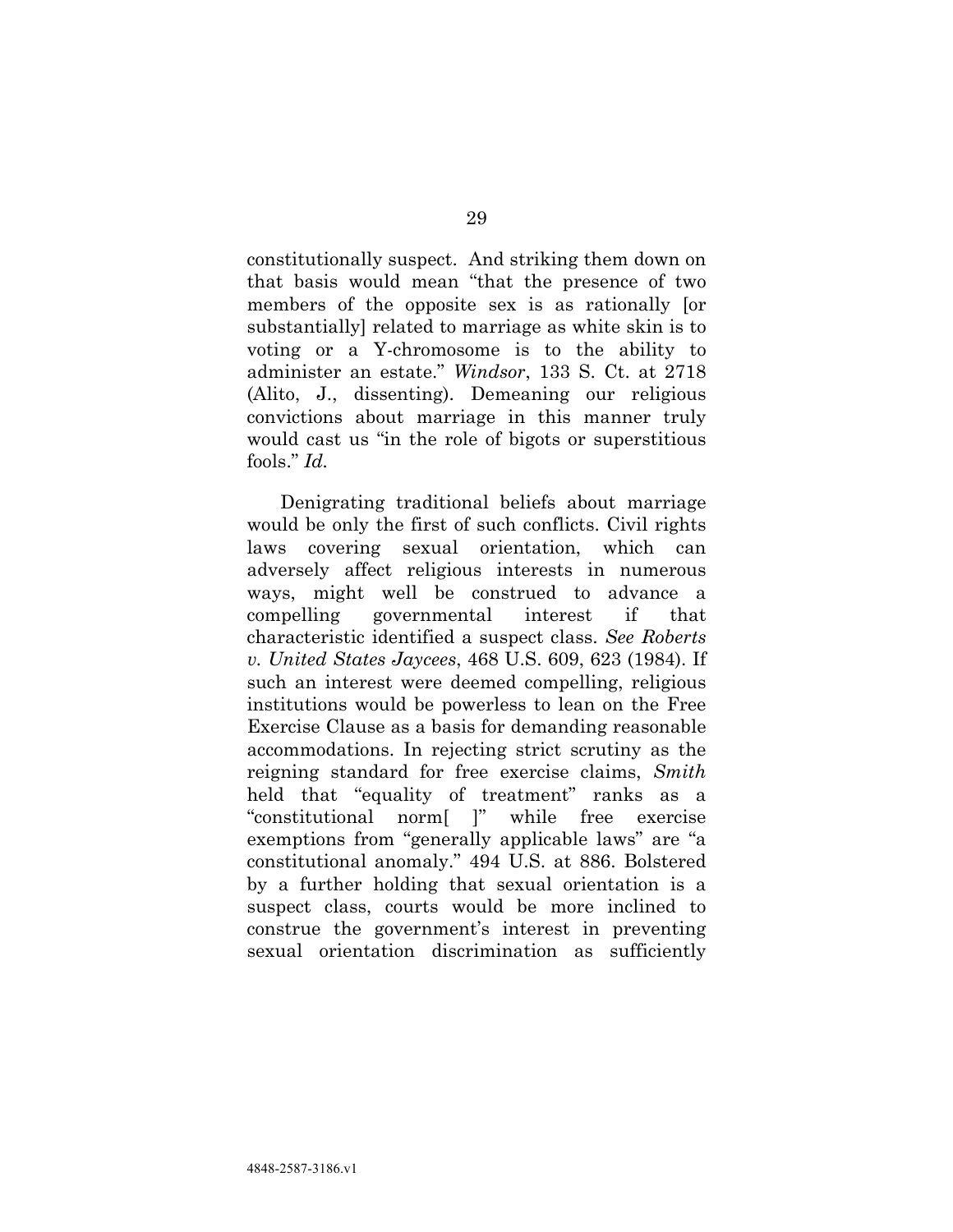compelling to override the free exercise rights of even churches.16

Freedom of speech, *Hurley v. Irish-Am. Gay, Lesbian and Bisexual Group of Boston, Inc.*, 515 U.S. 557 (1995), and expressive association, *Boy Scouts of Am. v. Dale*, 530 U.S. 640 (2000), likewise would be threatened if the government has a compelling interest in protecting sexual orientation as a suspect class. Religious believers could find their speech, association and free exercise rights diminished or denied in a variety of contexts, such as public education, employment, public accommodations, and professional certification. Recognizing sexual orientation as a suspect class might enhance the equal treatment of gays and lesbians, but only by subtracting from the First Amendment liberties of religious institutions and believers.

Marriage, family, and sexuality have always been the subject of profound religious beliefs and practices. Those beliefs and practices are in turn reflected in innumerable religious, social, cultural, and educational institutions. Recognizing sexual orientation as a suspect class would practically create a constitutional mandate to suppress and marginalize traditional religious views on sexuality

 <sup>16</sup> Designating sexual orientation as a suspect class also would tilt RFRA's compelling interest test away from religious accommodation and toward eliminating a new kind of invidious discrimination. *See Gonzales v. O Centro Espirita Beneficente Uniao Do Vegetal*, 546 U.S. 418, 436-37 (2006) (discussing governmental interests strong enough to defeat a RFRA claim).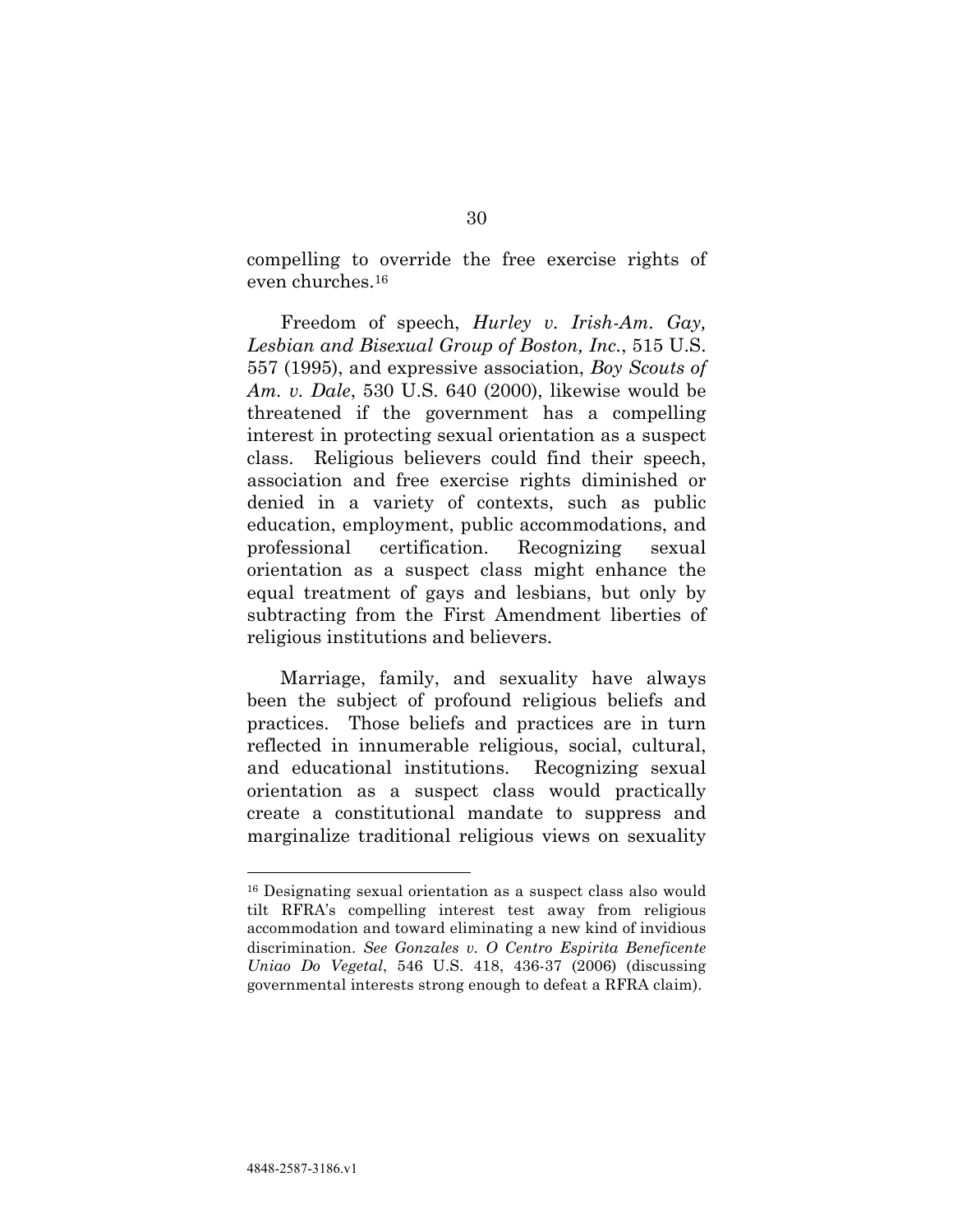and those who hold them, generating legal, bureaucratic, and social conflicts with a wide and unpredictable range of religious interests and threatening the religious freedom of religious institutions and believers. Four decades of experience have taught that equality can be vindicated and legitimate concerns addressed without the addition of new suspect classes. Petitioners offer no convincing reason to discard that lesson now.

Nor should an animus ruling be cloaked as a finding of "irrationality" under rational basis review. Under that "paradigm of judicial restraint," *FCC v. Beach Comm'cns*, 508 U.S. 307, 314 (1993), laws have been sustained that advance the flimsiest of governmental interests by the most tenuous of means.17 Traditional marriage serves many legitimate governmental interests, as respondents and their amici have shown. Turning a blind eye to that evidence would distort the constitutional standard. It cannot be said that the only definition of marriage known to this country until a decade ago one held sacred and profoundly important to tens of millions of religious Americans—is irrational. For faith communities, a ruling that the traditional definition of marriage fails rational basis review would signify judicial disrespect for their beliefs.

 <sup>17</sup> Rational basis review has sustained laws distinguishing paperboard milk containers from nonreturnable plastic milk containers, *Minnesota v. Clover Leaf Creamery Co.*, 449 U.S. 456, 468 (1981); new from existing homeowners, *Nordlinger v. Hahn*, 505 U.S. 1, 13-14 (1992); and new from established street vendors, *New Orleans v. Dukes*, 427 U.S. 297, 305 (1976).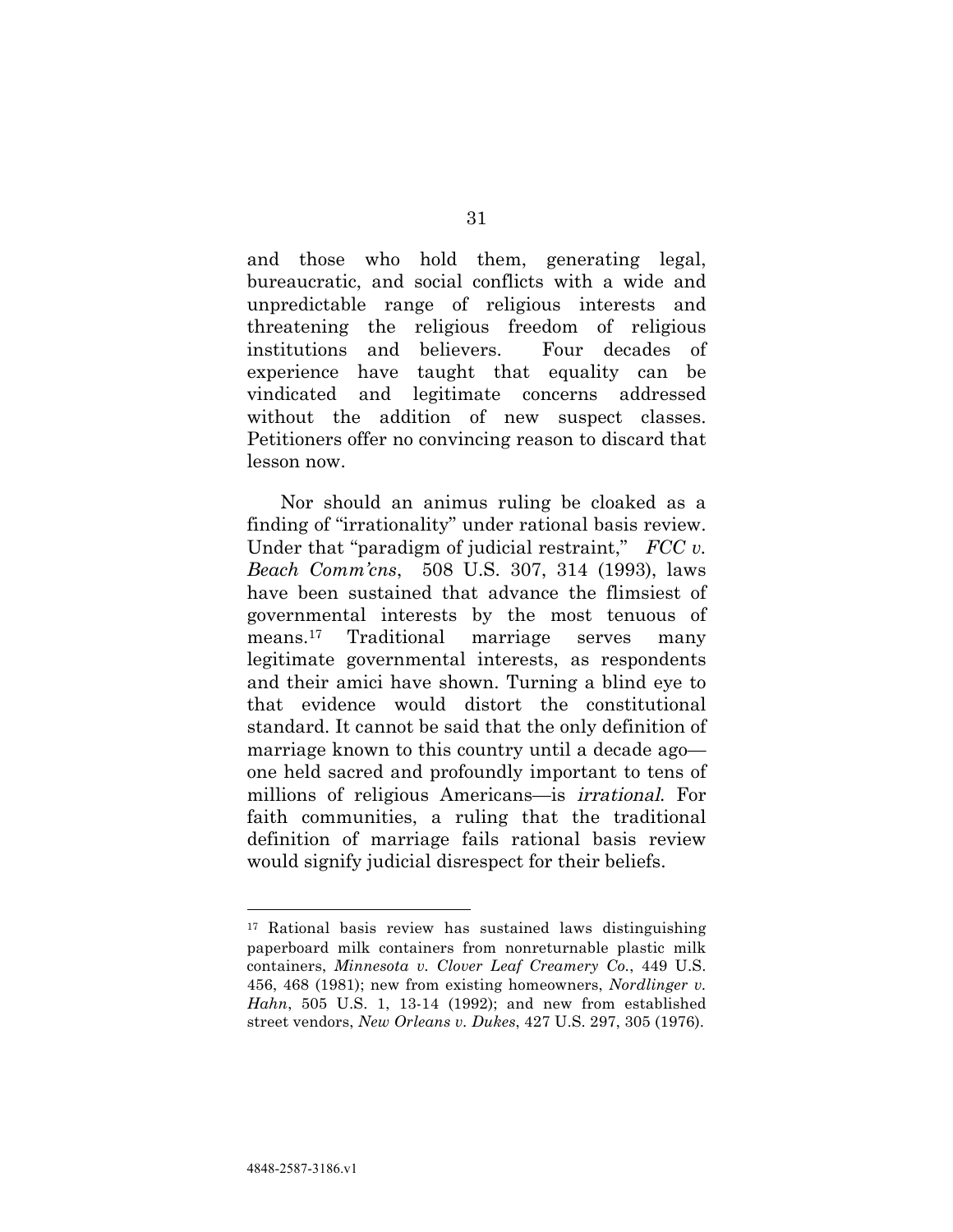A right to same-sex marriage cannot avoid triggering and exacerbating conflicts with religious liberty. But the scale of the harm to religious institutions and believers depends to an extent on the legal ground the Court selects. Adverse decisions based on animus or heightened scrutiny would inflict the gravest injuries. A decision resting on rational basis review would do less damage initially, but equating traditional marriage with irrationality would have corrosive effects on religious liberty.

What remains is substantive due process. The DeBoer Petitioners contend, as others in substance, that State law deprives them of "the fundamental right to marry," which they interpret to mean "[t]he ability freely to choose one's spouse." Br. Pets., DeBoer v. Snyder, No. 14-571, at 21, 56 (Feb. 27, 2015). In our view, adding same-sex marriage to the canon of fundamental rights is indefensible. No practice first made legal in 2003 qualifies as "deeply rooted in this Nation's history and tradition." Washington v. Glucksberg, 521 U.S. 721 (1997) (quotation omitted). But if the Court is determined to recognize a right to same-sex marriage, we reluctantly urge that it rely on due process rather than equal protection, in order to limit the harm to religious liberty. A fundamental rights analysis would avoid condemning opinions and beliefs opposing same-sex marriage. Dissent would remain lawful, as the abortion decisions demonstrate. See McCullen v. Coakley, 573 U.S. \_\_\_, 134 S. Ct. 2518 (2014). The right itself could be formulated to account for countervailing interests, such as the protection of religious liberty. Cf. Planned Parenthood v. Casey, 505 U.S. 833, 871 (1992) ("the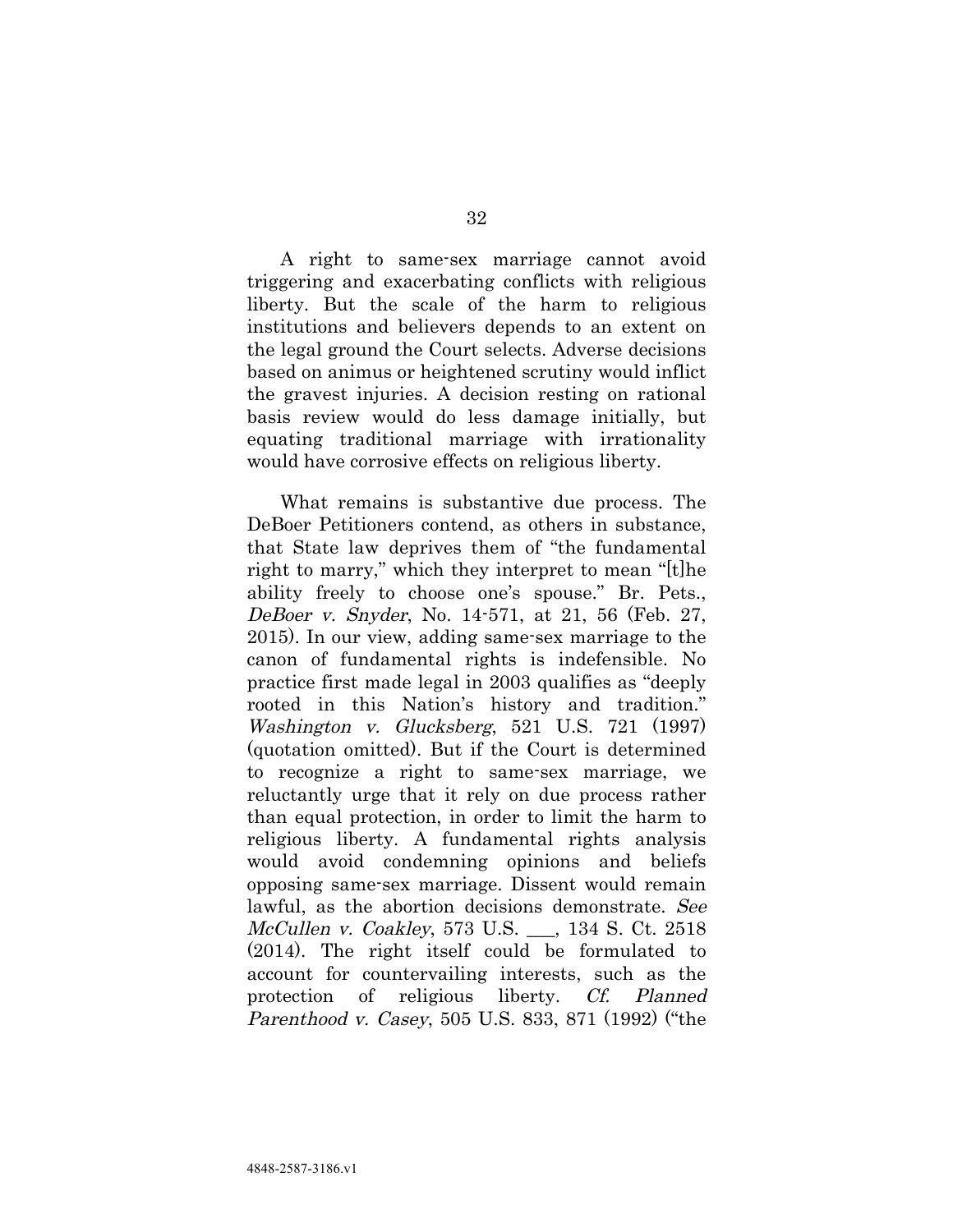State has legitimate interests in the health of the woman and in protecting the potential life within her"). And the range of legal and cultural conflicts would be limited to the contexts of obtaining a State marriage license and official recognition for a marriage performed out-of-state. It would be less likely that any private organization or person would be required to facilitate or endorse same-sex marriage. Such a course would mitigate—though assuredly not eliminate—the damage to religious freedom from any decision reversing the judgment below. But to be clear, a fundamental right to samesex marriage would be preferable only in comparison with the severe consequences that would follow a right based on equal protection.

#### **B. Mandating Same-Sex Marriage Under Any Theory Would Generate Conflicts with Religious Freedom.**

Reversal would create additional risks to religious liberty. As a group of respected amici has noted, "a scholarly consensus has emerged that giving legal recognition to same-sex marriage may result in widespread and foreseeable church-state conflict." Br. General Conference Seventh-day Adventists and The Becket Fund for Religious Liberty As *Amici Curiae* In Support of Neither Party, *Obergefell v. Hodges, et al.*, Nos. 14-556, 14- 562, 14-571, and 14-574, at 12. In addition to the nondiscrimination areas noted above, potential conflicts are expected to arise in the context of access to government facilities, *id.* at 21; government licensing for church-related adoption agencies and accreditation for religious colleges and their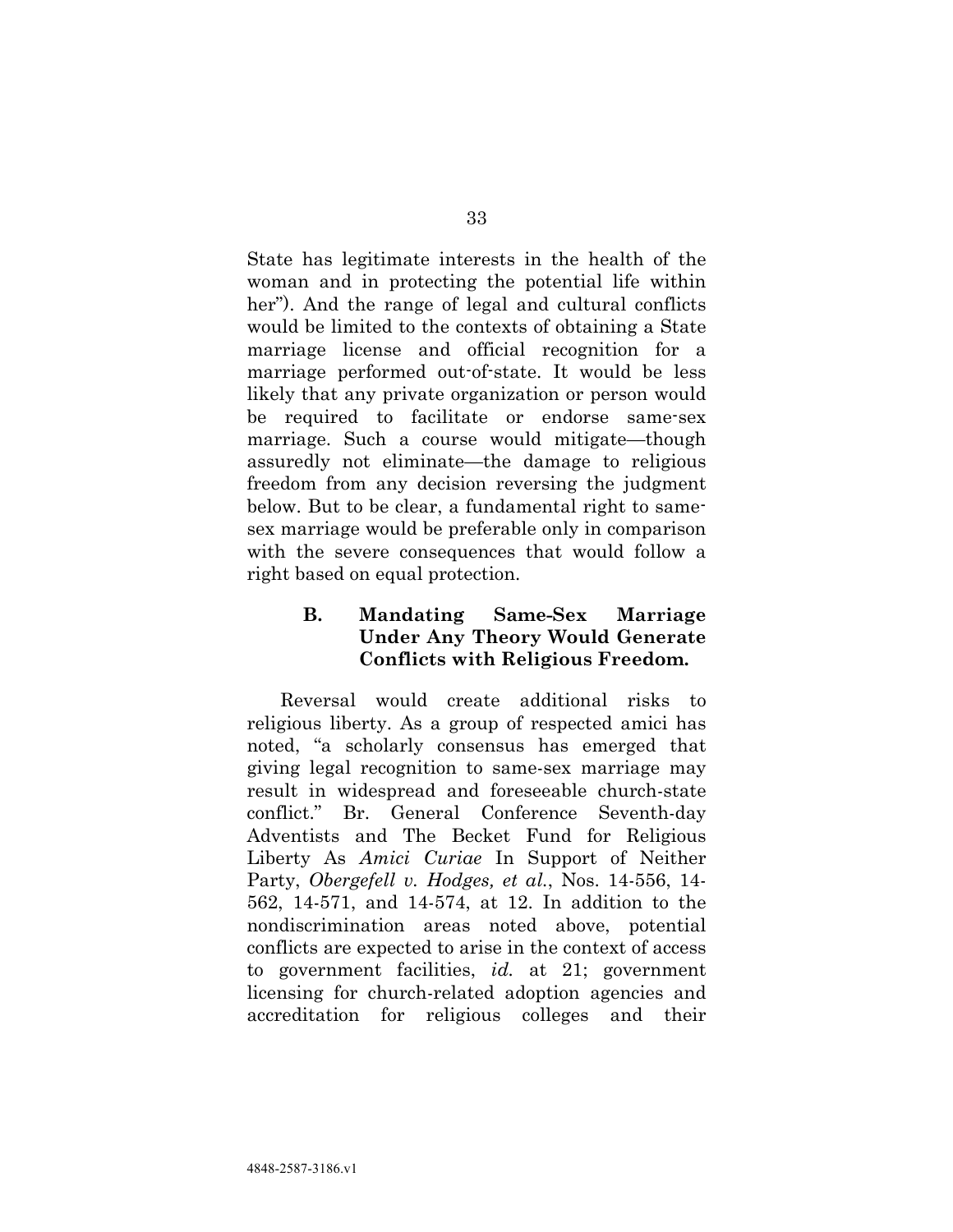professional training programs, *id.* at 22-23; participation in government social services contracts, *id.* at 24-25; and the tax-exempt status of religious organizations, *id.* at 25.

Substantial church-state conflicts and invasions of religious liberty are certain because a right to same-sex marriage would contradict the religious texts of the major Abrahamic faiths. Christianity, Judaism, and Islam all have rich religious narratives extolling the husband-wife, child-centric meaning of marriage. Many Americans who accept these traditions understand marriage as a gift from God, intended to establish an optimal setting for bearing and rearing children rather than as a means of endorsing adult relationship choices. These beliefs about marriage are not going away. Cherished by billions of believers worldwide and tens of millions in the U.S., these doctrines will not change based on federal court decisions, much less the shifting tides of public opinion. They are tied to theology, religious and family practices, and entire ways of life. They are no less essential to the dignity and identity of millions of Americans than petitioners' sexual orientation is to them.

Even advocates of same-sex marriage who have long been concerned about religious liberty concede that "[s]ignificant religious liberty issues will indeed follow in the wake of same-sex civil marriage." Br. Douglas Laycock, *et al*. As *Amici Curiae* In Support of Petitioners, *Obergefell v. Hodges, et al.*, Nos. 14- 556, 14-562, 14-571, 14-574, at 11 (March 2015). They insist that "[w]e must protect religious liberty *and* the right to marry." *Id.* at 12. Their sensitivity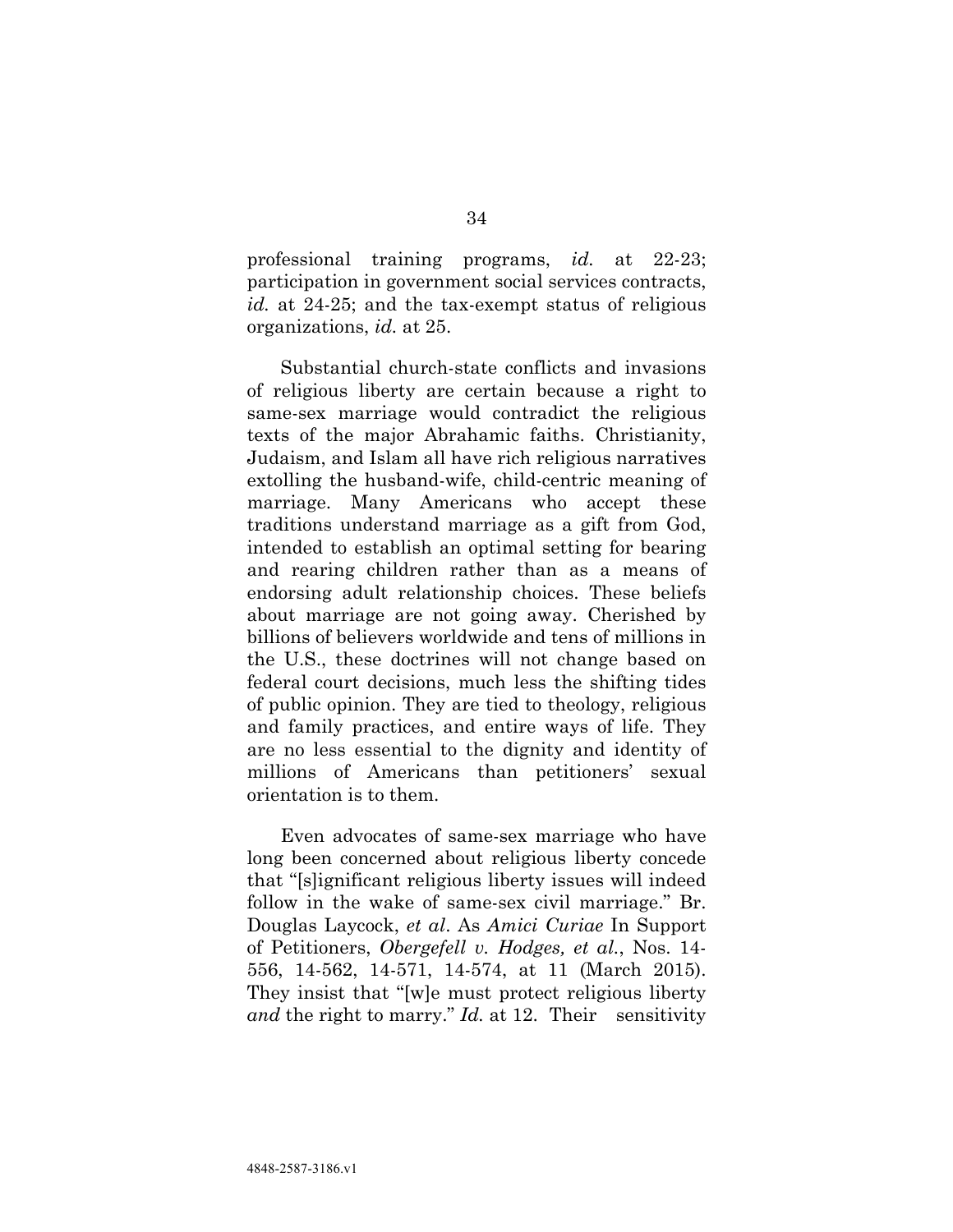to religious liberty is certainly welcome. But there is no way for the Court to adequately mitigate the harms that a right to same-sex marriage will admittedly inflict.

Beyond the other injuries we have described, a judicially-imposed right to same-sex marriage would halt any reasonable opportunity for religious organizations to bargain for religious liberty accommodations to be included in state laws adopting same-sex marriage. *See* Robin Fretwell Wilson, *Marriage of Necessity: Same-Sex Marriage and Religious Liberty Protections*, 64 CASE W. RES. L. REV. 1161, 1173 (2014). Dicta affirming religious liberty principles certainly would be welcome, but it would not have much practical effect as long as *Smith*, 494 U.S. at 872, remains the free exercise standard. To be sure, reconsideration of *Smith* and its abandonment of strict scrutiny for most freeexercise claims, *see* Laycock Br. at 35-37, would no doubt aid religious organizations and individuals—*if Smith* were ultimately rejected. But that possibility is too remote to offer real security against the religious liberty conflicts a right to same-sex marriage would create.

Petitioners' amici are wrong in asserting that "recognition of the right to marry will not exacerbate any actual or potential conflicts between religious objectors and the prohibitions against discrimination, which will continue to exist regardless of marriage rights." Br. Americans United for Separation of Church As *Amicus Curiae* in Support of Petitioners, *Obergefell v. Hodges, et al.*, Nos. 14-556, 14-562, 14-571, 14-574, at 6 (March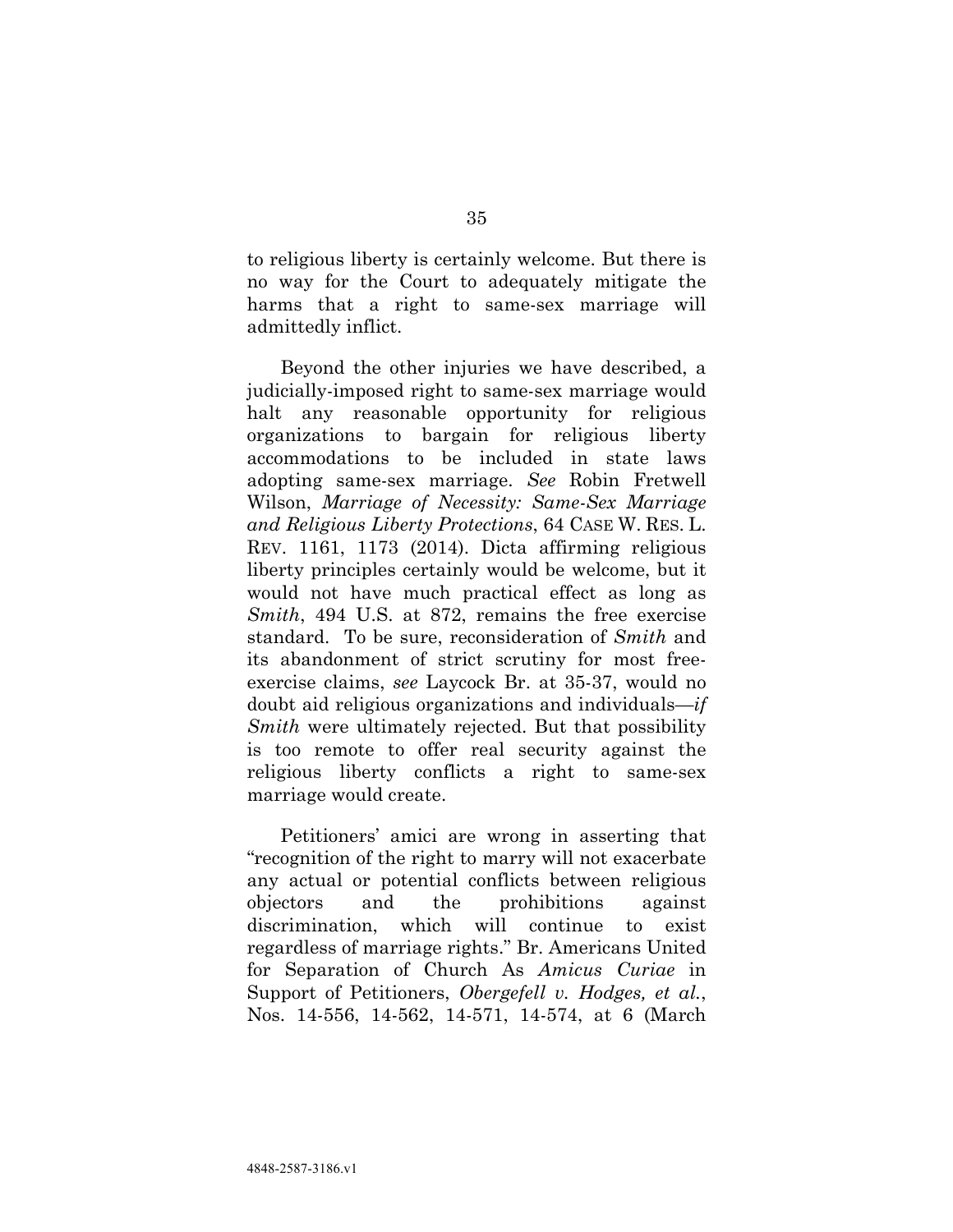2015). Adopting same-sex marriage creates tensions and conflicts with religious liberty that nondiscrimination statutes alone do not raise. Take the troubling case of Barronelle Stutzman. She was sued by the State of Washington for refusing to provide flowers for a gay wedding. Her constitutional defenses, including federal claims of free speech and free exercise, were rejected precisely because Washington voters approved same-sex marriage. The trial court reasoned that passage of the voter initiative created "a direct and insoluble conflict between Stutzman's religiously motivated conduct and the laws of the State of Washington." Mem. Decision and Order, *State v. Arlene's Flowers, Inc.*, No. 13-2-00871-5, at 58 (Feb. 18, 2015). Recognizing a federal right to same-sex marriage would spawn many similar conflicts, especially for conscientious objectors who own flower shops, photography studios, wedding venues, and other businesses associated with weddings.

## **C. Creating a Right to Same-Sex Marriage Would Deny Religious Believers Equal Citizenship.**

A right to same-sex marriage also would supplant the states' "historic and essential authority to define the marital relation" with an exertion of federal judicial power beyond the democratic process. *Windsor*, 133 S. Ct. at 2692. In so doing, it would deprive citizens of the liberty to join with others in shaping "local policies 'more sensitive to the diverse needs of a heterogeneous society,'" *Bond v. United States*, 564 U.S. \_\_, 131 S.Ct. 2355, 2364 (2011) (Kennedy, J.) (quotations omitted). On the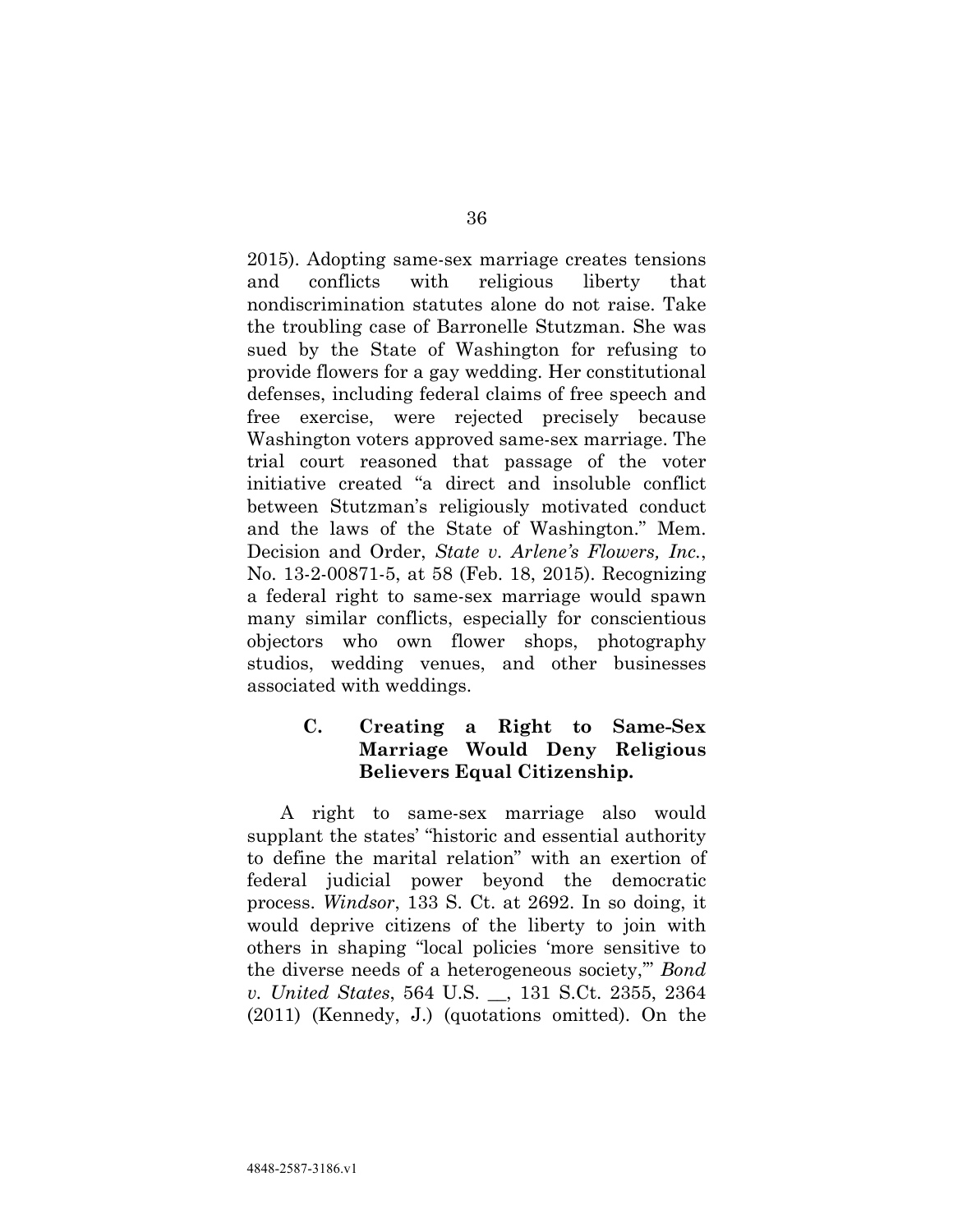great issue of how to define marriage to secure its vital purposes, ordinary Americans no longer could "'seek a voice in shaping the destiny of their own times.'" *Schuette*, 134 S. Ct. at 1636 (quoting *Bond*, 131 S. Ct. at 2364). Lost would be their "fundamental right … to speak and debate and learn and then, as a matter of political will, to act through a lawful electoral process." *Id.* at 1637.

Representative democracy matters to religious organizations and people of faith. Their capacity to build communities where their values are respected and their ways of life protected depends on the pluralism that our democratic institutions foster and secure. The fundamental liberty of religious believers to participate with other free citizens in deliberating about and shaping the character of their common destiny has been protected by this Court's determination to read the Constitution as a charter for "people of fundamentally differing views." *Lochner v. New York*, 198 U.S. 45, 76 (Holmes, J., dissenting). Despite repeated pleas for judicial intervention, this Court has left nearly all major social controversies of the past century to be resolved by the people, consistent with their values as expressed and refined through state and local democratic institutions. *See, e.g.*, *Gregg v. Georgia*, 428 U.S. 153, 175-76 (1976) (opinion of Stewart, Powell, and Stevens, J.J.) (capital punishment); *Glucksberg*, 521 U.S. at 735 (assisted suicide); *Miller v. California*, 413 U.S. 15, 33-34 (1973) (obscenity); *Maher v. Roe*, 434 U.S. 464, 479 (1977) (abortion funding); *cf.* U.S. CONST. amend. XXI, § 2 (authorizing states to regulate the transportation and importation of alcoholic beverages). Abortion is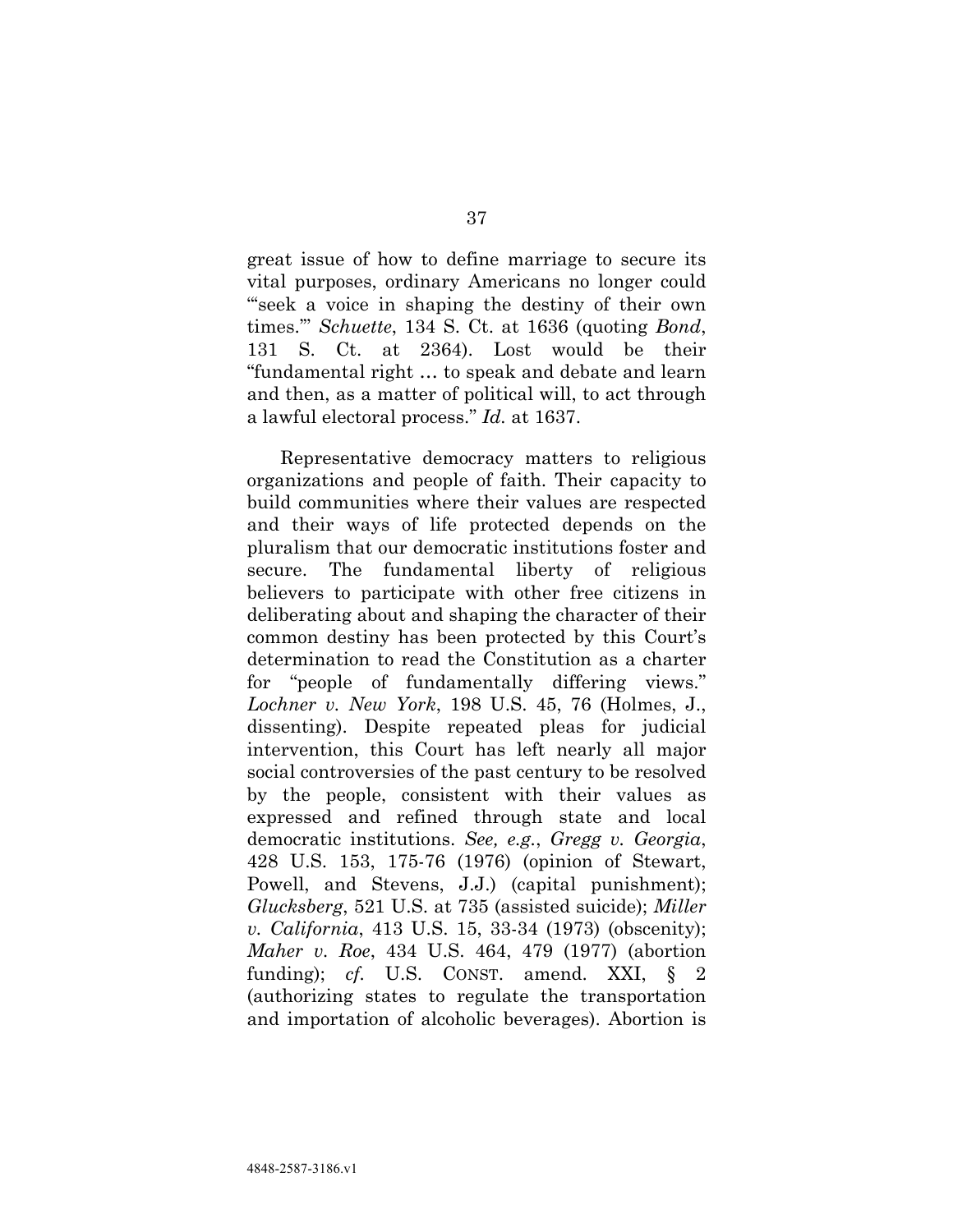the exception. *See Casey*, 505 U.S. at 846. Even on that divisive question the fundamental right is not absolute: "States may take sides in the abortion debate and come down on the side of life, even life in the unborn." *Stenberg v. Carhart*, 530 U.S. 914, 961 (2000) (Kennedy, J., dissenting). Erecting a categorical rule compelling the people of every state to accept same-sex marriage would contradict this long line of liberty-enhancing decisions.

The liberty to deliberate and act with other free citizens in defining the laws and institutions of one's own state or community benefits people of diverse beliefs and values. A number of states have democratically embraced the arguments advanced here for same-sex marriage, and no doubt others will follow. In those states, the views of religious supporters of traditional marriage were respectfully heard but did not prevail in the democratic process. But in other states, their views have had a more favorable reception, leading to the democratic decision not to redefine marriage. Mixed results at the polls is a natural outcome in a pluralistic democracy that respects the diverse opinions and values of all its citizens and resolves fundamental conflicts through debate, compromise, and democratic process. To declare an unprecedented constitutional right to same-sex marriage would deny people of faith who support traditional marriage the liberty to participate as equal citizens in deciding which values and policies will govern their communities.

We urge the Court to trust the people and their democratic institutions to resolve the marriage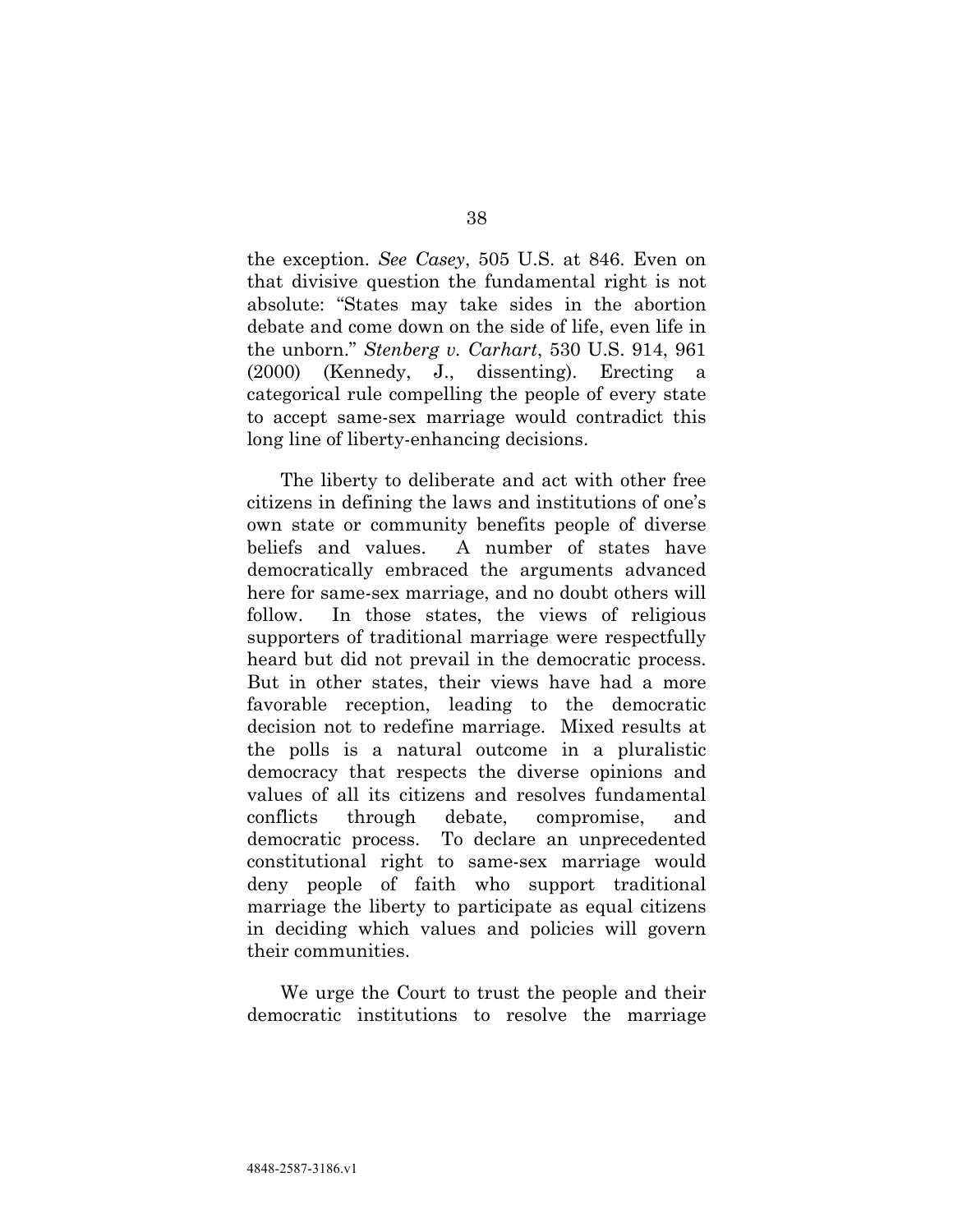issue, as it has on other divisive issues so many times before.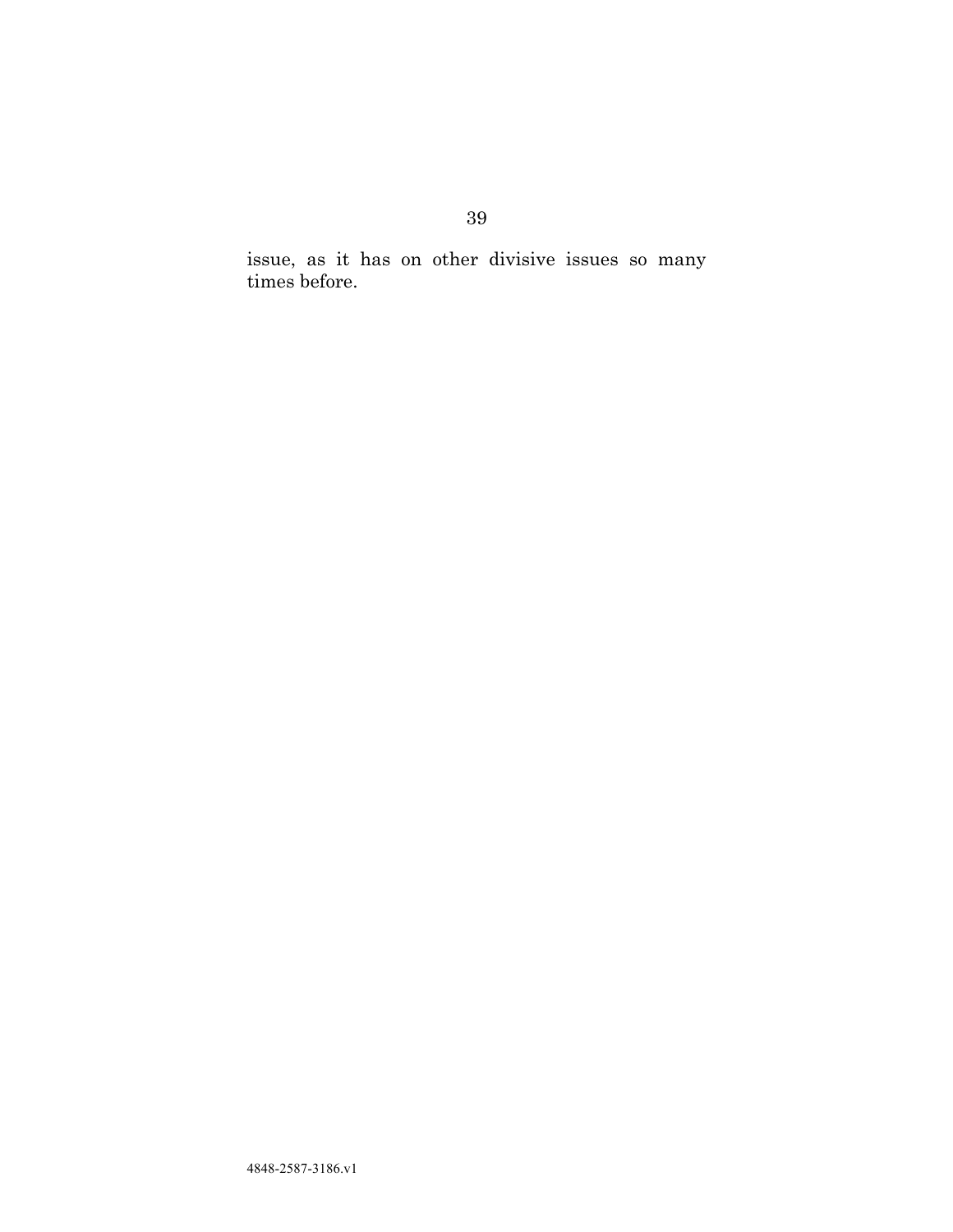# **CONCLUSION**

<span id="page-44-0"></span>For each of the foregoing reasons, the judgment of the court of appeals should be affirmed.

Respectfully submitted,

ALEXANDER DUSHKU *Counsel of Record* R. SHAWN GUNNARSON KIRTON MCCONKIE 1800 World Trade Center 60 E. South Temple Street Salt Lake City, UT 84111 (801) 328-3600 adushku@kmclaw.com

*Counsel for Amici Curiae*

40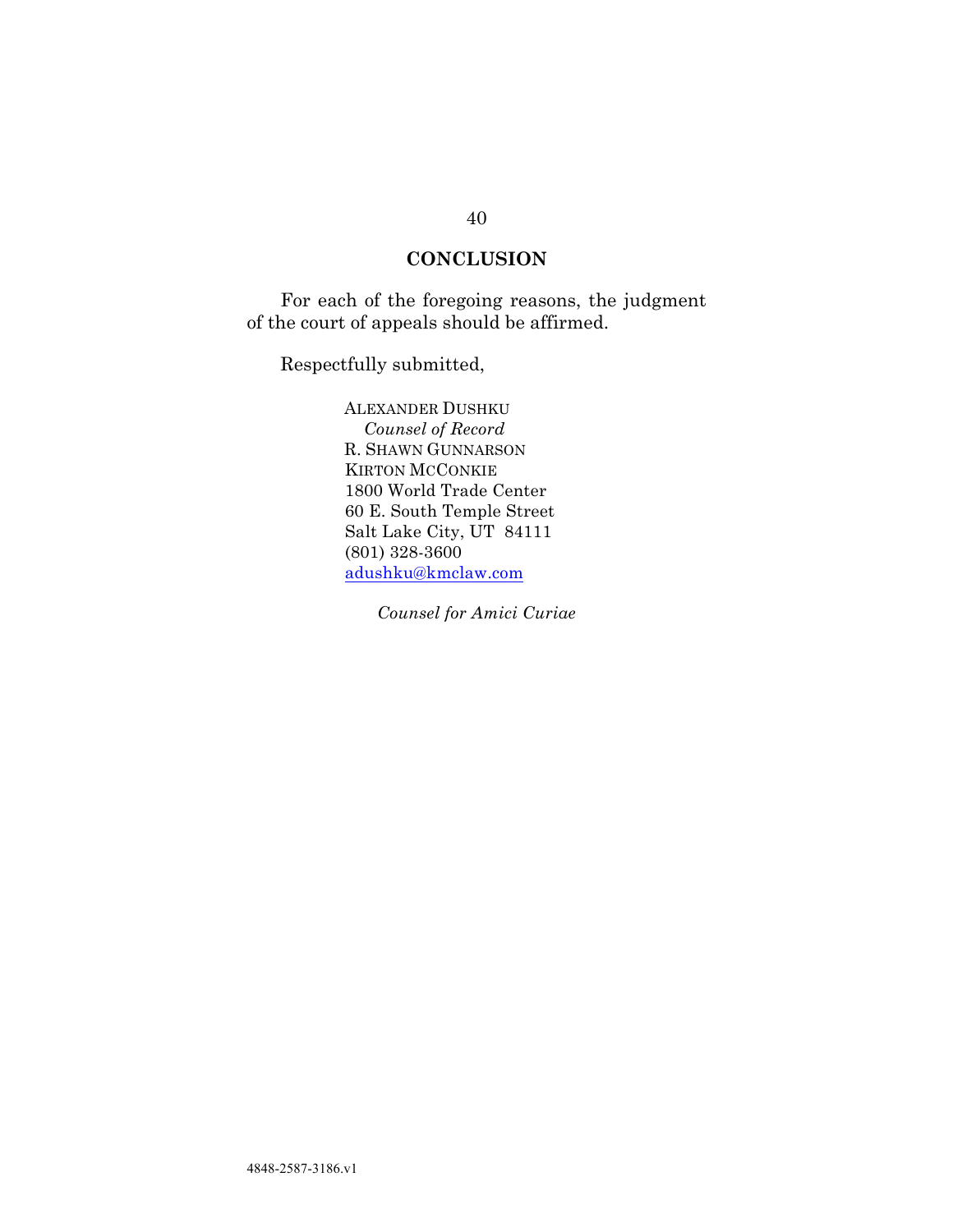#### **APPENDIX—STATEMENTS OF INTEREST**

*The National Association of Evangelicals* is the largest network of evangelical churches, denominations, colleges, and independent ministries in the United States. It serves 40 member denominations, representing 45,000 local churches, as well as numerous evangelical association, organizations, universities, seminaries, and millions of Christians. The NAE believes that marriage is part of God's plan for humanity. As first described in the early chapters of Genesis and affirmed by Jesus in Matthew 19, marriage is a God-ordained, covenant relationship between a man and a woman through which the human race is propagated and by which stewardship of this earth is maintained.

*The Church of Jesus Christ of Latter-day Saints* ("LDS Church") is a Christian denomination with 15 million members worldwide. Marriage and the family are central to the LDS Church and its members. The LDS Church teaches that marriage between a man and a woman is ordained of God, that the traditional family is the foundation of society, and that marriage and family supply the crucial relationships through which parents and children acquire private and public virtue. Out of support for these fundamental beliefs, the LDS Church appears in this case to defend the traditional, husband-wife definition of marriage.

*The Ethics and Religious Liberty Commission (ERLC)* is the moral concerns and public policy entity of the Southern Baptist Convention (SBC), the nation's largest Protestant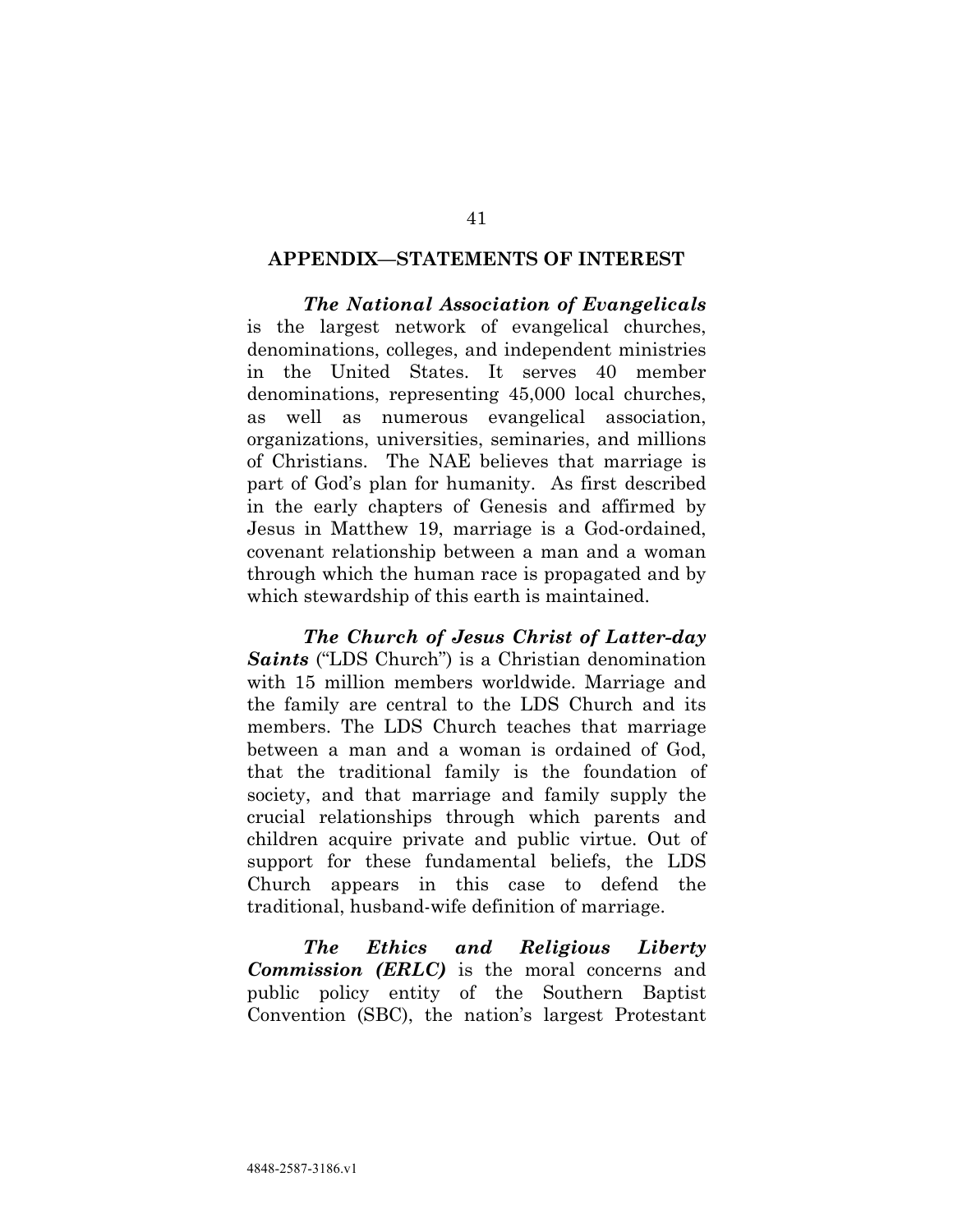denomination, with over 46,000 churches and nearly 15.8 million members. The ERLC is charged by the SBC with addressing public policy affecting such issues as marriage and family, the sanctity of human life, ethics, and religious liberty. Marriage is a crucial social institution. As such, we seek to strengthen and protect it for the benefit of all.

*The Lutheran Church-Missouri Synod* is the second largest Lutheran denomination in North America, with approximately 6,200 member congregations and 2.3 million baptized members. The Synod believes that marriage is a sacred union of one man and one woman, *Genesis* 2:24-25, and that God gave marriage as a picture of the relationship between Christ and His bride the Church, *Ephesians* 5:32. As a Christian body in this country, the Synod believes it has the duty and responsibility to speak publicly in support of traditional marriage and to protect marriage as a divinely created relationship between one man and one woman.

*The Assemblies of God* was founded in 1914 and is headquartered in Springfield, Missouri. It has 3.1 million adherents in more than 12,800 churches in all 50 states and Puerto Rico, and 67.5 millions adherents worldwide in more than 360,000 churches. The Assemblies of God believes that the Bible, which was given by inspiration of God, teaches that marriage was instituted by God and is between one man and one woman. Any Assemblies of God minister who performs a so-called same-sex marriage has their ministerial credential revoked.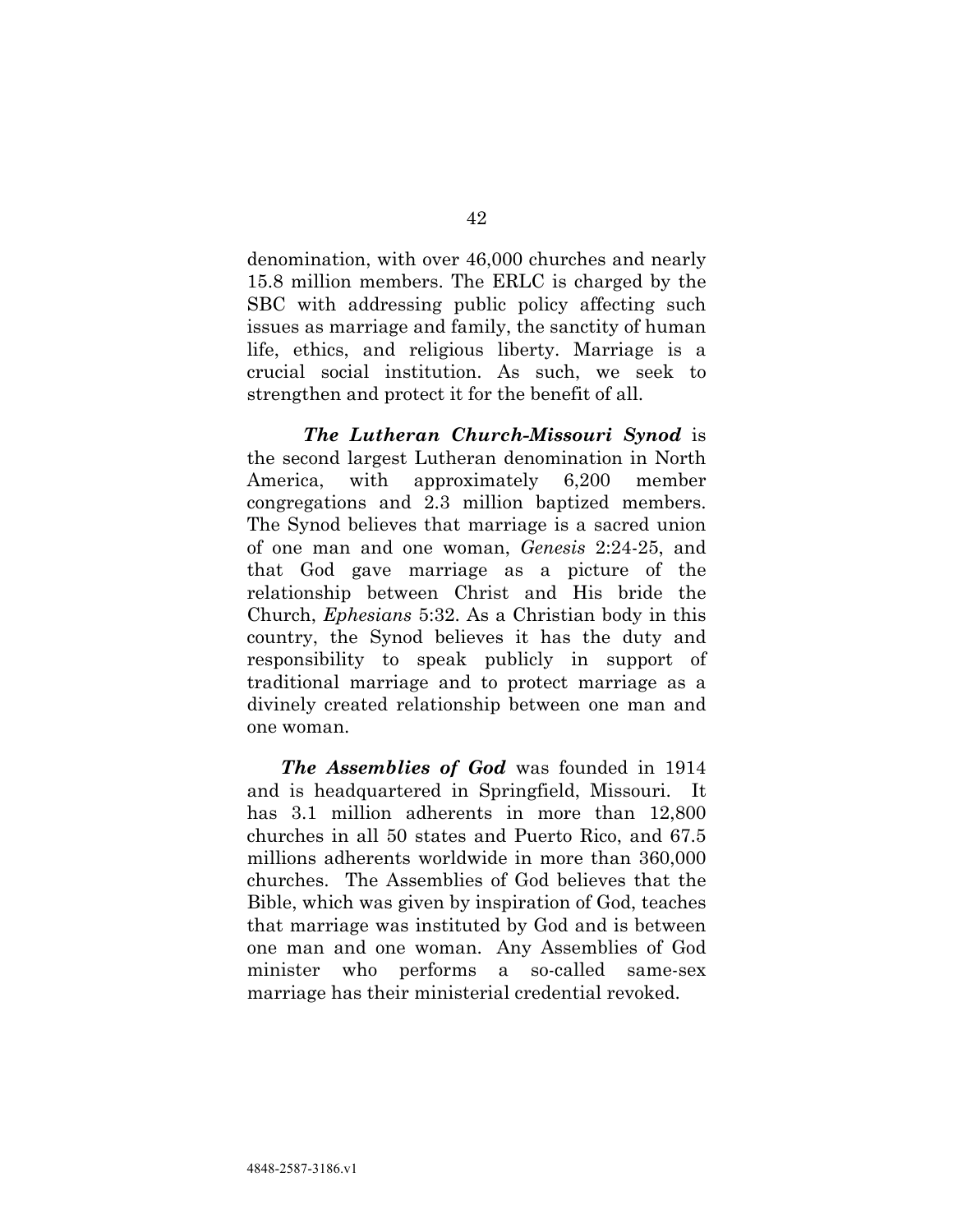*The Christian and Missionary Alliance* was founded in 1887 and is headquartered in Colorado Springs, Colorado. It has 500,000 attendees in approximately 2,000 churches. The Christian and Missionary Alliance believes that God intended marriage to be a monogamous, lifelong union between a man and a woman.

*The Church of God, Cleveland, Tennessee*, was founded in 1886 and is headquartered in Cleveland, Tennessee. Church of God has *1,150,487 members* and 6,597 churches in the US and Canada, and 5,893,675 members in 181 other countries worldwide. The Church of God affirms the definition of marriage, based on the Holy Bible, as being between one man and one woman.

*The Evangelical Congregational Church* was founded in 1922 and is headquartered in Myerstown, Pennsylvania. It has 123 churches in 6 states. The Evangelical Congregational Church believes the Bible conceives of marriage as a lifelong, monogamous commitment between a man and a woman; that the institution of marriage, ordained of God (Genesis 2:24), has been reaffirmed by Jesus (Matthew 19:5) and Paul (Ephesians 5:31).

*The Evangelical Presbyterian Church* was founded in 1981 and is headquartered in Livonia, Michigan. It has 560 churches throughout the US with 150,000 members. The EPC Position Paper on Marriage affirms the clear testimony of God's Word that marriage is between one man and one woman.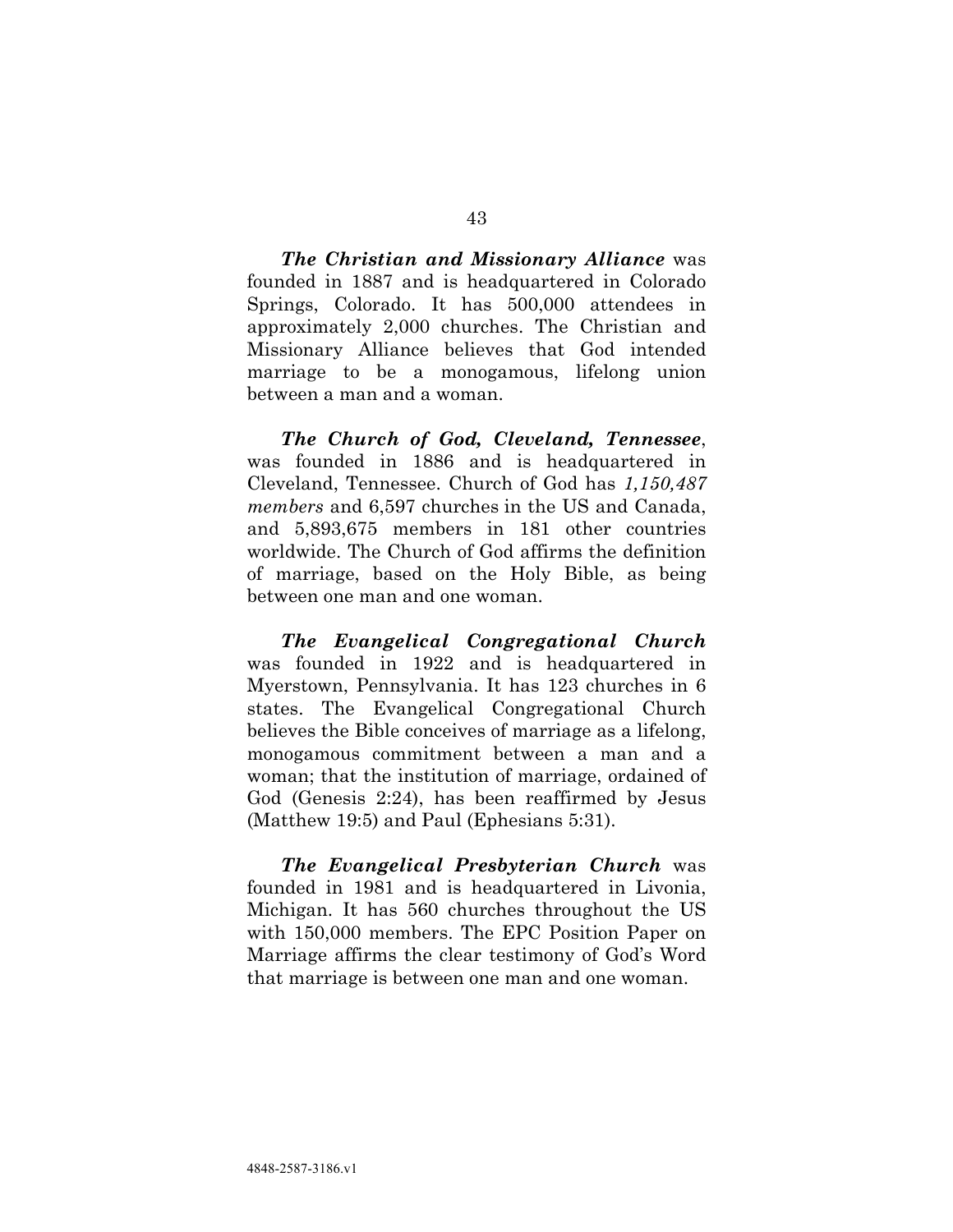*The Fellowship of Evangelical Churches* was founded in 1865 and is headquartered in Fort Wayne, Indiana. It has approximately 16,000 congregants in 11 states. The Fellowship of Evangelical Churches believes marriage is a sacred institution ordained of God as a permanent and totally intimate relationship between one man and one woman.

*The Free Methodist Church – USA* was founded in 1860 and is headquartered in Indianapolis, Indiana. It has churches in all 50 states, and has one million members worldwide. The Free Methodist Church – USA believes that sexual intimacy is a gift from God for marital union, and that the sanctity of marriage between one man and one woman is to be protected against all manner of immoral conduct.

*Grace Communion International* was founded in 1934 and is headquartered in Glendora, California. It has over 50,000 members formed into 900 churches spread across 100 countries. Grace Communion International believes God loves all his children, establishing marriage as an exclusive sacred union between one man and one woman that honors God's covenant relationship.

*The International Pentecostal Holiness Church* was founded in 1898 and is headquartered in Oklahoma City, Oklahoma. It has 2,100 congregations with 275,000 members in 48 states, and 1.8 million members worldwide in more than 100 countries. The IPHC believes that marriage was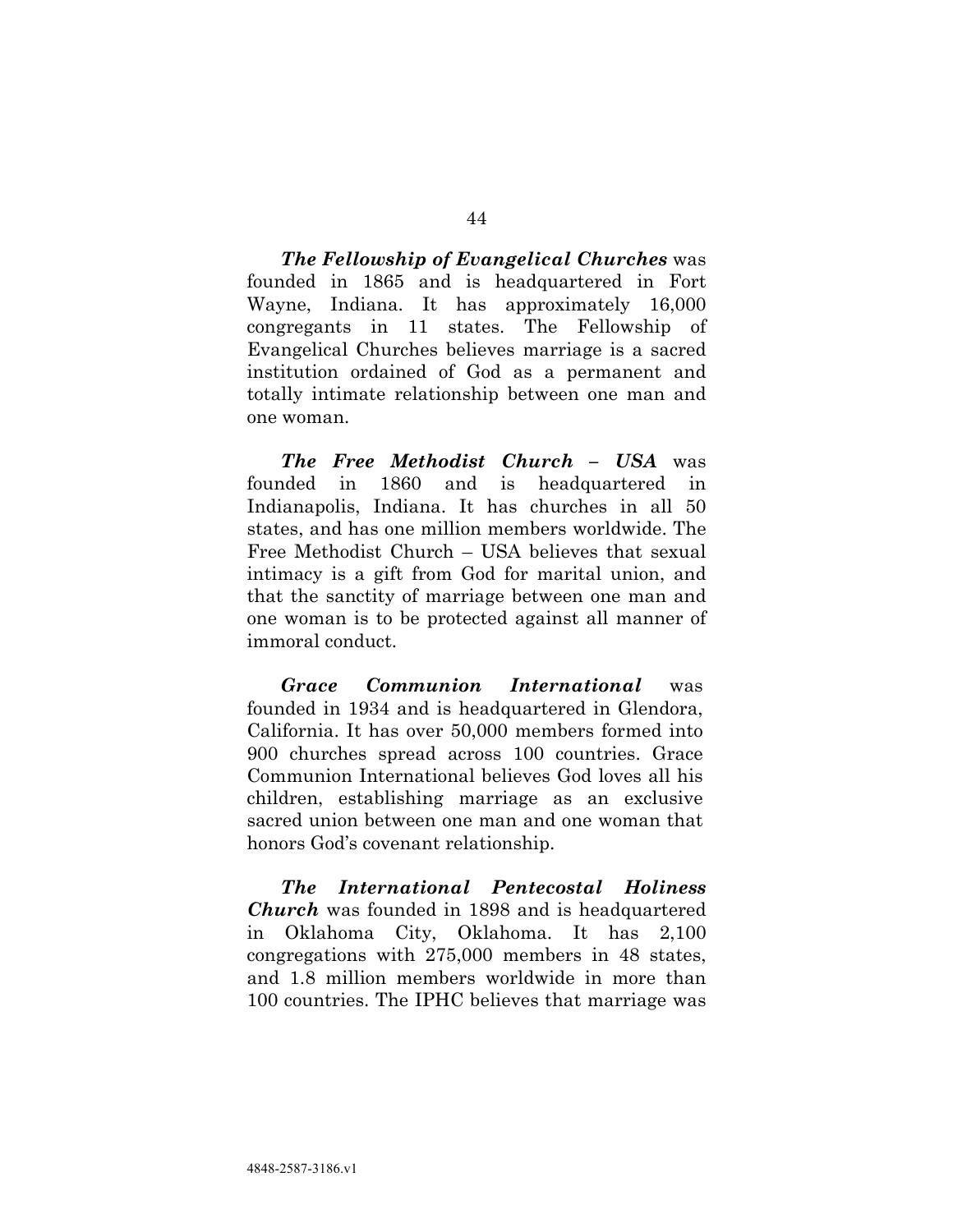established by God and only truly exists between a man and a woman and as such is in the best interest of any society. Our ministers and facilities can only be used for such marriages and associated celebrations.

*The Missionary Church* was founded in 1969 and is headquartered in Fort Wayne, Indiana. It has a current worship attendance of approximately 69,000 in the United States. The Missionary Church is committed to the truth that God created marriage to be the union between one man (born male) and one woman (born female) as both the basic unit of society and the symbolic representation of the relationship between Jesus Christ and His bride, the Church.

*Open Bible Churches* was founded in 1935 and is headquartered in Des Moines, Iowa. It has a membership of 30,000 constituents. Open Bible Churches believes that it was God who created human beings, distinctively crafted as male and female, and who defined and provided marriage as a relational gift exclusively for one man/one woman application.

*The Wesleyan Church* was founded in 1843 and is headquartered in Indianapolis, Indiana. There are 139,426 members and 1,550 churches in 49 states, and 422,000 members and 5,800 churches globally. The Wesleyan Church believes that God's plan for human sexuality is that it is to be expressed only in a monogamous lifelong relationship between